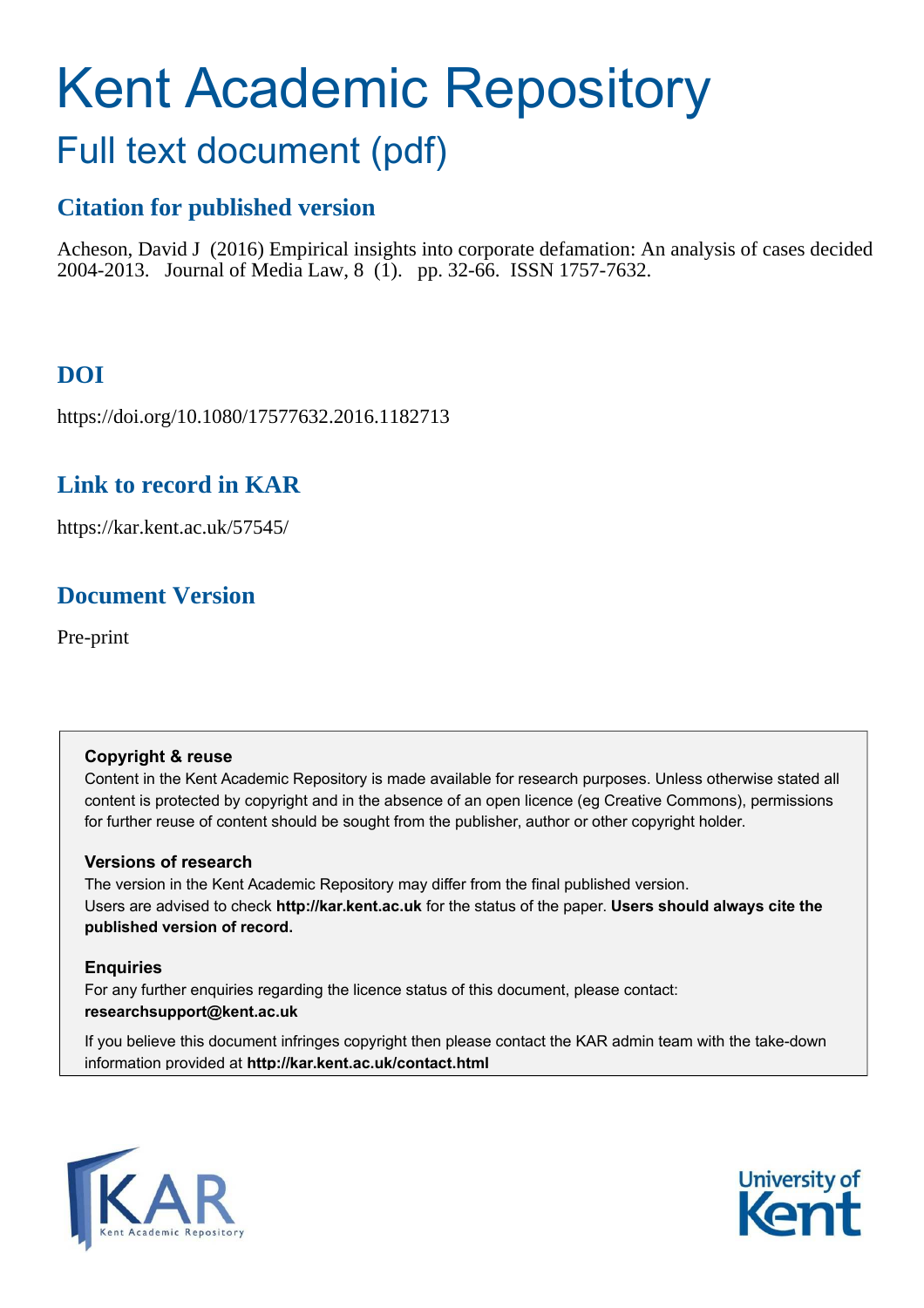#### **Empirical insights into corporate defamation: An analysis of cases decided 2004-2013.**

David J Acheson<sup>\*</sup>

This is a draft copy of an article published by Taylor & Francis in the Journal of Media Law, available online at: <http://www.tandfonline.com/doi/full/10.1080/17577632.2016.1182713>

#### **Abstract**

This paper presents the results of a systematic analysis of all judgments handed down by the High Court, Court of Appeal, and House of Lords in defamation claims brought by non-human claimants between 2004 and 2013. The intention is to widen the range of methods with which to assess both common arguments for reforming corporate defamation law, and the *'serious*  financial lo*ss' requirement imposed on most corporate* claimants by s 1(2) of the Defamation Act 2013.

The results of the study add weight to some of the arguments put forward in support of the removal of the corporate right to sue. The research also highlights the difficulty of finding a principled and effective distinction between different kinds of corporate claimant. It suggests that this exercise may be both impossible and counter-productive, and recommends that all non-human claimants should be treated in the same way.

#### **Keywords**

 $\overline{a}$ 

Defamation; companies; financial loss; abuse of process; systematic analysis.

<sup>\*</sup> PhD candidate, University of Portsmouth, UK. All websites accessed 26 February 2016. A list of the cases studied is included at the end of the paper. To minimise footnotes, references to cases in the data set are set out as follows: 'Case 16' refers to all judgments in the case numbered 16 in that list; 'Case 16b' refers specifically to the judgment marked (b) in Case 16.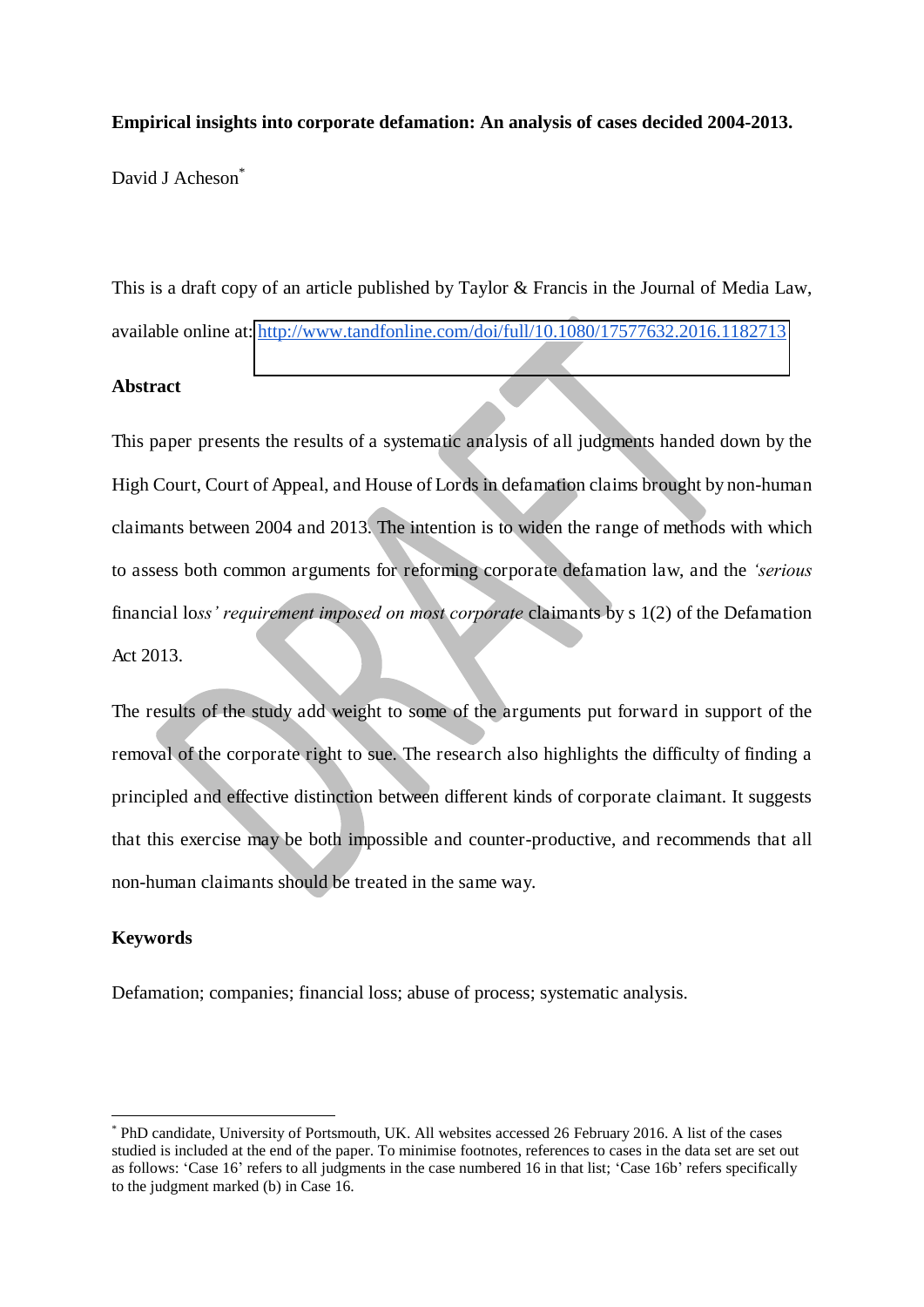#### **Introduction**

After a long process of consultation, the Defamation Act 2013 ('the 2013 Act') implemented a wide range of reforms to the tort of defamation. Among the most significant of these reforms was the introduction, in section 1(2), of a requirement to demonstrate 'serious financial loss', which applies to for-profit companies claiming in libel or slander. Although this was a substantial change in the law, overturning the long-standing rule that proof of actual damage was not required of corporate defamation claimants,<sup>1</sup> it did not go as far as some reform campaigners recommended. Several groups and experts argued for the complete removal of the right to sue from some or all companies.<sup>2</sup>

Throughout this debate, certain key themes recurred in discussions of the suitable approach to take to corporate defamation claimants. Those advocating reform often suggested that the risk of claimants abusing libel laws to stifle criticism was particularly pronounced with respect to corporate claimants. Other common arguments included that corporations had alternative means of redress available to them; that there was frequently an 'inequality of arms' between wealthy corporate claimants and impecunious defendants; and that claims were too frequently brought, or succeeded too often, where the statements complained of were unlikely to result in financial loss. However, few of these arguments (or the claims of those refuting them) were based on more than anecdotal evidence. As Alastair Mullis and Andrew Scott noted at the time, 'specific proposals [were] often based either on a dearth of evidence or a partial representation of the existing law.'<sup>3</sup>

<sup>1</sup> South Hetton Coal Company Ltd v North-Eastern News Association Ltd [1893] 1 QB 133 (CA) 138.

<sup>&</sup>lt;sup>2</sup> Index on Censorship and English PEN, 'Free Speech is Not for Sale' (2009) 10 ('FSINFS'); David Howarth, 'Libel: Its Purpose and Reform' (2011) 74(6) Modern Law Review 845, 873-5.

<sup>3</sup> Alastair Mullis and Andrew Scott, 'Something Rotten in the State of English Libel Law? A Rejoinder to the Clamour for Reform of Defamation' (2009) 6 Communications Law 173, 173.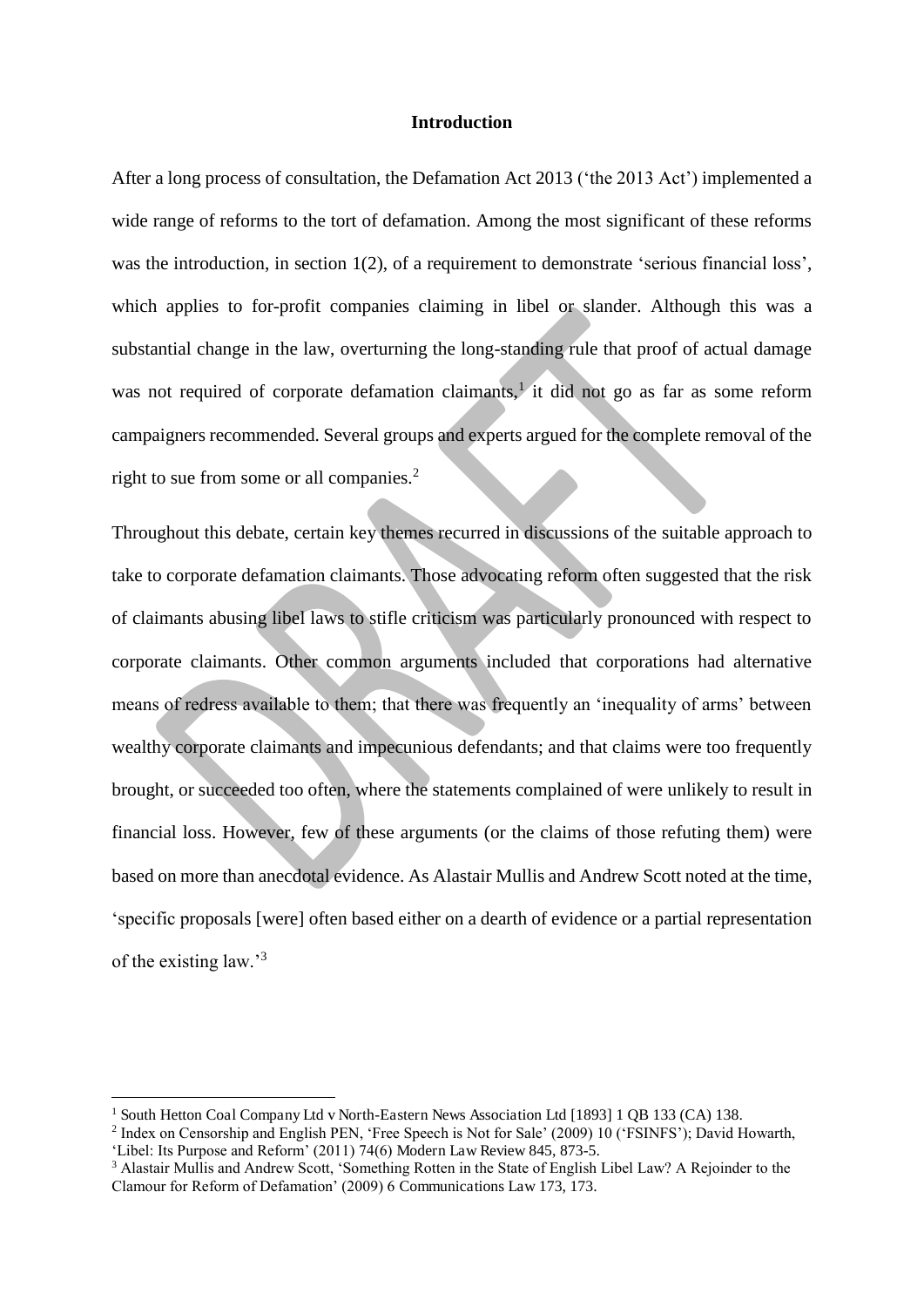The 'serious financial loss' rule in section 1(2) was just one of a range of options available to Parliament that might have addressed complaints about corporate defamation law. Other suggestions included an Australian-style removal of the right to sue;<sup>4</sup> the introduction of a permission stage for corporate claimants;<sup>5</sup> and a requirement on those claimants to prove falsity.<sup>6</sup>

The Government, however, maintained throughout the Parliamentary debates its original stance that a 'separate provision specifically relating to corporations' would be both unnecessary and potentially problematic.<sup>7</sup> It was only at the last minute that the Government-sponsored Amendment 2B, which would go on to become sub-section 1(2) of the 2013 Act, was introduced into the House of Lords.<sup>8</sup>

Because of the late inclusion of the provision into the Bill, a number of questions about it went unanswered in the House of Lords. In particular, the concerns of Lord Faulks about the nature of the evidential requirement on corporate claimants were not addressed by Lord McNally, the Bill's sponsor.<sup>9</sup> The Government's position of opposition to a provision specific to corporate claimants prevented Parliament from effectively scrutinising section 1(2) or sufficiently considering all of the alternative options.

In summary, the 'serious financial loss' requirement was a significant change in the law that put a relatively large group of claimants at a disadvantage – but one that was based largely on anecdotal evidence, and that arguably was not subject to sufficient debate in Parliament. My

<sup>4</sup> FSINFS (n 2) 10.

<sup>5</sup> Defamation HL Bill (2010-12) 003, cl 11 ('Lord Lester's Bill').

<sup>6</sup> Culture, Media and Sport Committee, Press Standards, Privacy and Libel (HC 2009-10, 362-I) para 178 ('CMS Committee Report').<br><sup>7</sup> Ministry of Justice *The Go* 

Ministry of Justice, *The Government's Response to the Report of the Joint Committee on the Draft Defamation*  Bill (Cm 8295, 2012) para 91 ('Government Response to Joint Committee'); HC Deb 16 April 2013, vol 561, col 269 (Helen Grant MP). See also Ministry of Justice, Draft Defamation Bill: Consultation (CP3/11, 2011) paras 143 and 145 ('MoJ Consultation').

 $8$  HL Deb 23 April 2013, vol 744, col 1365 ('HL Deb').

<sup>9</sup> Ibid, col 1375.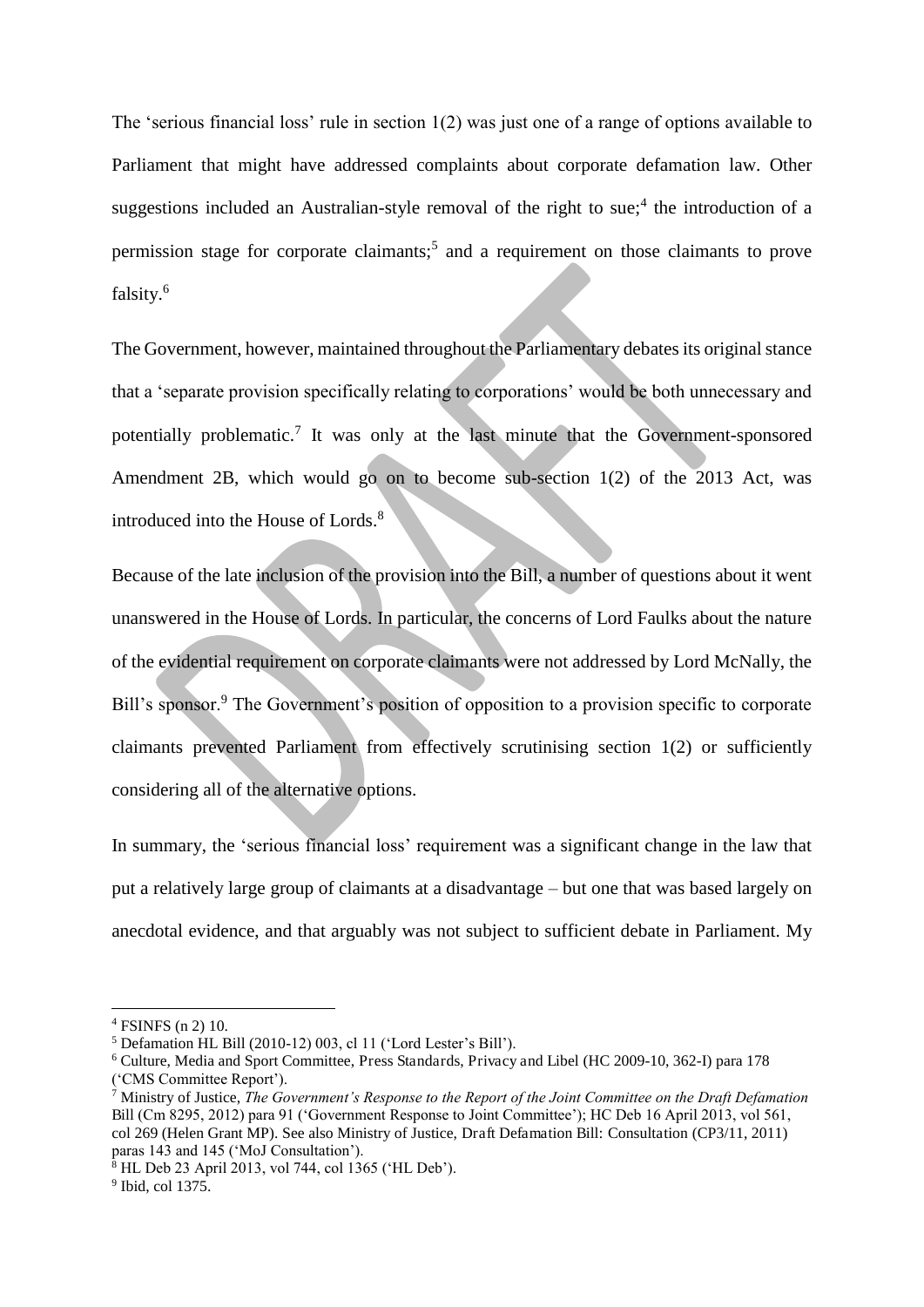broad purpose in this paper is to begin to redress this problem. I seek to test both the claims made by advocates of reform or their opponents, and the appropriateness of the reform eventually adopted by Parliament in the Defamation Act 2013. I do so through a systematic analysis of the courts' approach to corporate defamation claims over the decade preceding the 2013 Act. The justification for taking this approach is my subject in the next section.

#### **Justification**

 $\overline{a}$ 

Academic literature on English defamation law tends to be doctrinal in nature (with a considerable amount of additional literature provided by practitioners<sup>10</sup>), but there are now also a significant number of empirical analyses of the area.<sup>11</sup> These empirical analyses, however, focus primarily on studying the extra-legal 'chilling effect', whereby legitimate speech is deterred by libel laws aimed at remedying the harm caused by illegitimate speech.<sup>12</sup> To date, no systematic examination of the kind presented here – of libel law as applied by courts – has been performed in the UK.

This kind of methodology has, however, been applied to US defamation law in the past, revealing a 'pervasive division' in outcomes between cases involving media and non-media defendants.<sup>13</sup> A further example – more relevant to English law – is provided by Dan Kozlowski's systematic analysis of the European Court of Human Rights' jurisprudence on

<sup>&</sup>lt;sup>10</sup> Eric Barendt, 'What is the Point of Libel Law?' (1999) 52 Current Legal Problems 110, 110.

 $11$  Examples include Eric Barendt and others, Libel and the Media: The Chilling Effect (Clarendon Press,  $1<sup>st</sup>$  edn 1997); Russell L Weaver and others, The Right to Speak Ill: Defamation, Reputation and Free Speech (Carolina Academic Press,  $1^{st}$  edn 2006); Andrew T Kenyon, Defamation: Comparative Law and Practice (UCL Press,  $1^{st}$ edn 2006); Judith Townend, 'Online Chilling Effects in England and Wales' (2014) 3(2) Internet Policy Review. <sup>12</sup> Frederick Schauer, 'Fear, Risk and the First Amendment: Unraveling the Chilling Effect' (1978) 58 Boston University Law Review 685, 693.

<sup>13</sup> Marc A Franklin, 'Winners and Losers and Why: A Study of Defamation Litigation' (1980) 5(3) American Bar Foundation Research Journal 455, 497. The study was extended in Marc A Franklin, 'Suing Media for Libel: A Litigation Study' (1981) 6(3) American Bar Foundation Research Journal 795. See Randall P Bezanson, Gilbert Cranberg and John Soloski, Libel Law and the Press: Myth and Reality (Macmillan, 1<sup>st</sup> edn 1987) 238: 'prior to Franklin's studies there had been no systematically obtained data about the outcome of libel cases'.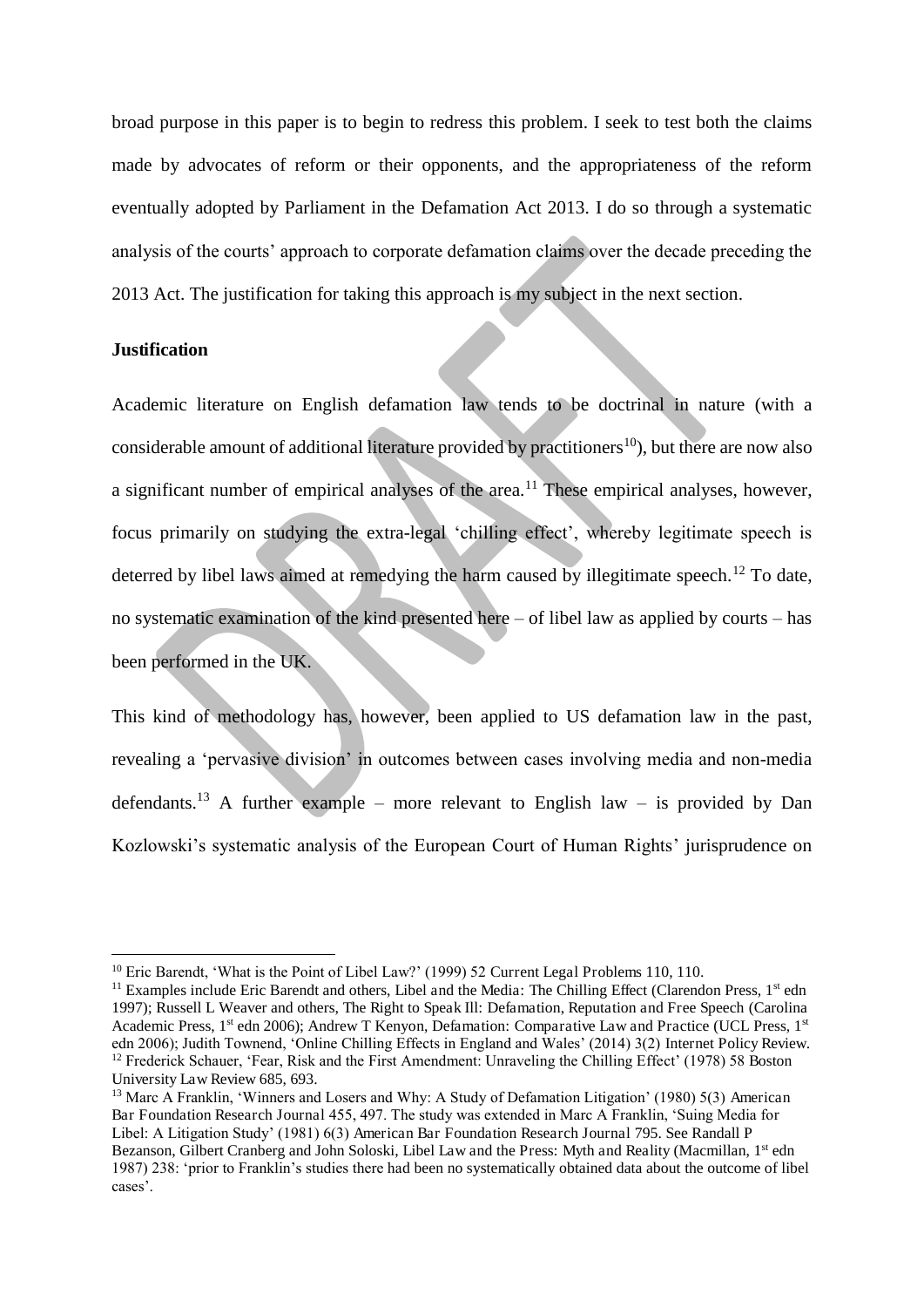Article 10(2) of the Convention as it relates to defamation laws.<sup>14</sup> Kozlowski notes that 'legal scholars who have studied the court's defamation jurisprudence have focused primarily on a handful of the court's noteworthy cases', <sup>15</sup> an observation that could fairly be extended to domestic treatment of defamation case law. Kay Levine has, in the US, noted that the 'paradigm' of traditional legal scholarship operates by 'drawing conclusions about the law from a handful of select cases'.<sup>16</sup> This is not necessarily problematic – doctrinal legal scholarship has produced much of value through this approach. Nonetheless, Levine argues that 'the conventional legal scholar using this approach is sure to miss all kinds of interesting patterns and data that lurk beneath the surface of the chosen opinions.<sup>'17</sup>

Mark Hall and Ronald Wright, in assessing US-based empirical legal literature, suggest that the systematic analysis of judgments 'can augment conventional analysis by identifying previously unnoticed patterns that warrant deeper study,'<sup>18</sup> and 'offers distinctive insights that complement the types of understanding that only traditional analysis can generate.<sup>'19</sup>

A concrete example of the kind of contribution that an analysis of judgments might make to existing literature may help. The subject of corporate claimants' abuse of libel law has been studied from a variety of perspectives. Literature that draws conclusions from a small number of high profile cases can both contribute to developing a theoretical framework through which to view the issue, and demonstrate that a problem exists, at least in extreme cases.<sup>20</sup> Empirical

<sup>&</sup>lt;sup>14</sup> Dan Kozlowski, "For the Protection of the Reputation or Rights of Others": The European Court of Human Rights' Interpretation of the Defamation Exception in Article 10(2)' (2006) 11 Communications Law and Policy 133.

<sup>15</sup> Ibid, 136.

<sup>&</sup>lt;sup>16</sup> Kay L Levine, 'The Law is not the Case: Incorporating Empirical Methods into the Culture of Case Analysis' (2006) 17 University of Florida Journal of Law & Public Policy 283, 284.

<sup>&</sup>lt;sup>17</sup> Ibid, 286.

<sup>18</sup> Mark A Hall and Ronald F Wright, 'Systematic Content Analysis of Judicial Opinions' (2008) 96 California Law Review 63, 87.

<sup>19</sup> Ibid, 66.

<sup>20</sup> eg Fiona Donson, 'Libel Cases and Public Debate – Some Reflections on whether Europe Should be Concerned about SLAPPs' (2010) 19(1) Review of European Community and International Environmental Law 83, drawing on McDonalds Corp v Steel [1997] EWHC 366 (QB) and British Chiropractic Association v Singh [2010] EWCA Civ 350.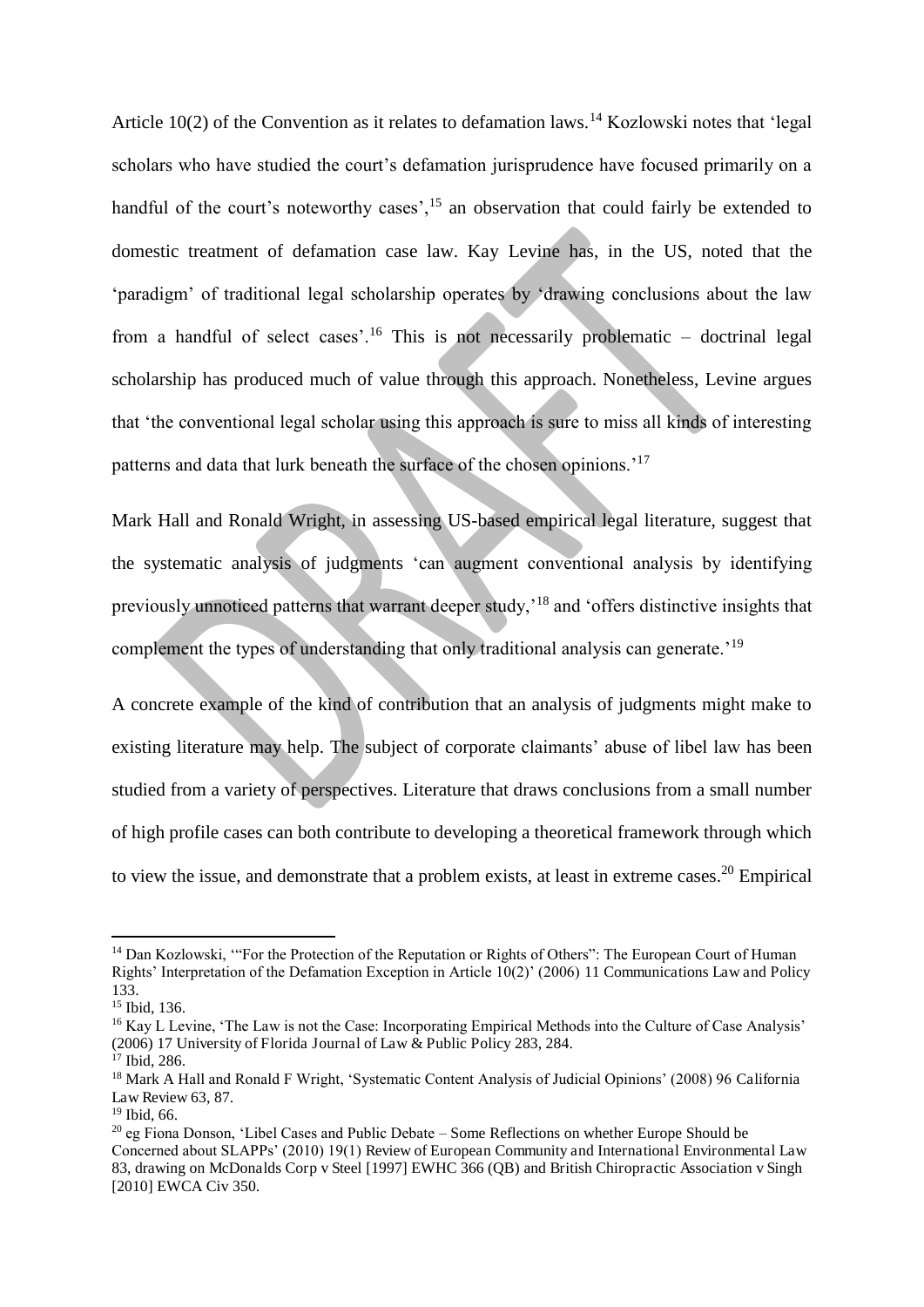research focused on surveying or interviewing journalists or practitioners can investigate the nature and extent of the effect that cases like these have on journalistic practices.<sup>21</sup> Comparative analysis of the content of newspapers, although focused on jurisdictions other than England, suggests that the chilling effect of abusive lawsuits and threats to sue may be more pronounced with respect to reporting on corporations.<sup>22</sup> Combined, this research paints a picture – albeit an incomplete one – of the negative effect that corporate misuse of defamation law has on the quality of public debate. But by systematically analysing the extent to which this problem extends into the courts, and how the existing options open to the courts are used to deal with it, we may get a better idea of what kind of reform, if any, would address the issue most appropriately.<sup>23</sup> Importantly, we might also get some idea of how proposed reforms would affect those companies with legitimate claims.

#### **Methodology**

#### **Purpose**

 $\overline{a}$ 

As noted above, the broad aims of this paper are to test some of the claims made by commentators during the reform process; and to assess the appropriateness of section 1(2) of the Defamation Act 2013, as compared to alternative options, by reference to the landscape of litigation that Parliament was reacting to. With that in mind, the topics that are investigated in most detail are:

the courts' approach to 'abusive' or 'trivial' claims, and their use of the power to strike out claims;

 $21$  eg Barendt and others, Libel and the Media (n 11).

<sup>&</sup>lt;sup>22</sup> Chris Dent and Andrew T Kenyon, 'Defamation Law's Chilling Effect: A Comparative Content Analysis of Australian and US Newspapers' (2004) 9 Media & Arts Law Review 89.

 $23$  This subject is considered below: text to notes 76-139.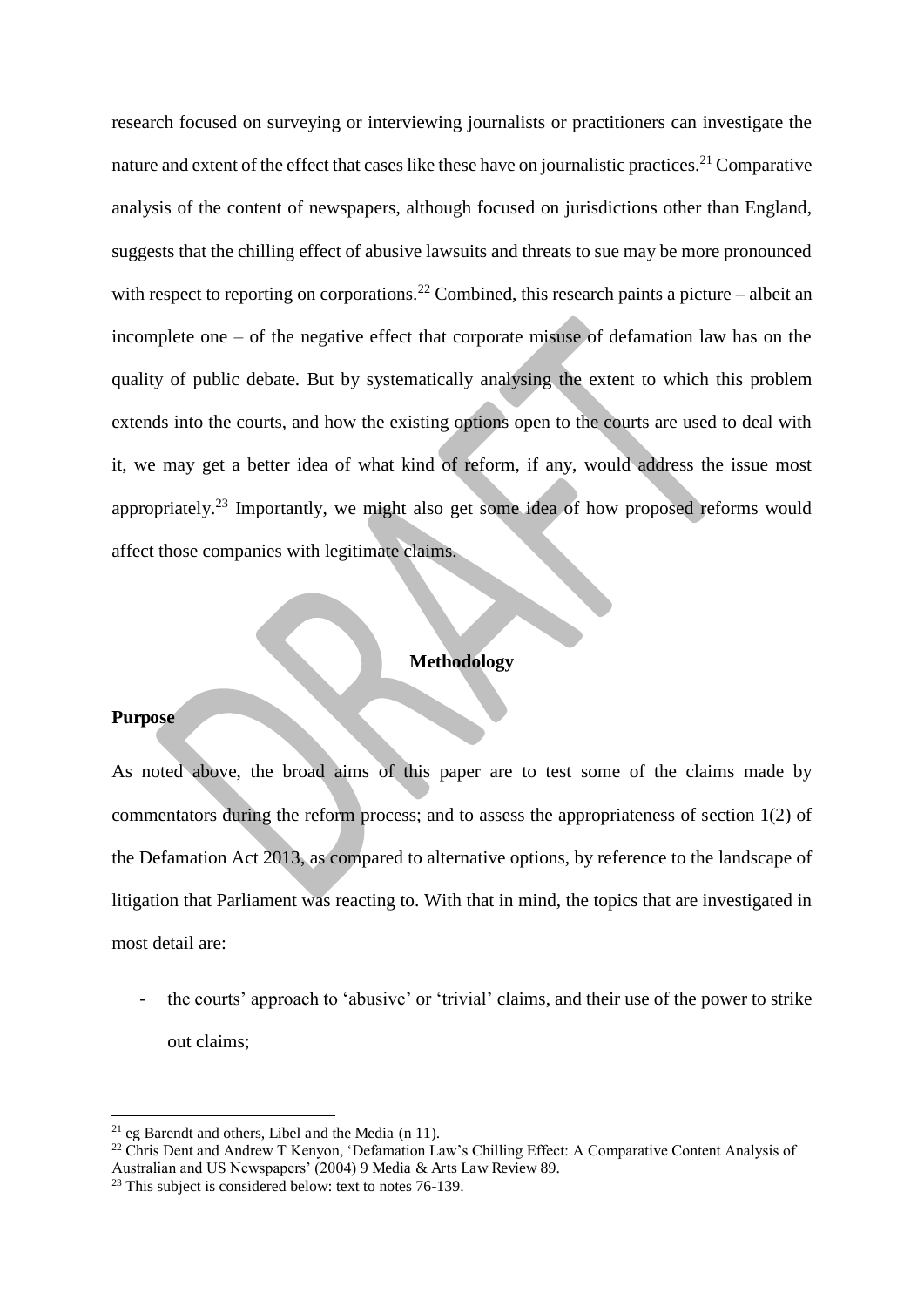- the pleading of financial loss and the courts' treatment thereof;
- the existence of alternative means of redress for corporate claimants; and
- potential means of differentiating between types of corporate claimant that should or should not be subject to any proposed reform.

However, I was conscious that to unnecessarily restrict my analysis to those areas might cause me to miss important information. It was considered a good idea to be alert to the possible existence of 'interesting patterns and data that lurk beneath the surface'.<sup>24</sup> Some assorted observations that result from this broader analysis are noted towards the end of the paper.<sup>25</sup>

#### **Procedure**

The data used to conduct this analysis consisted of all available judgments handed down between 2004 and 2013 by the High Court, Court of Appeal or House of Lords<sup>26</sup> in defamation claims brought by non-human legal persons. 'Non-human legal persons' means all claimants that are not human beings, and therefore includes corporations and firms.<sup>27</sup>

It would be dishonest to suggest that the ten-year time frame was initially chosen for any reason other than ten being a round number.<sup>28</sup> Nevertheless, the choice has advantages. Firstly, it allows time for the courts, and parties to litigation, to have adjusted to the coming into force of the Human Rights Act 1998 and the Civil Procedure Rules.<sup>29</sup> Secondly, the High Court began publishing its judgments under neutral citations in 2002, meaning that (in theory<sup>30</sup>) all relevant judgments should be available throughout the period studied. Although the judgments toward the latter end of the period could not have been relied upon during the reform process, they are

 $24$  Levine (n 16) 286.

 $25$  Text to notes 225-43.

<sup>&</sup>lt;sup>26</sup> The Supreme Court has not yet handed down a judgment in a defamation case involving a corporate claimant.

 $27$  Also included is a failed attempt to sue by an unincorporated trust: Case 43.

<sup>&</sup>lt;sup>28</sup> In fact, five years was originally used, but it was extended to ten on account of the surprisingly small number

of relevant cases.

 $29$  In October 2000 and April 1999 respectively.

 $30$  See text to notes 47-50.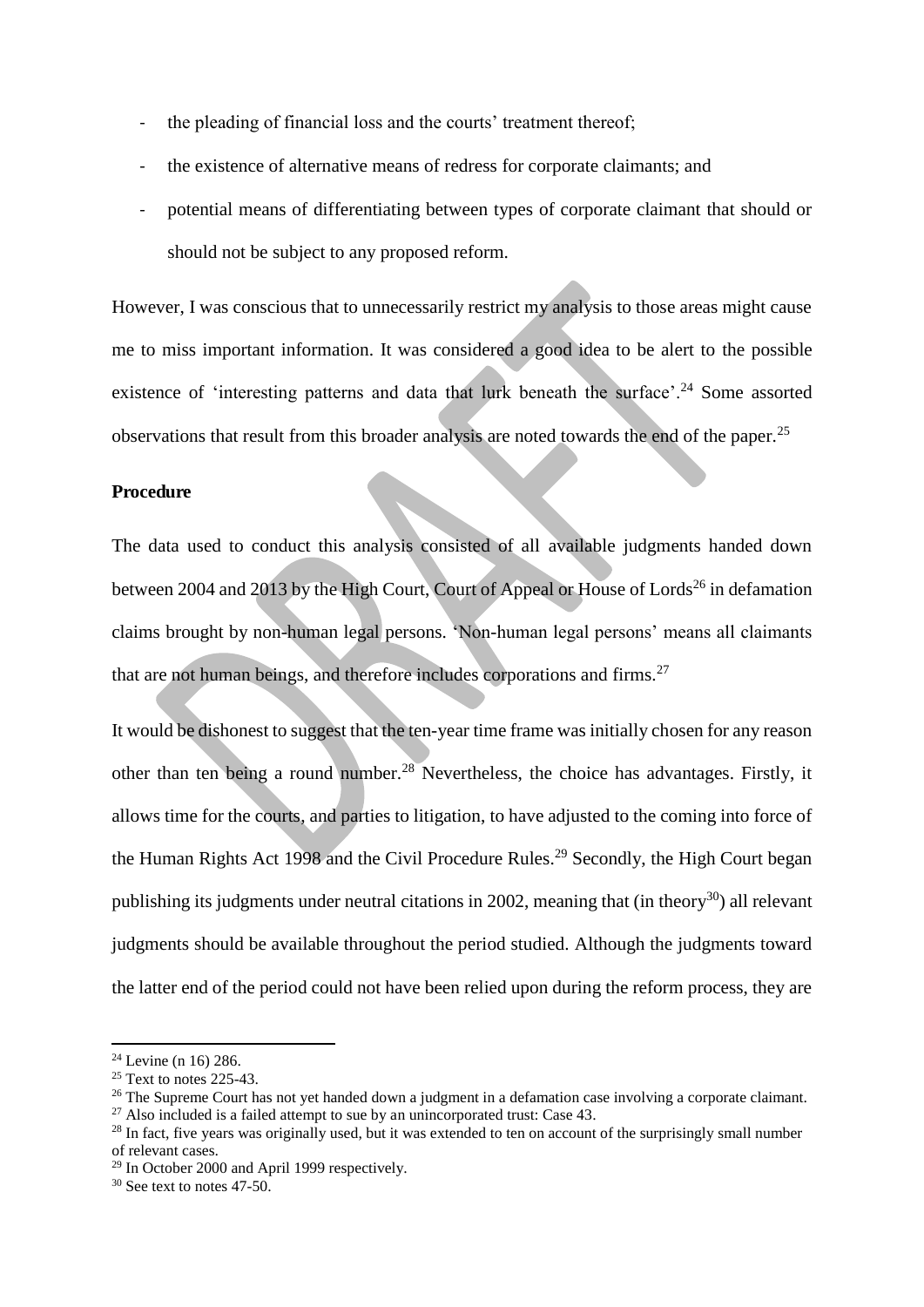still capable of revealing the practice of the courts under the libel regime that existed before the 2013 Act: the courts' application of the law in 2013 was, at least ostensibly, unaffected by the passage of the Act.<sup>31</sup>

The publication of judgments under neutral citations has another advantage, in that it alleviates the problem, noted by Franklin for example, of reported cases being given extra weight.<sup>32</sup> In order to prevent this effect from creeping back in to the analysis, material in the headnotes of reported cases was not used in the analysis.

To generate the data set, I conducted searches on both Westlaw and Lexis for judgments with either 'defamation', 'slander' or 'libel' in the keywords or headnote. Judgments were collected for all cases in which one or more of the claimants was non-human, and in which one or more of those claimants sued either in libel or in slander. Ascension Securities Ltd v Motley Fool Ltd was also included: although no cause of action was identified by the claimant, the judge in that case ruled that the applicable law 'must be' libel.<sup>33</sup>

Although the date range for inclusion in the survey was 1 January 2004 to 31 December 2013, all judgments were collected from each claim with any judgment falling within that period (for example, the judgment in Ontulmus v Collett dated December 2014<sup>34</sup> was included because there had been a previous judgment in the same case in April  $2013^{35}$ ). Additional judgments referred to in the existing judgments but not listed on the databases were also included where available, mainly found through Google searches.<sup>36</sup>

 $31$  As a result of the Defamation Act 2013, s 16, sub-ss (4)-(7). See Case 37a [41]-[42].

<sup>32</sup> Franklin, 'Winners and Losers' (n 13) 461.

<sup>33</sup> Case 5 [5] (Collins J).

<sup>34</sup> Case 44c.

<sup>35</sup> Case 44a.

<sup>36</sup> eg Case 49a; Case 41a (substantially redacted).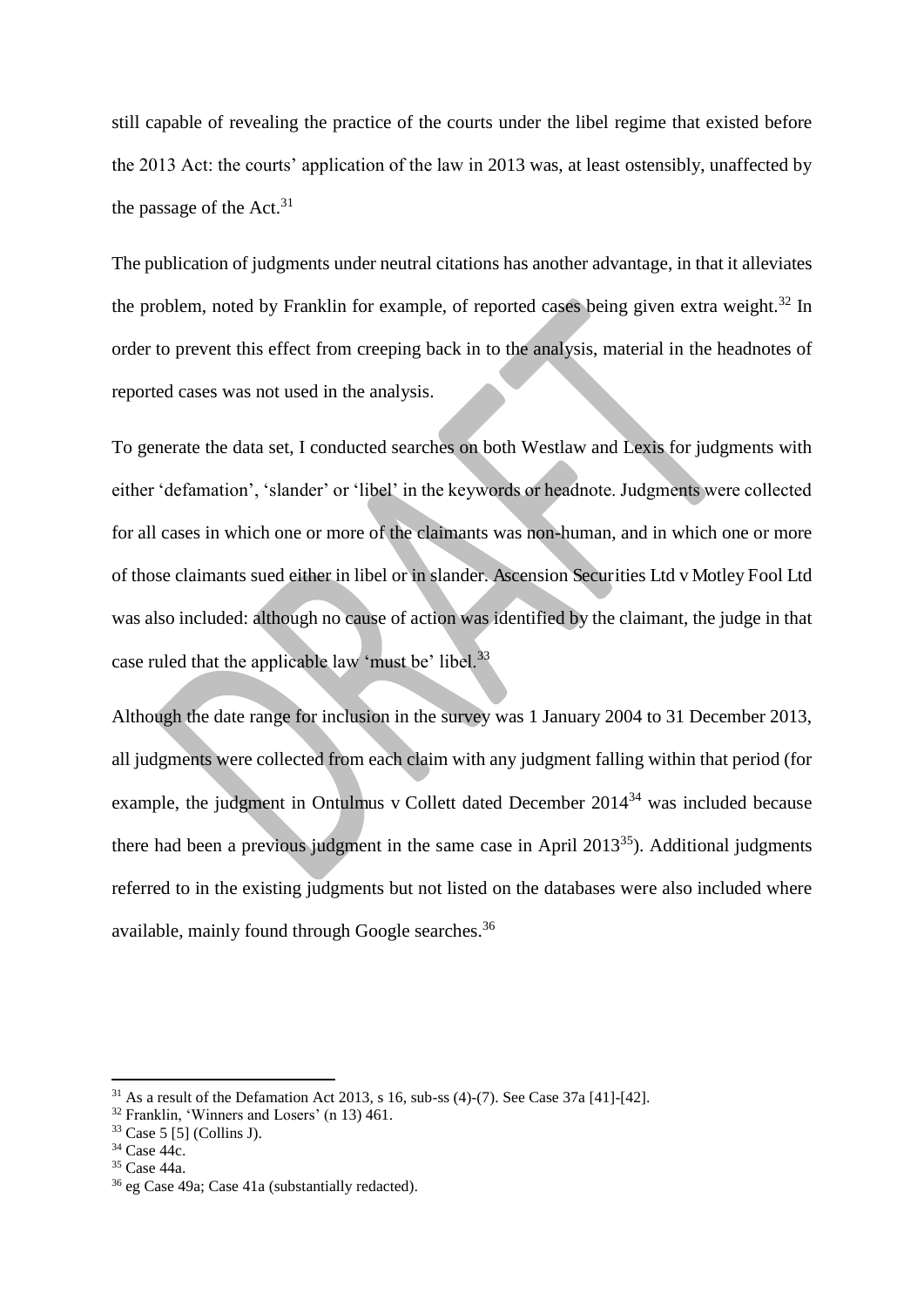All available judgments in each case were considered for inclusion, but were rejected if they related only to a separate cause of action,  $37$  or if the non-human claimant had left the litigation before the judgment was delivered.<sup>38</sup>

The final data set consisted of 89 judgments handed down in 54 claims.<sup>39</sup> Because several claims were pursued by more than one corporate claimant, there were 62 claimants in total. More detail is given on the data set below.<sup>40</sup>

Each of the judgments was coded on topics relevant to the research questions, and this along with other information was recorded on a spreadsheet to be analysed. While reading through the cases, patterns occasionally emerged and the coding categories were revised. This meant that the set of judgments was read through several times.

#### **Limitations**

The most obvious limitation to the method used here is that it only investigates a small subcategory of defamation claims; namely, those that progress to the point of being the subject of a court's judgment.<sup>41</sup> Therefore, the claims studied are not necessarily representative of any broader population. However, the study of judgments is both interesting and valuable in itself. The observations made can supplement existing research – both the doctrinal or theoretical research that reflects in greater depth on important concepts in the law, and the empirical research that studies the effects of the law outside the courts – and thereby contribute to a more accurate picture of the law in operation.

<sup>37</sup> eg Pritchard Englefield v Steinberg [2005] EWHC 953 (Ch).

<sup>38</sup> eg Jameel v Times Newspapers Ltd (Pre-Trial Review) [2005] EWHC 1219 (QB).

<sup>39</sup> NOTE TO REVIEWERS: I am currently waiting for a copy of one remaining judgment to be sent to me by the High Court, from Case 26, Hallam Estates. If it arrives before the review process is complete, I will amend the paper to reflect this. I will notify JML of any significant changes.

 $40$  Text to notes 53-75.

<sup>41</sup> Kenyon, Defamation (n 11) 107.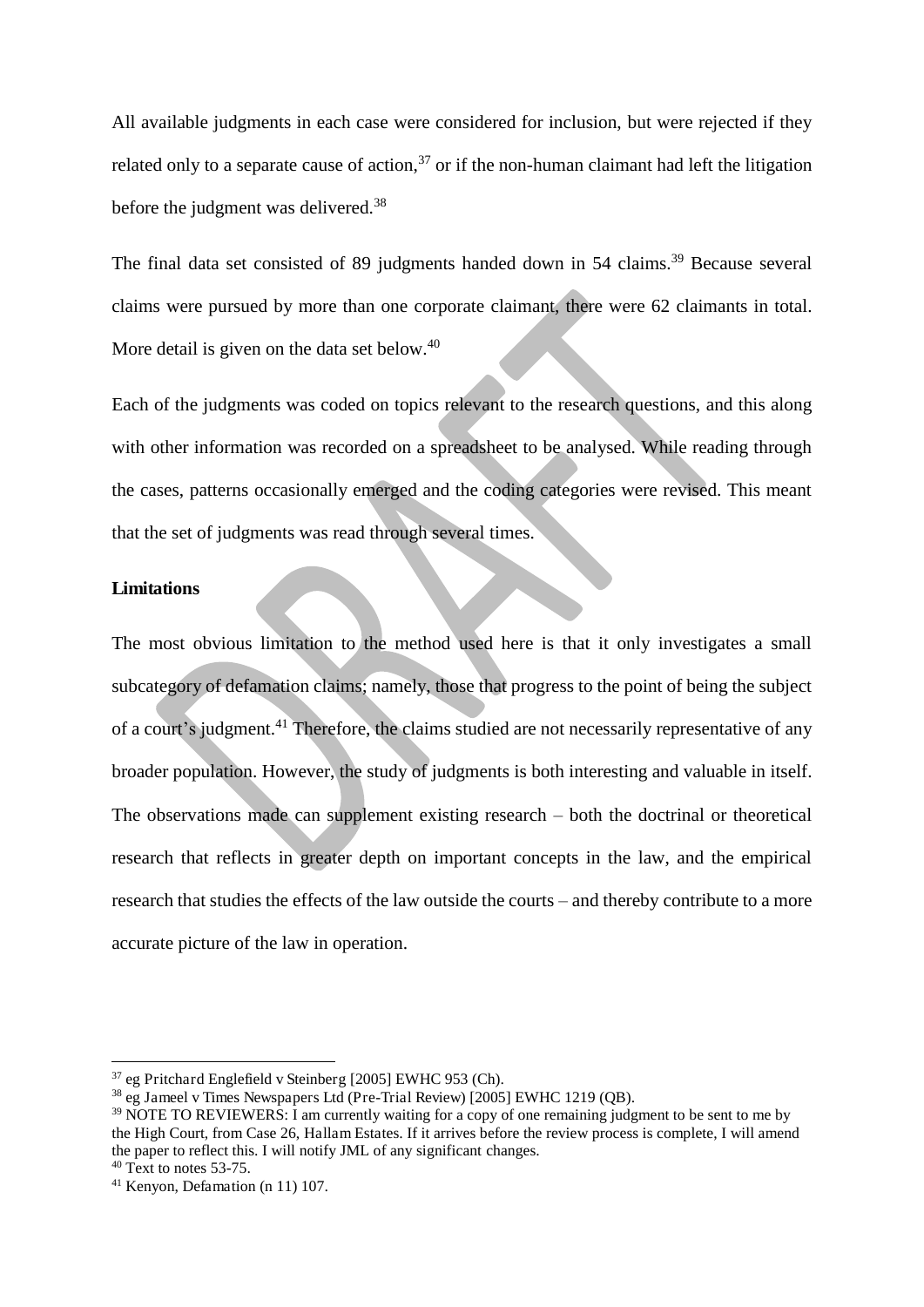Potentially relevant material that does not form part of the data set includes: the judgments of courts other than the High Court, Court of Appeal or House of Lords;<sup>42</sup> decisions relating to applications for permission to appeal;<sup>43</sup> ex tempore judgments of the High Court;<sup>44</sup> the decisions of Masters in the High Court;<sup>45</sup> statements in open court;<sup>46</sup> and claims filed in the High Court but not heard. Each of these sets of data is excluded because of inconsistent availability, and the latter two because, even where available, they reveal no information about the judicial treatment of the claims.

Serious issues with the availability of statistics on defamation litigation have been noted by a Parliamentary committee,<sup>47</sup> the Ministry of Justice,<sup>48</sup> and by academics.<sup>49</sup> No systematic collection of statistics is undertaken by the High Court, and, until March 2014, claim forms were not filed by reference to the cause of action, meaning that it would be costly and timeconsuming for a researcher to identify all claims of a certain type filed with the court, especially considering that records are not digitised. Judith Townend has described the records of the Court as comparable to information 'stored in a public filing cabinet with no drawer handles or labels.'<sup>50</sup> I would only add that the Court considers it appropriate to charge ten pounds for the privilege of accessing that cabinet for quarter of an hour.

The Impact Assessment for the Defamation Bill, produced by the Ministry of Justice ('MoJ'), estimated that 44 defamation claims were filed at the High Court by businesses between 1

<sup>42</sup> eg Seafresh Ltd v Shaw: <www.onebrickcourt.com/barristers.aspx?menu=main&pageid=25&barristerid=34>. <sup>43</sup> eg McGrath v Dawkins [2013] EWCA Civ 206.

<sup>&</sup>lt;sup>44</sup> eg the striking out of the defamation claim in Tesla Motors Ltd v BBC [2011] EWHC 2760 (QB).

<sup>45</sup> eg RFS Capital LLC v MD7 Europe (QB, 6 October 2009) <www.5rb.com/case/rfs-capital-llc-rfs-capital-bvv-md7-europe-michael-gianni>.

<sup>46</sup> eg Medicolegal Investigations Ltd v Sharma (Statement in Open Court, 18 July 2007).

<sup>47</sup> CMS Committee Report (n 6) paras 207-08.

<sup>&</sup>lt;sup>48</sup> Ministry of Justice, Report of the Libel Working Group (23 March 2010) para 8; MoJ Consultation (n 7) Annex E: Impact Assessment, paras 2.14-23.

<sup>&</sup>lt;sup>49</sup> eg Judith Townend, 'Closed Data: Defamation and Privacy Disputes in England and Wales' (2013) 5(1) Journal of Media Law 31; Kenyon, Defamation (n 11) 107.

<sup>50</sup> Townend, 'Closed Data' (n 49) 32.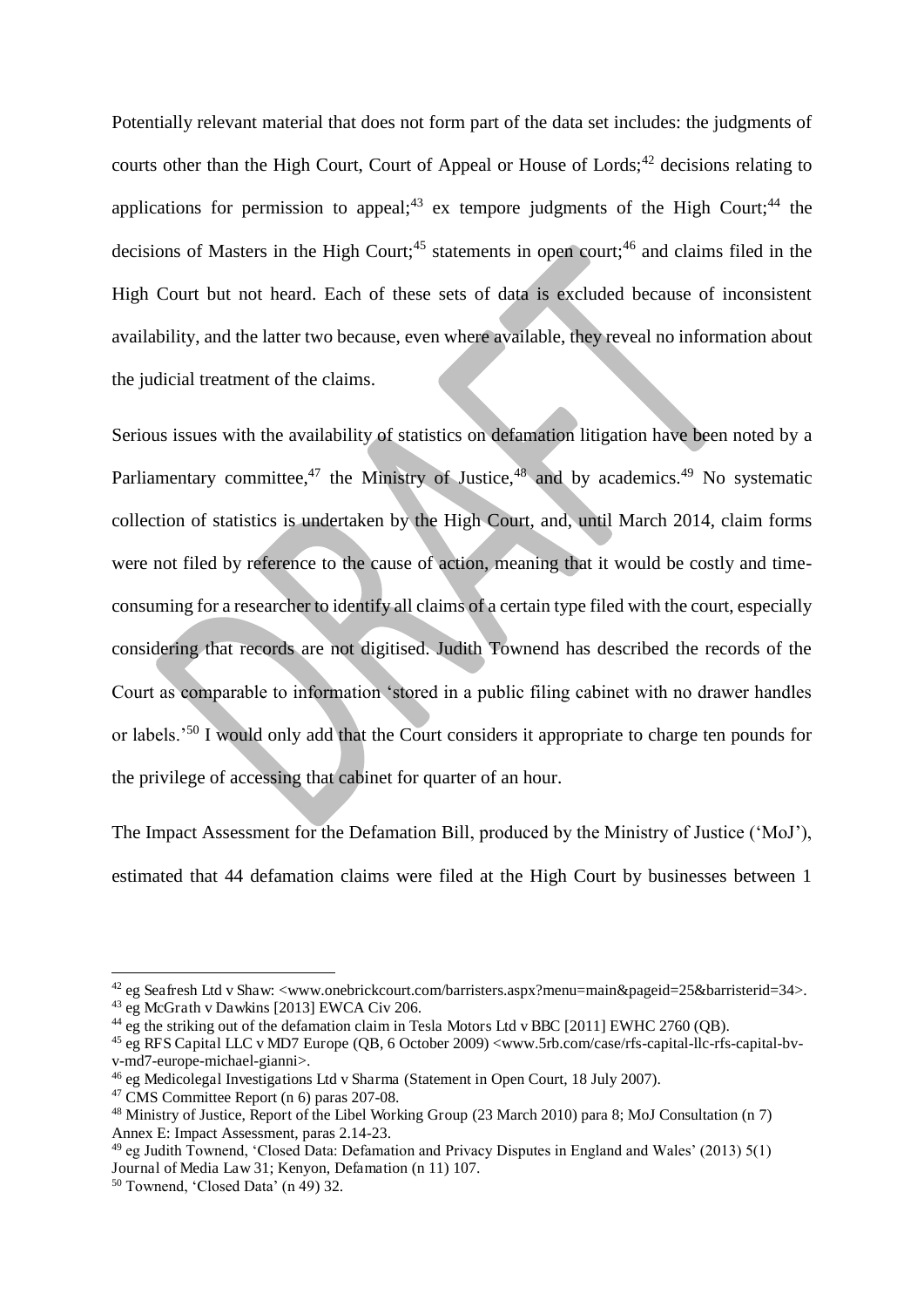October 2009 and 7 November 2011.<sup>51</sup> Of the 54 claims analysed here, between 10 and 13 were filed in this period.<sup>52</sup> The same approximate ratio holds if the MoJ's figures are extrapolated out to ten years – just over 200 claims filed in that period are represented by 54 in my data set. It would seem likely, therefore, that the claims analysed here represent roughly one quarter of all corporate claims filed in the High Court over the period studied.

The sample size is not sufficient for any meaningful quantitative analysis to be carried out on the data. For that reason, only descriptive statistics (ie one in ten, or ten per cent) are used here.

#### **Results and discussion**

#### **General observations**

As noted above, the final data set consisted of 89 judgments relating to 54 claims brought by a total of 62 non-human claimants. Fifteen of those judgments were delivered by the Court of Appeal, and one by the House of Lords. The remainder, 73, were decisions of the High Court. The majority of claims were brought by only one corporate claimant: eight claims were brought by two companies simultaneously, and one by three companies.<sup>53</sup> Only two companies – Las Vegas Sands Corp<sup>54</sup> and Gentoo Group Ltd<sup>55</sup> – brought separate claims against different defendants during the period studied.

A wide variety of companies sued in defamation over this period. Thirteen were publiclytraded, and a significant amount of the privately-owned companies in the data set were part of a larger corporate group. However, claims were also brought by substantially smaller

<sup>51</sup> MoJ Consultation (n 7) Annex E: Impact Assessment, para 2.61.

 $52$  A precise date is not available for Cases 29, 42 or 53, but the dates of the judgments would suggest that it is likely that at least one of these claims was also filed in the period in question.

<sup>53</sup> Case 9. <sup>54</sup> Case 1; Case 2.

<sup>55</sup> Case 24; Case 49. Sunderland Housing Co Ltd is the former name of Gentoo Group Ltd.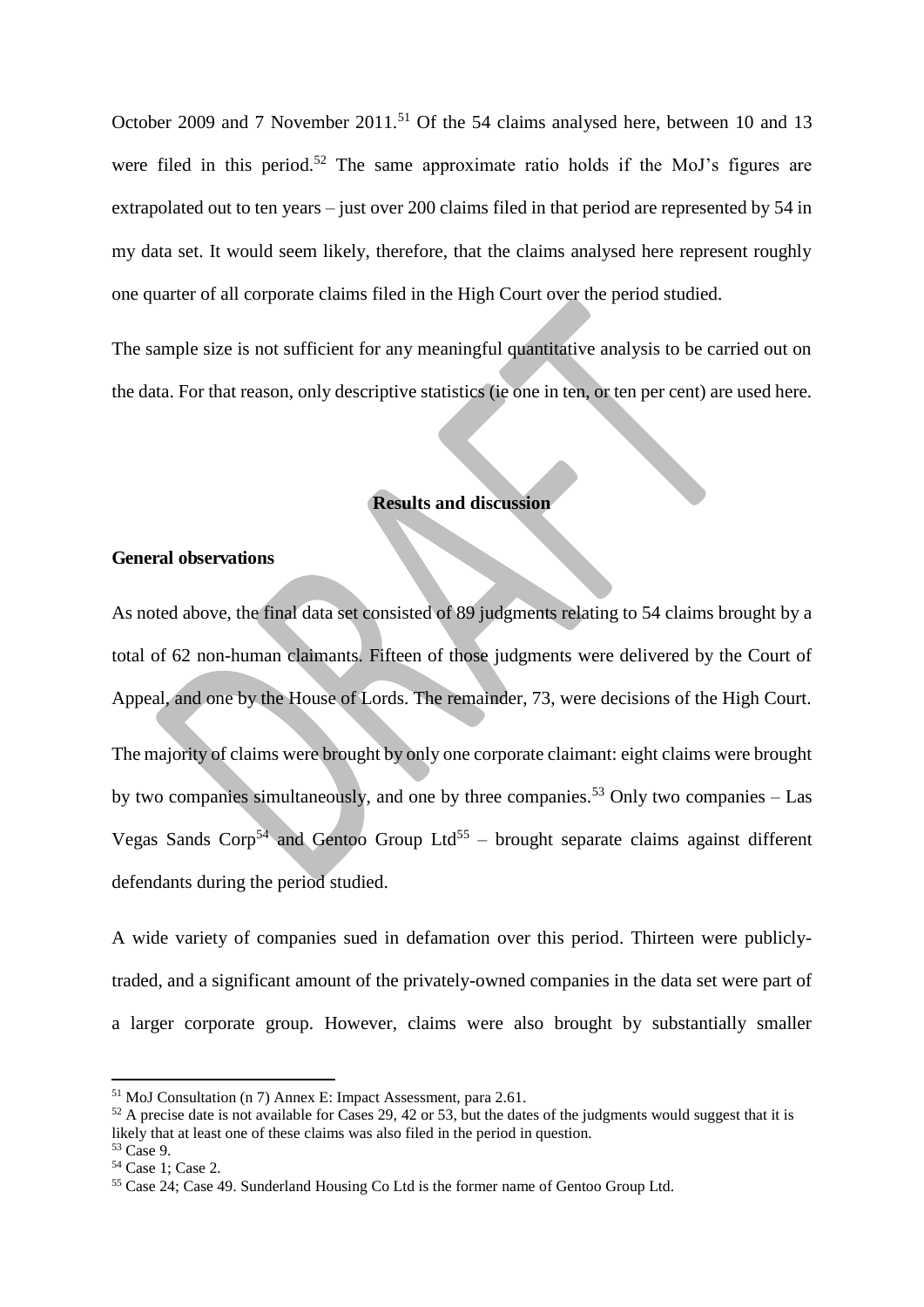companies. A range of industries were also represented – from firms of solicitors<sup>56</sup> to casino operators.<sup>57</sup> construction companies,<sup>58</sup> and retailers.<sup>59</sup>

Almost half (24) of the claims were brought against human defendants only, while the remainder were split fairly evenly between those brought only against companies (13) and those brought against both humans and companies (17). Corporate defendants tended to be either competitors of the claimant or, less often, media companies; human defendants were more varied, although a substantial amount were employees or ex-employees either of the claimant or of a corporate defendant.

Interestingly, around half of all the claims studied were brought with respect to internet publications only, and only three claimants that obtained judgment in their favour sued in respect of physical publications only.<sup>60</sup> Perhaps this is not particularly surprising, but it lends support to the perception that internet-based publications are increasingly becoming the norm in defamation actions.<sup>61</sup> The facts of cases such as Islam Expo Ltd v Spectator (1828) Ltd (on whether hyperlinked content could be considered as part of the context of the words complained of<sup>62</sup>) and Sheffield Wednesday Football Club Ltd v Hargreaves (a Norwich Pharmacal application<sup>63</sup> related to pseudonymous website contributors<sup>64</sup>) would have been entirely unforeseeable two decades ago.

The outcomes of these cases are not necessarily easy to measure. As Hall and Wright note, 'Defining what counts as a win or loss across a range of cases is not a simple matter.'<sup>65</sup> Twelve

 $56$  eg Case 7; Case 34 (2<sup>nd</sup> claimant); Case 46.

<sup>57</sup> eg Case 1; Case 2; Case 6.

<sup>58</sup> eg Case 8.

 $59$  eg Case 50.

 $60 \text{ Case } 33$ ; Case 20 (both in respect of letters); Case 17 (signs displayed on defendants' properties).

<sup>61</sup> Jenny Afia and Phil Hartley, 'Lord Lester's Draft Defamation Bill 2010: A Practical Analysis' (2010) 2(2) Journal of Media Law 183, 191.

<sup>62</sup> Case 29.

<sup>63</sup> Norwich Pharmacal Co v Customs and Excise Commissioners [1974] AC 133.

<sup>64</sup> Case 48.

 $65$  Hall and Wright (n 18) 108.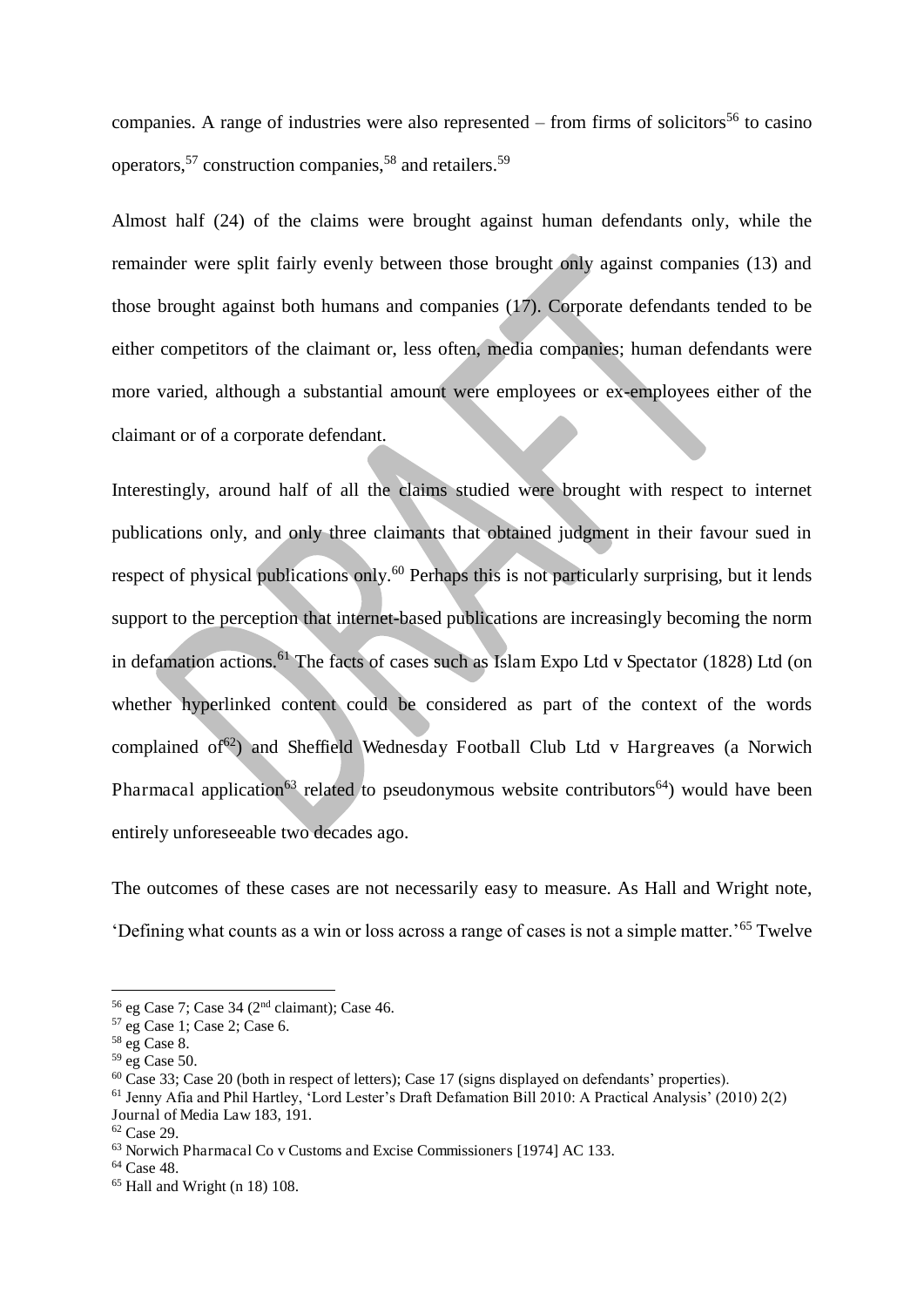of the claims resulted in judgment being entered for the claimant, but two things should be noted about this figure. Firstly, three of these claims were brought against the same defendant, Rick Kordowski, in the long-running 'Solicitors from Hell' litigation.<sup>66</sup> Secondly, in one of those claims, only one of the two corporate claimants successfully relied on the cause of action in defamation.<sup>67</sup> In a further two claims, the claimant obtained judgment against only one of three defendants.<sup>68</sup>

At least eight claimants settled their claims, with the largest reported settlement being the £300,000 (plus over £2m in costs) paid to Collins Stewart Ltd by the Financial Times.<sup>69</sup>

Thirteen of the claims were struck out by the court.<sup>70</sup> One claimant failed to convince the court to disapply the limitation period in order that a claim could be brought; $71$  and one failed to obtain an injunction before publication.<sup>72</sup> One claimant lost at trial;<sup>73</sup> and the only finding of liability made by a jury was eventually overturned on appeal.<sup>74</sup> In addition, at least three claimants abandoned their claims.<sup>75</sup>

The following four sections will focus on the findings of the analysis in relation to the main research questions studied. Some assorted observations on the data are then made before the paper's conclusion.

<sup>66</sup> Cases 7, 34 and 46.

<sup>67</sup> Case 34.

<sup>68</sup> Case 16; Case 40.

<sup>69</sup> Russell Hotten, 'FT Agrees Huge Payout as Middleweek Case is Finally Settled' Daily Telegraph (18 Jan 2006) <www.telegraph.co.uk/finance/markets/2930366/FT-agrees-huge-payout-as-Middleweek-case-is-finallysettled.html>.

 $70$  In addition, the claim in Case 40a was struck out against two out of three claimants. In Case 11, the claimant was able to extract settlements from two defendants before the action was struck out against the third. <sup>71</sup> Case 25.

<sup>72</sup> Case 9.

<sup>73</sup> Case 6.

 $74$  Case 31g.

<sup>75</sup> Case 5; Case 10; Case 42.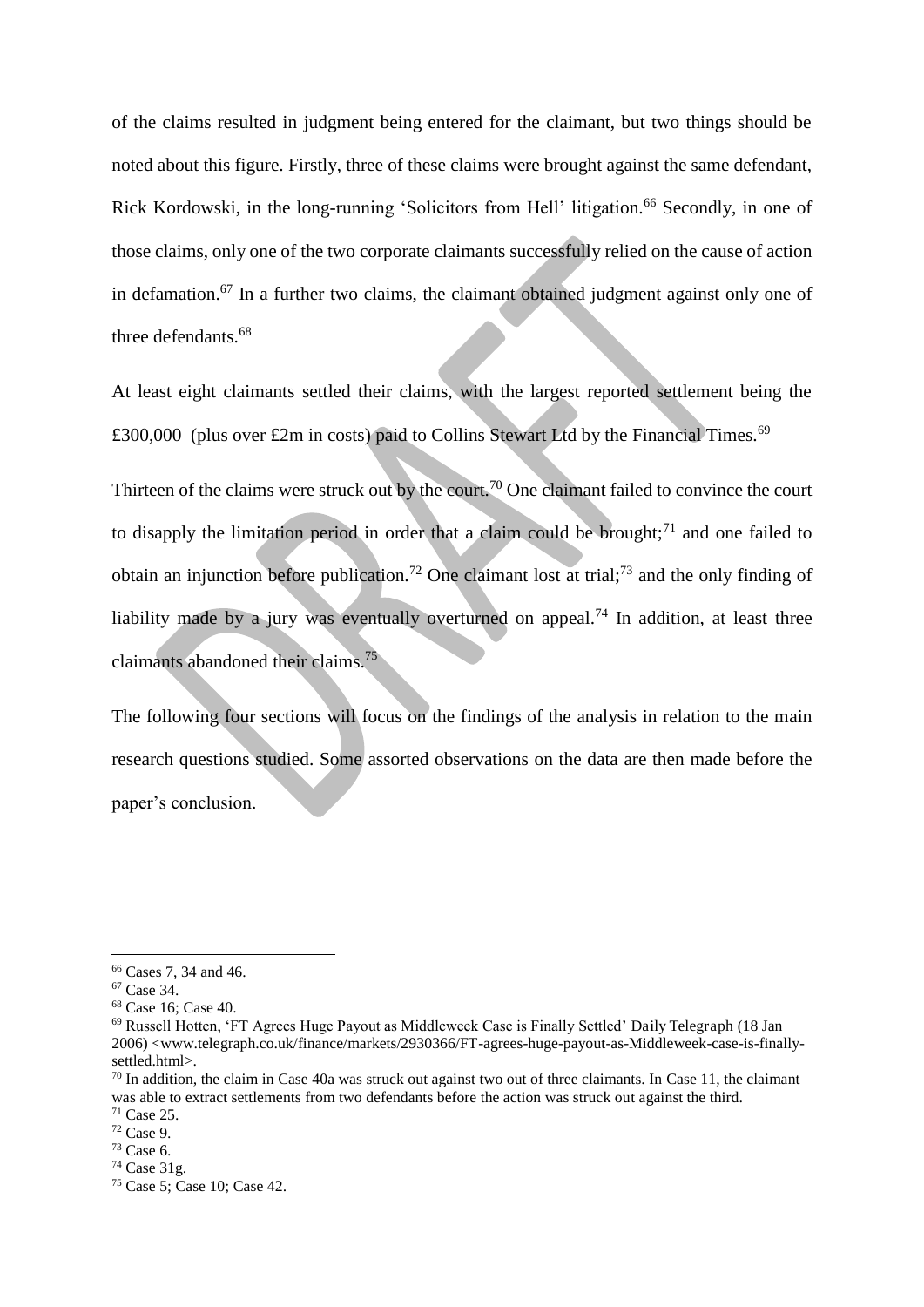#### *'Abusive' or 'trivial' lawsuits*

Although noted already, it should be reiterated that the extent to which a study of court judgments can investigate the problem of abusive lawsuits, and the chilling effect that they cause, is limited. As Mullis and Scott point out, 'The problem with libel has always been and remains the harm caused by threats and bullying in the shadow of the law',<sup>76</sup> which, by their nature, cannot be studied here. The clearest demonstration of this limitation is the fact that high-profile claims such as NMT v Wilmshurst, brought by a US-based pharmaceutical company, do not appear in the data set. Although it was never the subject of a High Court judgment, Wilmshurst reported that he had spent £300,000 and four years defending the claim.<sup>77</sup>

Nevertheless, the data gathered here can give some important insights into this issue, by contributing to a greater understanding of whether and to what extent these claims find their way into the courts, and of how the courts deal with them when they do.

Advocates of reform were occasionally criticised for relying on anecdotal evidence of abusive or trivial lawsuits to support their arguments for restricting the corporate right to sue. For example, the suggestion by the House of Commons Culture, Media and Sport Committee ('the CMS Committee') that corporate defamation law 'has already led to a stifling effect on freedom of expression'<sup>78</sup> was considered by Magnus Boyd to have been 'drawn from only two cases over the last eleven years'.<sup>79</sup> The criticism undoubtedly has merit. The reliance on insubstantial evidence might be epitomised by a comment made by Paul Farrelly MP, a member of the

<sup>76</sup> Alastair Mullis and Andrew Scott, 'The Defamation Bill 2012: Missing the Wood (With No Excuses)' (Inforrm, 6 June 2012)  $\langle$ inforrm.wordpress.com/2012/06/06/the-defamation-bill-2012-missing-the-wood-withno-excuses-alastair-mullis-and-andrew-scott/>.

<sup>77</sup> HL Deb (n 8) col 1371.

<sup>78</sup> CMS Committee Report (n 6) para 177.

<sup>79</sup> Magnus Boyd, 'The Proposed Restriction on Corporate Bodies to Sue for Defamation' (Reframing Libel Symposium, London, 4 November 2010) <http://reframinglibel.com/2011/03/17/the-proposed-restriction-oncorporate-bodies-to-sue-for-defamation/>. The two cases referred to are McDonalds Corp v Steel [1997] EWHC 366 (QB) and Tesco Stores Ltd v Guardian News & Media Ltd [2009] EMLR 5.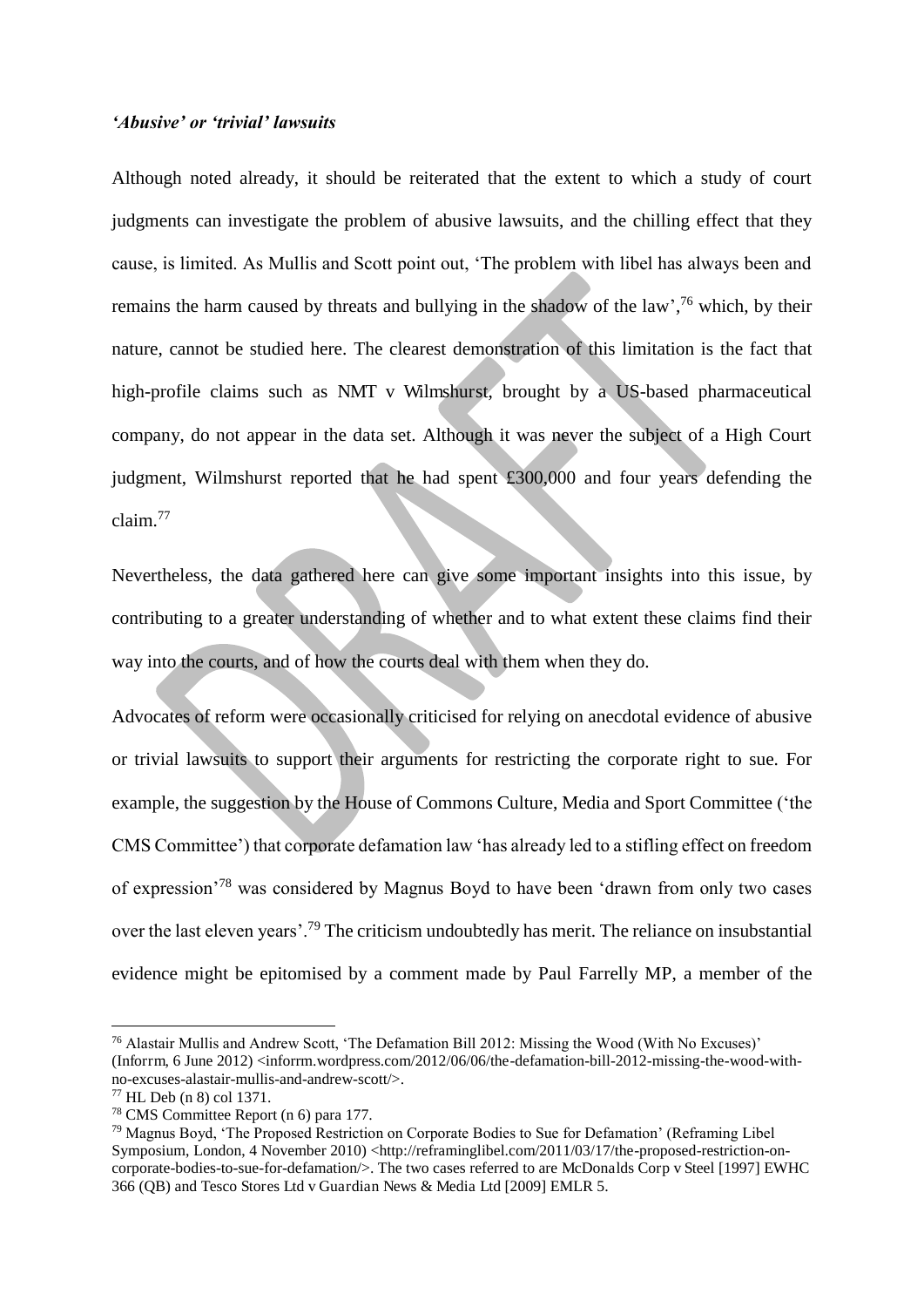Committee, during the gathering of evidence. Farrelly stated that 'many of the actions taken by large corporations in particular are not primarily about money', and in support of this assertion cited two cases 'where the avowed intention of the litigant was to drive the publisher out of business<sup>'80</sup> – Goldsmith v Pressdram<sup>81</sup> and Aitken v Guardian News & Media<sup>82</sup> – only one of which involved a corporate claimant.

Valid though this criticism may be, the evidence relied on by those claiming that the problem was being exaggerated was no less anecdotal. Boyd, for example, after criticising the CMS Committee's reliance on anecdotal evidence, stated that the 'vast majority of corporate claimants' have legitimate cases, and that it was 'abundantly clear that the McLibel case was atypical' without citing any further evidence.<sup>83</sup>

Both sides of this debate, then, relied on little more than bare assertions to support their respective cases. Despite this, the Government's stated intention in introducing a 'serious harm' requirement was to 'remove the scope for trivial and unfounded actions succeeding', 84 which seems to accept without question that there was such a scope in the first place. The systematic analysis undertaken here can plausibly contribute to a more rigorous evidential base on which to judge these arguments.

It is worth noting here that the issue of abusive or trivial claims is often linked in the reform literature to concern about 'inequality of arms', <sup>85</sup> an issue which is taken up in greater detail in the section below on 'Categorising corporate claimants'.<sup>86</sup> At this point it is sufficient to say

<sup>80</sup> Culture, Media and Sport Committee, Press Standards, Privacy and Libel: Oral and Written Evidence (HC 2009-10, 362-II) Ev 15, Q17 ('CMS Evidence').

 $81$  [1988] 1 WLR 64.

 $82$  [1997] EMLR 415.

 $83$  Boyd (n 79).

<sup>84</sup> MoJ Consultation (n 7) para 4.

<sup>85</sup> Joint Committee on the Draft Defamation Bill, Report (2010-12, HL 203, HC 930-1) para 109 ('Joint Committee Report'); Government Response to Joint Committee (n 7) para 90.

<sup>86</sup> Text to notes 199-224.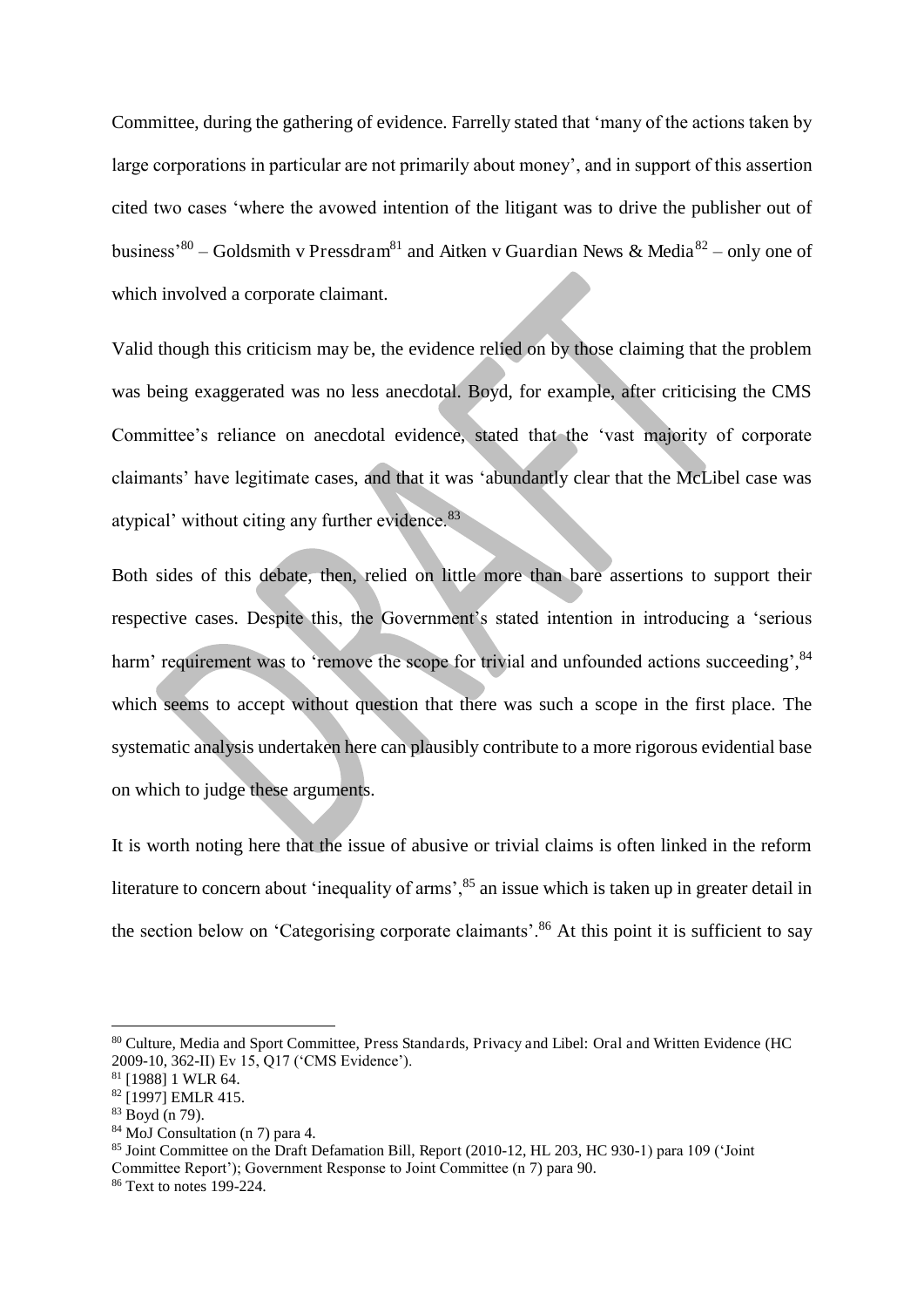that in practice it may be extremely difficult to differentiate between claimants whose wealth gives them the capacity to stifle speech and those who have more limited resources.

The most important finding of this analysis in relation to abusive or trivial defamation claims is the simple observation that a worryingly large proportion of the corporate claims studied were criticised in some way by the courts. Of the 54 claims, 21 were the subject of some kind of judicial criticism.<sup>87</sup>

In relation to the issue of abusive claims, cases were coded into one of six categories, $88$  as follows:

- 1. No mention of abuse or criticism of the claimant in the judgment(s).
- 2. Claim was declared by the judge to be 'abusive', 'vexatious' or similar.
- 3. Judge criticised the claimant's conduct or questioned its motive.
- 4. The claim itself, or part of the claim, was criticised as being weak or improperly pleaded.
- 5. Judge specifically noted that the claim, or the claimant's conduct, was legitimate (ie motivated by a desire to vindicate reputation) or not abusive.
- 6. Other unable to categorise.

Only two claims fell into the 'Other' category. The first was Pritchard Englefield v Steinberg, <sup>89</sup> which was considered to be too difficult to categorise. The Court of Appeal, when it heard the case for the first time in 2005, investigated the basis of the claim in order to 'ensure that its process [was] not being misused',<sup>90</sup> and found that it 'was a long way from the situation found

 $87$  Even noting the lack of comparative statistics, in any area of litigation nearly 40% of claims being criticised would be considered a significant problem.

<sup>&</sup>lt;sup>88</sup> Where cases might have fallen into more than one category, the decision of higher courts was given more weight. Where they fell into more than one of the 'abusive' categories (2, 3 or 4) they were placed in the more serious of those.

<sup>89</sup> Case 45.

<sup>90</sup> Case 45a [20].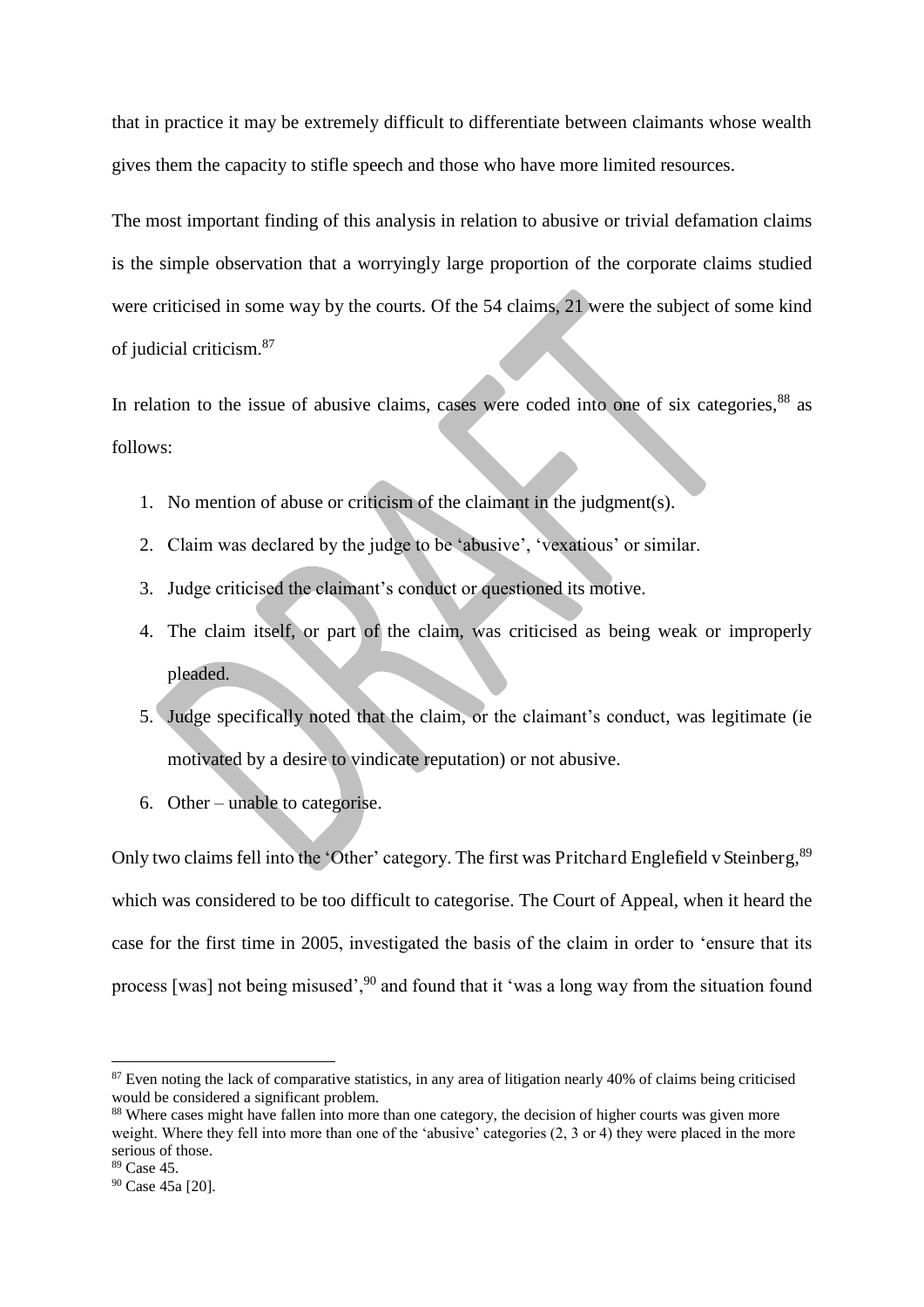in Jameel [v Dow Jones].'<sup>91</sup> This suggests that the Court was satisfied that the use of litigation was not disproportionate to the scope of publication, but was considered to be too vague to warrant inclusion in category five, because the Court did not specifically make reference to the claimants' motivation. The difficulty of categorising this case is added to by the High Court's suggestion in 2011 that 'Had the Court of Appeal's later decision in Jameel ... been available in 2003, an argument might well have been raised of abuse of process. Whether it would have succeeded cannot now be determined.'<sup>92</sup> The second claim in the 'Other' category was North London Central Mosque Trust v Policy Exchange ('NLCMT'),<sup>93</sup> the interpretation of which is complicated by the fact that the intended claimant charity was not recognised as having legal personality. Eady J made reference to the failure of the trustees, who had sought to sue on behalf of the charity, to establish in advance that using charitable funds for the litigation would be reasonable.<sup>94</sup> This, technically, was not a criticism of a corporate claimant, since none existed. It was also thought too vague to warrant inclusion in any other category.

Claims that were struck out as an abuse of process were not automatically added to the second category. As explained by Tugendhat J in Hays Plc v Hartley, 'The word "abuse" has a special meaning in the law and implies no subjective wrongful state of mind on the part of the Claimant or its lawyers.'<sup>95</sup> One example is the claim in Euromoney Institutional Investor Plc v Aviation News Ltd, which was struck out as an abuse of process without the judge making a clear criticism of the claimant or its conduct.<sup>96</sup>

<sup>&</sup>lt;sup>91</sup> Ibid, [21]. Jameel ([2005] EWCA Civ 75) allows the courts to strike out claims that do not assert a 'real and substantial tort'. In that case, the 'publication … of the allegedly defamatory material could be shown to have reached nobody to whom it meant anything': Case 45a [20].

 $92$  Case 45c [24] (Eady J).

<sup>93</sup> Case 43.

<sup>94</sup> Ibid, [10].

<sup>&</sup>lt;sup>95</sup> Case 27 [63].

<sup>96</sup> Case 23.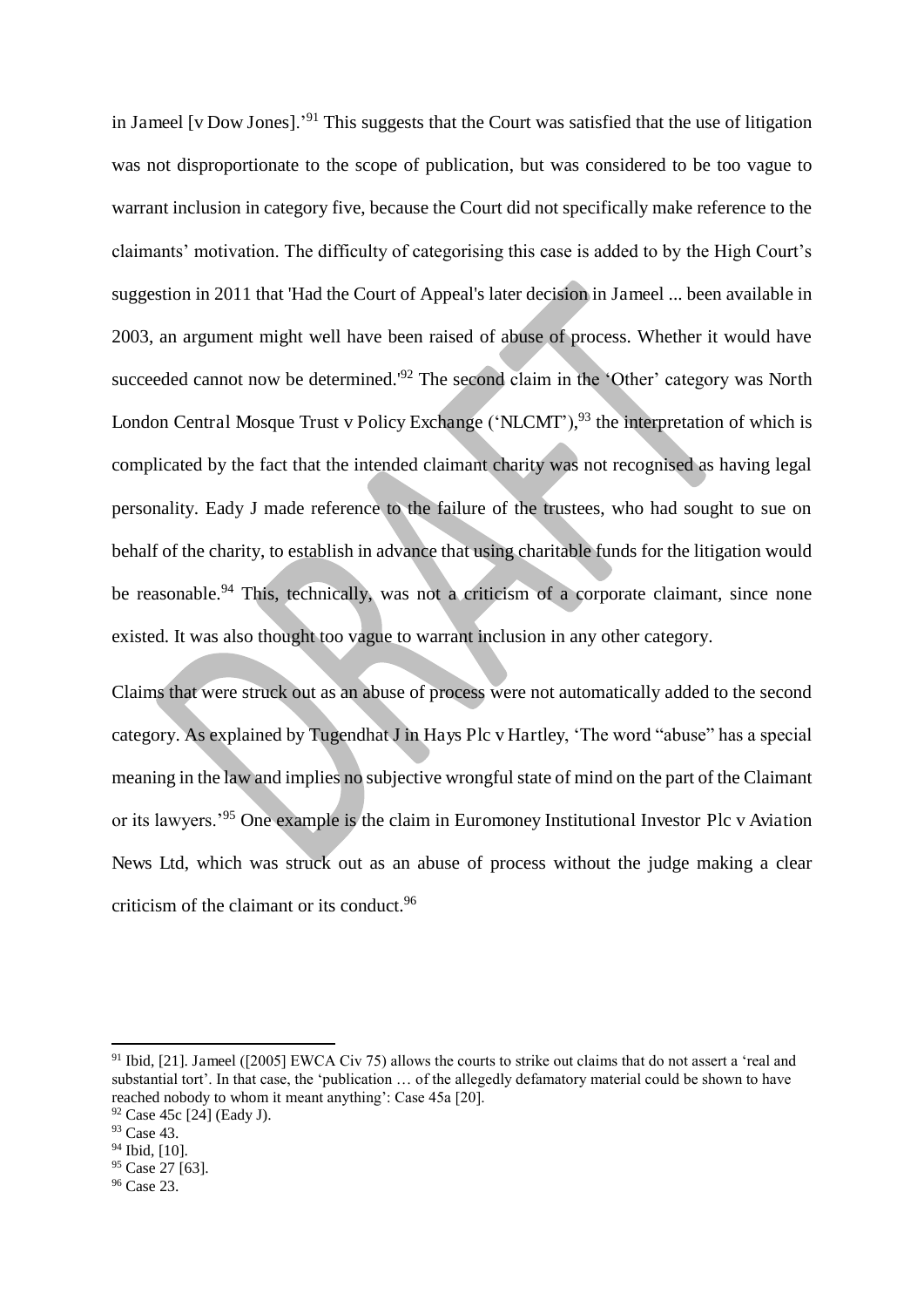Several points need to be noted about this particular set of results. Firstly, judges have a tendency to be restrained in their language, meaning that comments made in judgments sometimes need to be 'read between the lines'. For example, Tesco Stores Ltd v Guardian News & Media,  $97$  described to the CMS Committee as 'an outrageous piece of bullying',  $98$  fell into category three because of the judge's fairly vague references to the claimant's motive in delaying the decision whether to accept or reject an offer of amends. There is a risk that the coding of these comments might reflect a bias on the part of the researcher. Secondly, judges tend only to comment on issues raised by the parties to the case. This is likely to have the greatest effect on category five – a judge is likely to take the genuineness of a claimant's motivations as a given unless an argument is raised by the defendant that the action amounts to an abuse of process. Presumably, at the very least those claims that resulted in judgment being entered for the claimant would fall into this category, but in some no comment was made by the court. Thirdly, two claimants that went on to obtain judgment in their favour against one defendant were criticised for elements of their claim relating to other defendants.<sup>99</sup>

The danger of relying too heavily on judicial criticism of claimants is demonstrated by the case Hayden v Charlton.<sup>100</sup> In the High Court, Sharp J had described the claimants' conduct of the litigation as 'completely unacceptable', <sup>101</sup> finding that the claimants had 'no genuine desire to pursue [the litigation] or to vindicate their reputation'. <sup>102</sup> These remarks were among the strongest criticisms made of any claim in the data set. However, in the Court of Appeal, it was revealed that the claimants were unaware of the striking out until the first claimant was contacted by the press for comment.<sup>103</sup> In that hearing, Toulson LJ stated that he had 'no reason

<sup>97</sup> Case 50.

<sup>98</sup> CMS Evidence (n 80) Ev 130, Q429 (Nick Davies).

<sup>99</sup> Case 16b [31]; Case 40a [123].

<sup>100</sup> Case 26. A similar situation arose in Case 25: compare Case 25b [14]-[15] and Case 25c [23].

<sup>101</sup> Case 26a [70].

<sup>102</sup> Ibid, [81].

<sup>103</sup> Case 26b [25].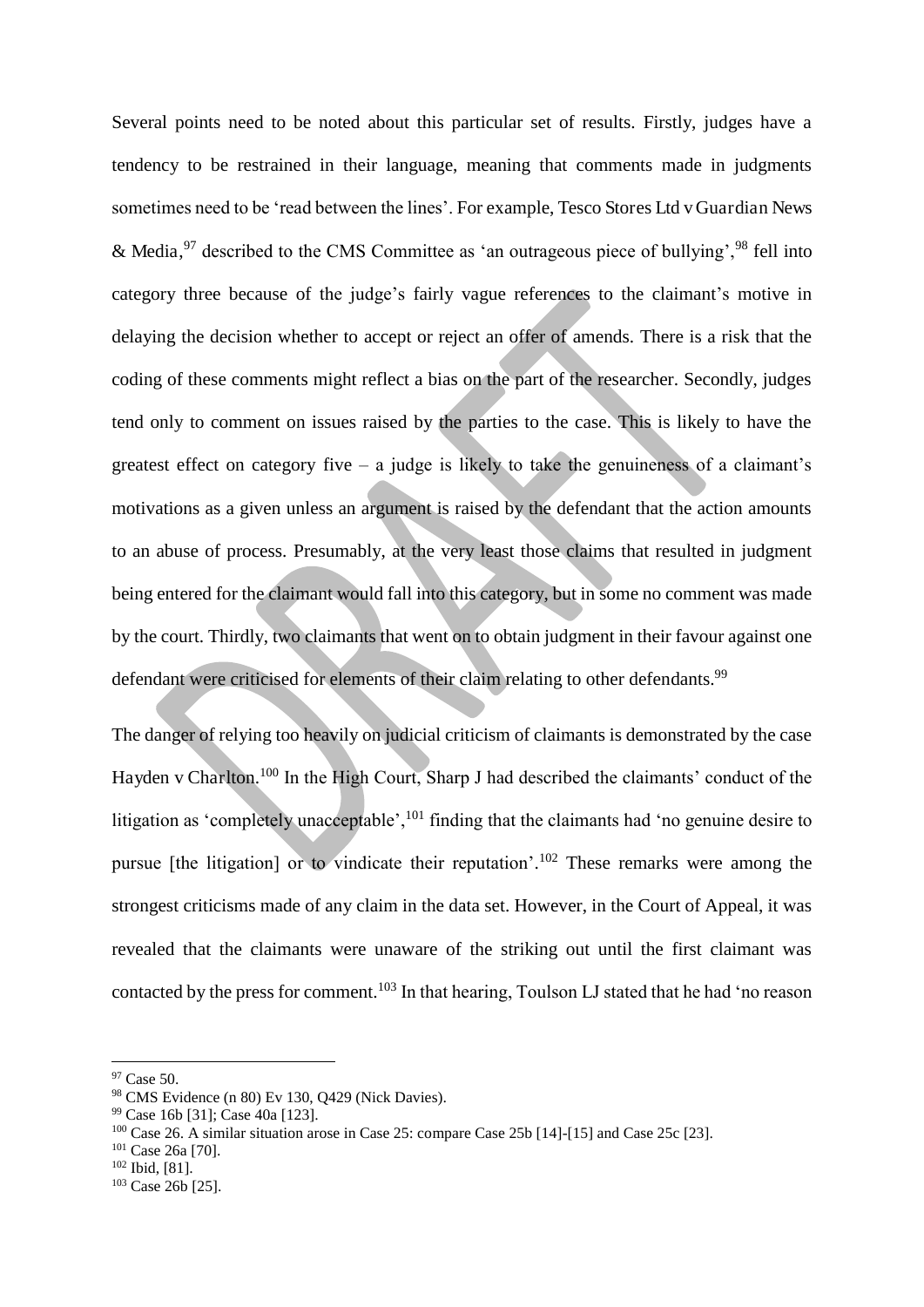to disbelieve' the claimants' evidence suggesting that the inappropriate conduct of the litigation was the fault of their solicitors.<sup>104</sup> This case was coded into category five, because the highest court to hear it accepted that the claimants were motivated by a genuine belief 'that the perpetuation of the allegations against them has been damaging to their reputation'.<sup>105</sup>

Regardless of these issues, the proportion of cases in which the judge expressed concern with the claimant's conduct of the litigation is startling. Five cases were placed in category two, in which the judge's criticism of the claimants was most trenchant. Probably the most worrying of these is Lonzim Plc v Sprague, in which Tugendhat J had 'no hesitation' in describing the slander claim as 'vexatious',<sup>106</sup> and described the claim overall as 'totally without merit' under CPR  $3.4(6)$ .<sup>107</sup> In that case, an email sent by one of the claimants to the defendant had threatened to 'nail you to the corporate cross for the stuff you said about us' and 'stomp your corporate head'.<sup>108</sup> As Tugendhat J noted, this email was 'further evidence' that the claim was 'pursued for reasons other than to obtain vindication'.<sup>109</sup>

Not all of the claims in category two were this extreme, but all were concerning in one way or another. In Wallis v Meredith, Clarke J noted that the claimants' pre-action correspondence had been 'persistently harsh in tone and belligerent in content',<sup>110</sup> before coming to the 'clear conclusion' that the action was an abuse of process.<sup>111</sup> In Dorset Flint & Stone Blocks Ltd v Moir, Eady J agreed with the defendant's characterisation of the claim as an 'artificial construct'.<sup>112</sup> In Duke v University of Salford, the same judge regarded the basis of the

- <sup>106</sup> Case 35 [34].
- <sup>107</sup> Ibid, [54].
- <sup>108</sup> Ibid, [52].
- $109$  Ibid, [51].
- <sup>110</sup> Case 54 [4].
- $111$  Ibid,  $[65]$ .
- 112 Case 19 [80].

<sup>104</sup> Ibid, [34].

<sup>&</sup>lt;sup>105</sup> Ibid, [33]. It is interesting to note that both the High Court and Court of Appeal referred to the human and corporate claimants' reputations collectively as their 'reputation' – this observation may be relevant to the discussion on human claimants below, at text to notes 154-76.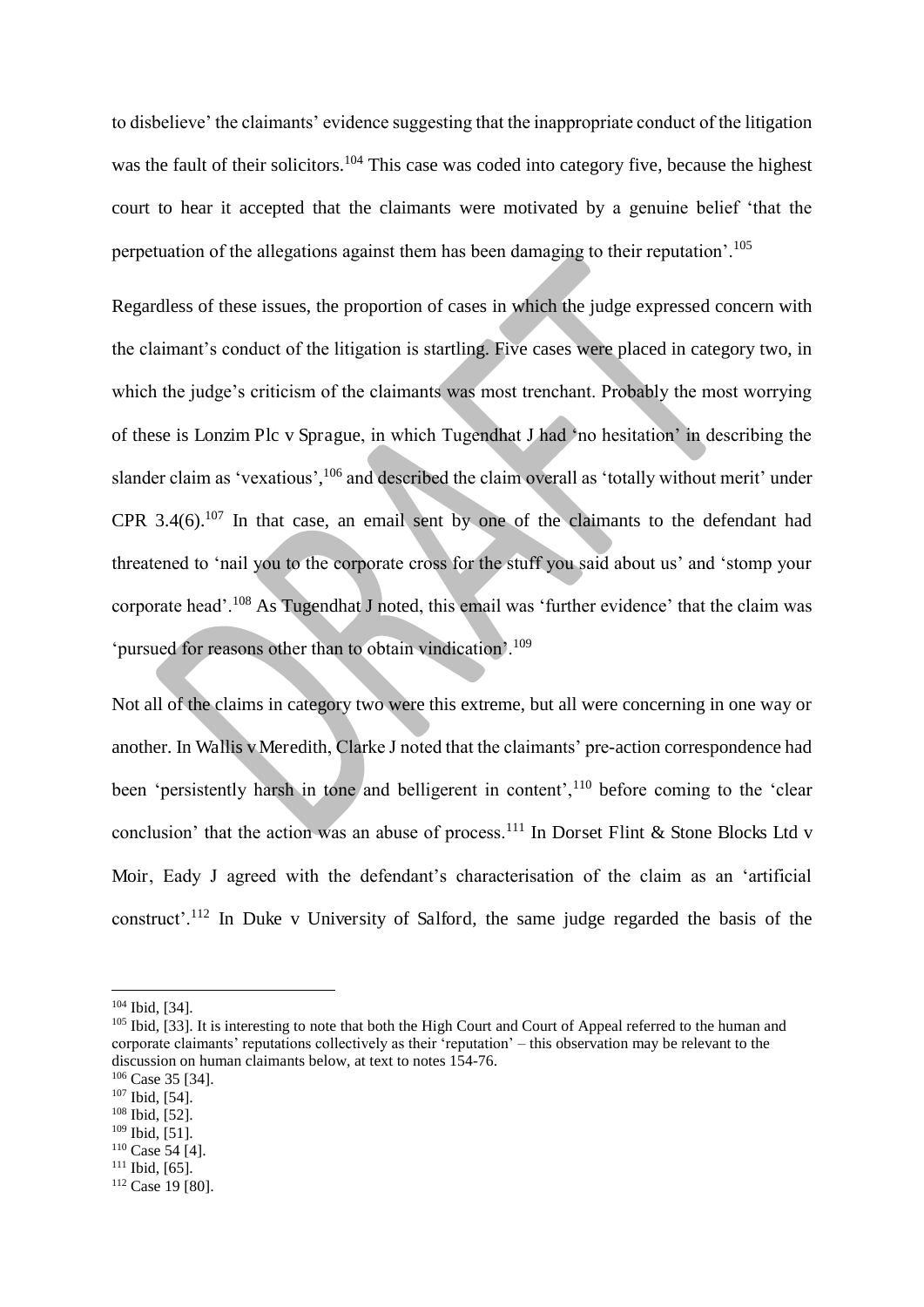university's claim as 'wholly unreal', $<sup>113</sup>$  and the pleaded meanings as 'contrived in the</sup> extreme'.<sup>114</sup> The last case to be included in this category was described by the judge as 'bear[ing] all the hallmarks of forum shopping',<sup>115</sup> and the damages plea as being 'doomed to failure'.<sup>116</sup>

The third category, in which the claimant's conduct or motive was questioned, contains ten claims subject to a range of criticisms. There were several cases in which the judge expressed a view that the claim, or part of it, may have been brought for a 'collateral purpose' other than to vindicate reputation.<sup>117</sup> Other claimants were criticised for their 'oppressive and bullying'<sup>118</sup> or 'extraordinarily lax'<sup>119</sup> conduct of the litigation. One claimant's conduct was considered to be 'highly unreasonable and well outside the norm',<sup>120</sup> while another was criticised for having 'no apparent concern about the costs generated' by the litigation.<sup>121</sup>

The fourth category also contains a range of cases, with five falling into this category in total. In some cases, the pleadings were described as 'gravely deficient'<sup>122</sup> or 'rather contrived'.<sup>123</sup> In another, 'insufficient care' was said to have been taken with evidence presented to a Master when permission was sought to serve the claim out of the jurisdiction.<sup>124</sup>

The above might appear to paint a bleak picture of corporate defamation litigation, but there were five cases in the data set in which the judge expressly declared that the claimants were acting 'in good faith'.<sup>125</sup> Moreover, judges in a number of cases were critical of the behaviour

<sup>&</sup>lt;sup>113</sup> Case 21 [11].

<sup>114</sup> Ibid, [14].

<sup>115</sup> Case 6 [57] (Sir Charles Gray).

<sup>116</sup> Ibid, [58].

<sup>117</sup> Case 2b [15] (Eady J). See also Case 10b [12]; Case 39 [94]; Case 41a [75]; Case 50.

<sup>118</sup> Case 28 [8] (Eady J).

<sup>119</sup> Case 5 [7] (Collins J).

<sup>120</sup> Case 44c [57] (Warby J).

<sup>&</sup>lt;sup>121</sup> Case 18b [3] (Smith J), in relation to the 4<sup>th</sup> defendant. A series of criticisms, mainly tangential to the defamation claim, were also made in Case 18a.

 $122$  Case 38 [3] (Judge Moloney OC).

<sup>123</sup> Case 51 [23] (Eady J).

<sup>124</sup> Case 40a [123] (Eady J).

<sup>125</sup> Case 27 [44] (Tugendhat J). See also Case 37 [50]; Case 24a [15], [39].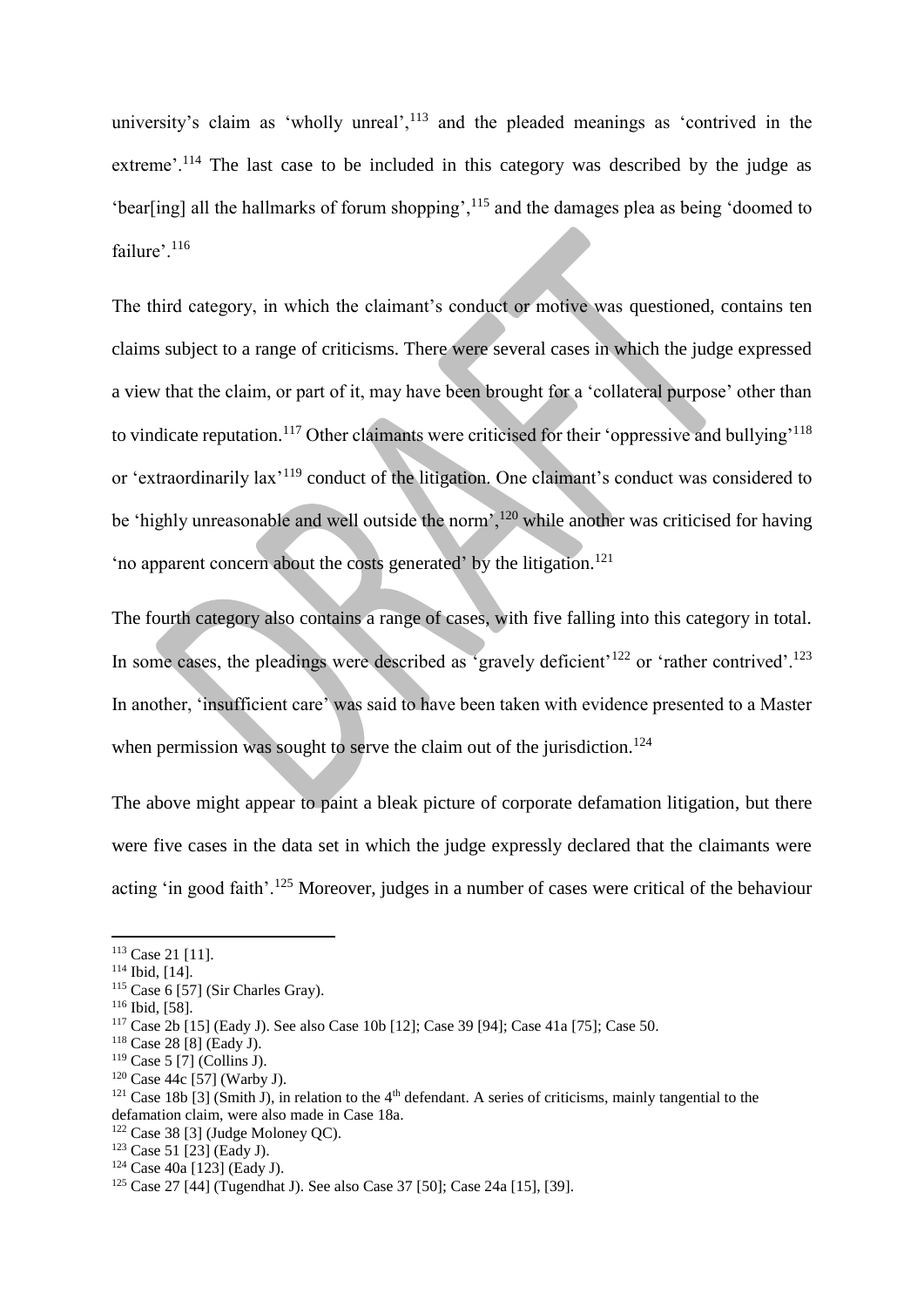of defendants. As might be expected, judges were often critical of Rick Kordowski, with one describing him as a 'vexatious litigant'.<sup>126</sup> Even setting that particular defendant aside, there was a suggestion that evidence had been tampered with, $127$  the grant of a civil restraint order against a defendant,<sup>128</sup> and the predictable instances of US-based defendants refusing to defend claims made against them in English courts.<sup>129</sup>

These findings, on balance, support the claims made during the reform debates that corporate claimants too often used defamation laws in an oppressive way. However, the important caveat must be added that this does not by any means apply to all, or even a majority of, defamation claims brought by companies.

#### *The courts' approach to problematic cases*

All of the cases placed in the most serious category were struck out in one hearing in the High Court and not heard again, with the exception of Atlantis World Group of Companies NV v *Grouppo Editoriale L'Espresso SpA*, <sup>130</sup> in which the claim failed at trial. Although this might seem to be encouraging, it may hide the true burden of defamation litigation on defendants. As an example, the University of Salford action was the subject of a hearing before a District Judge in Manchester before permission to appeal was rejected on paper twice, then granted at an oral hearing. Following the striking out of the claim by the High Court, permission to appeal to the Court of Appeal was granted before the claim was finally abandoned, the university having spent £150,000 in costs in the process.<sup>131</sup>

<sup>126</sup> Case 34 [183] (Tugendhat J).

 $127$  Case 33 [48]. See also Case 4b [7], holding that the defence had 'been built on a lie.'

<sup>128</sup> Case 22 [50]-[59].

 $129$  Case 16c; Case 40b.

<sup>&</sup>lt;sup>130</sup> Case 6.

<sup>&</sup>lt;sup>131</sup> Ben Clay, 'University Abandons Failed £150,000 Libel Appeal' The Salfordian (13 May 2013) <www.thesalfordian.co.uk/2013/05/university-abandons-failed-150000-libel-appeal/>.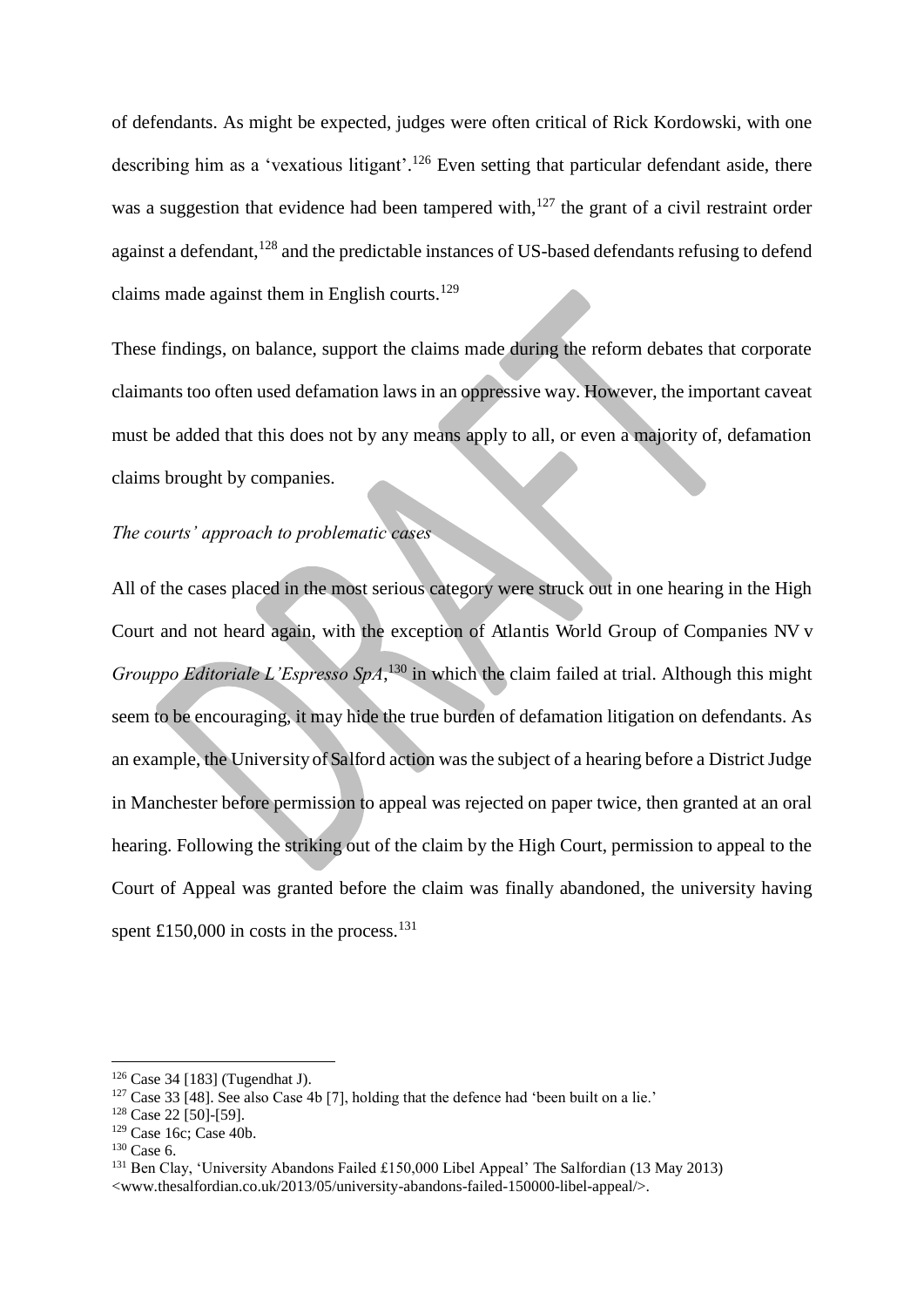Although the number of claimants criticised is troubling, it is difficult in most cases to see what more the courts could have done with respect to those claims. Some commentators have argued for the more effective use of striking out mechanisms,<sup>132</sup> but there do not appear to be any obvious cases in which the court's power to strike out a claim could have been used but was not, and, of course, the use of the power depends on the defendant having made an application to strike out. Arguments for the more effective use of strike out must also take into account claimants' article 6 right to a fair trial. 133

One interpretation of section 1 of the 2013 Act is that its primary effect will be to enable the courts to strike out claims that do not disclose any evidence of harm to reputation or financial loss.<sup>134</sup> This appears to be plausible, albeit in a small number of cases. In Jameel v Times Newspapers Ltd and Citation Plc v Ellis Whittam Ltd, permission was granted to appeal a High Court decision striking out the claim,  $135$  despite the paucity of evidence of financial loss in each.<sup>136</sup> It is possible that these claims would have been dealt with more quickly (or perhaps not brought at all) under the new regime.

The case that would most obviously have been affected by section  $1(2)$  is Howe & Co v Burden.<sup>137</sup> In that case, Eady J held that there was insufficient evidence to grant summary judgment in favour of the defendants, even though he found that the statements complained of 'do not seem to have reached a wider audience or done the Claimants any harm'.<sup>138</sup> However, it is notable that this case falls in the first year of the period studied – the claim would almost

<sup>132</sup> Mullis and Scott, 'Something Rotten' (n 3) 180-181.

<sup>133</sup> See Case 39 [87]. Article 6 is applicable to corporations: eg Agrokompleks v Ukraine App no 23465/03 (ECtHR, 6 October 2011).

 $^{134}$  eg Matthew Collins, Collins on Defamation (OUP,  $1<sup>st</sup>$  edn 2014) paras 7.72-3.

<sup>&</sup>lt;sup>135</sup> Case 30b: Case 11c.

<sup>136</sup> Case 30a [40]; Case 11a [47].

<sup>137</sup> Case 28.

<sup>138</sup> Ibid, [10].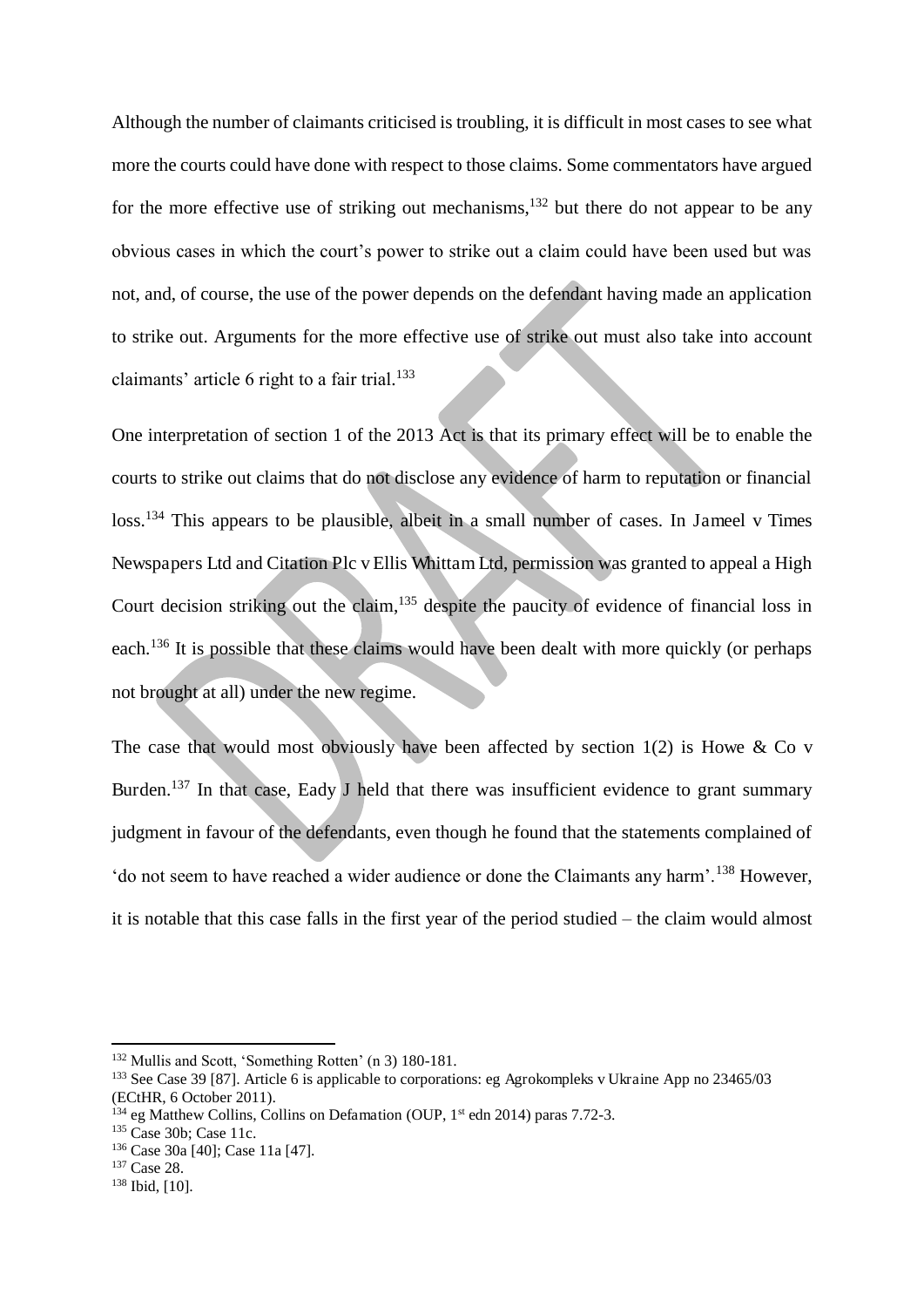certainly have been struck out had it been heard after the Court of Appeal's decision in Jameel v Dow Jones.<sup>139</sup>

#### *Claimants' alternative options*

A common argument made by those who supported the complete removal of the right to sue in defamation from some or all corporations was that other means of obtaining vindication are often available to companies. The argument is put in several ways. Firstly, alternative legal remedies – typically the tort of malicious falsehood – are considered to provide sufficient protection to corporate reputation.<sup>140</sup> Secondly, it is suggested that, in some cases, a corporation will be able to vindicate its reputation through an action brought by an employee or director.<sup>141</sup> Finally, it is contended that corporations have extra-legal means of achieving vindication, such as publicity campaigns, that tend not to be available to individuals.<sup>142</sup>

I should point out at this stage that I see all of these variants of the argument as logically flawed. The availability in some cases of an alternative action in malicious falsehood, or any other tort, has very little in principle to do with whether a company should be entitled to sue in defamation. As recognised by the Court of Appeal, the two torts 'have developed with different characteristics; they make different demands on the parties; and they offer redress for different things.<sup>143</sup> The question of the right to sue in defamation should be answered with reference to the particular functions and features of that tort, not a variety of other causes of action that may or may not be available in some cases where a company has a potential defamation claim.

<sup>139</sup> [2005] EWCA Civ 75.

<sup>&</sup>lt;sup>140</sup> CMS Committee Report (n 6) para 178. Cf Joint Committee Report (n 85) para 112; Alastair Mullis and Andrew Scott, 'Worth the Candle? The Government's Draft Defamation Bill' (2011) 3(1) Journal of Media Law 1, 16; Afia and Hartley (n 61) 190.

<sup>&</sup>lt;sup>141</sup> CMS Committee Report (n  $6$ ) para 176; FSINFS (n 2) 10.

<sup>&</sup>lt;sup>142</sup> CMS Committee Report (n 6) para 176; Joint Committee Report (n 85) para 112.

<sup>&</sup>lt;sup>143</sup> Ajinomoto Sweeteners Europe SAS v Asda Stores Ltd [2010] EWCA Civ 609, [30] (Sedley LJ).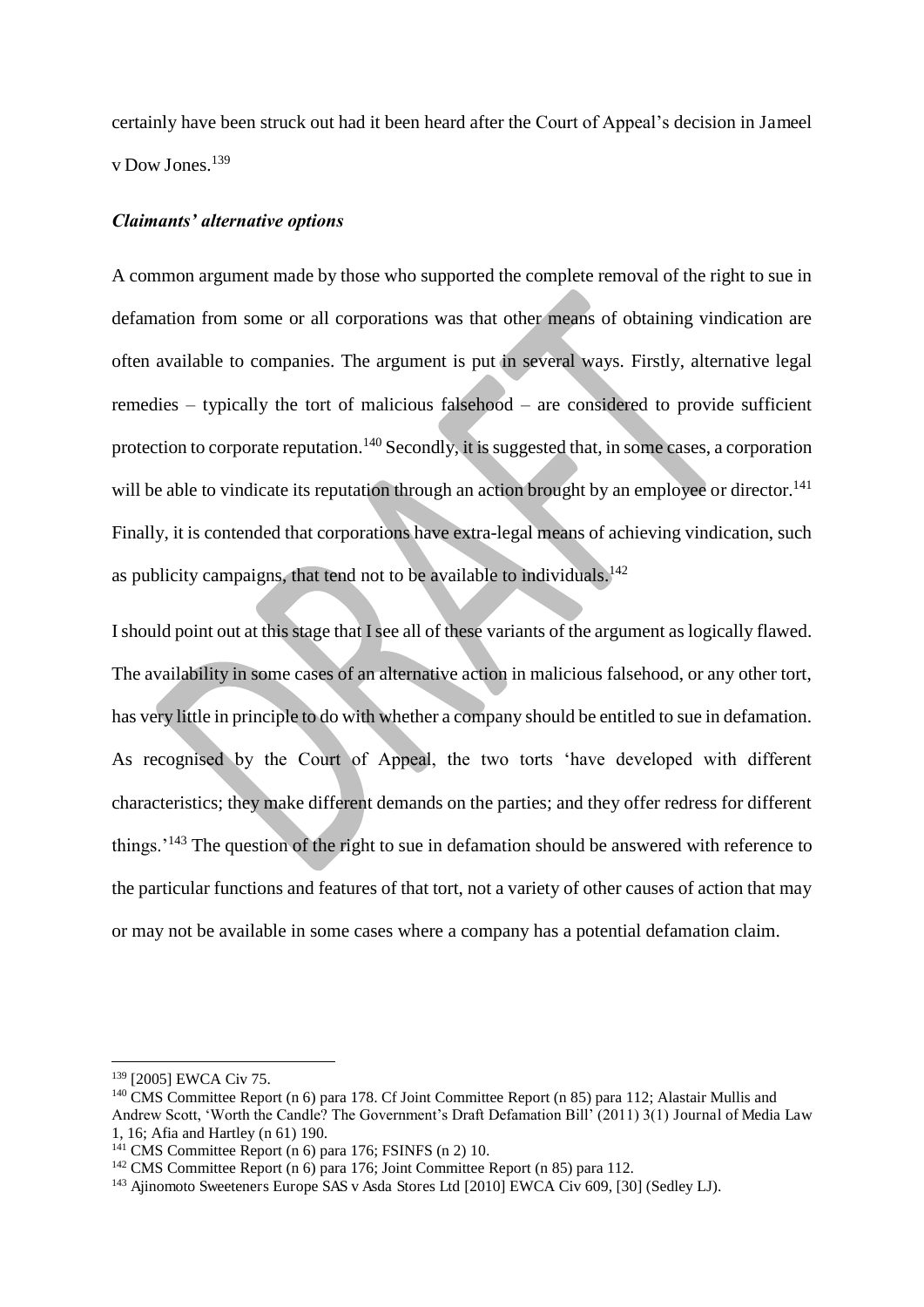The second argument is fallacious for the same reason – the right of a person associated with a company to sue in defamation for statements harming her reputation is logically distinct from the right of the company to sue, even in cases where the same statement harms the reputations of the company and the person simultaneously. Lord Bingham criticised the argument in Jameel v Wall Street Journal Europe SPRL ('Jameel v WSJ'): expressing doubt that defamatory statements about a company would normally reflect on directors or employees as well, he further questioned whether, in those claims where they did, 'the possibility of a claim by the company will add significantly to the chilling effect of a claim by the individuals.<sup>'144</sup>

The third argument, that companies have extra-legal means available to counter defamatory falsehoods, is flawed on a number of counts. The first is that it is not necessarily true in all cases. Responding to an equivalent argument made about 'public figure' claimants, Eric Barendt notes that 'it is simply not true that public figures … necessarily have an effective opportunity to put the record straight when defamatory remarks are made about them.'<sup>145</sup> The same point could be made with regard to corporate claimants. The suggestion that corporations should deploy 'rehabilitative advertising or public relations campaigns',<sup>146</sup> rather than investing shareholders' money in advertising designed to increase their reach and value, also seems odd. At least when a company litigates in an attempt to counter harm caused by defamatory falsehoods, some of the funds spent on the litigation will be recoverable if it succeeds.

This latter argument cannot, at any rate, be considered in depth here, except to say that the seven claims brought against 'traditional' media companies presumably represent instances in which the corporate claimant was unable, through pre-action correspondence or otherwise, to

<sup>144</sup> Jameel v Wall Street Journal Europe SPRL [2006] UKHL 44, [21] ('Jameel v WSJ').

<sup>&</sup>lt;sup>145</sup> Eric Barendt, Freedom of Speech ( $2<sup>nd</sup>$  edn, OUP 2005) 209.

<sup>146</sup> Joint Committee on the Draft Defamation Bill, Evidence (2010-12, HL 203, HC 930-III) Ev 51 (Media and Communications Committee of the Business Law Section of the Law Council of Australia). Hereafter 'Joint Committee Evidence'.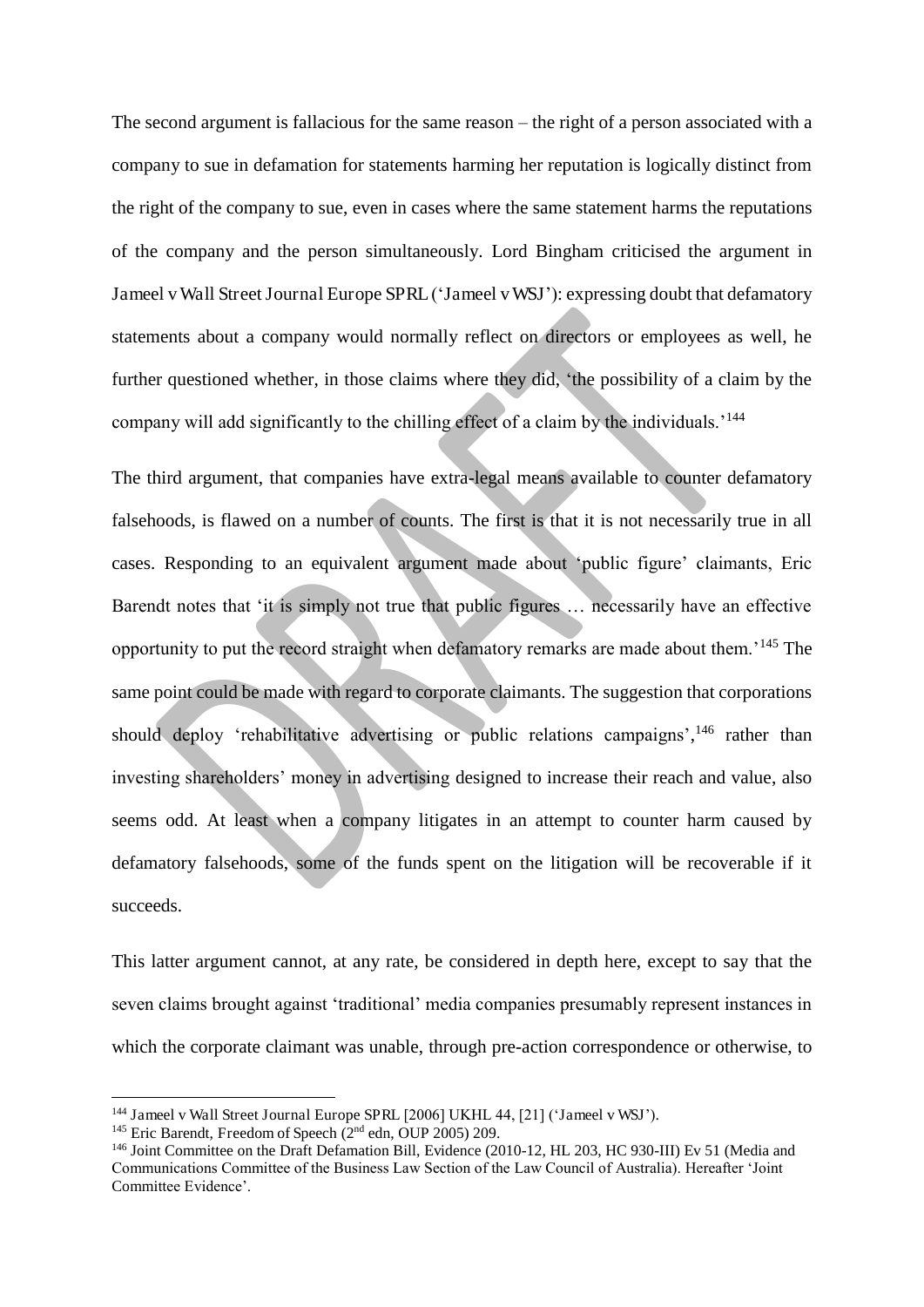exert enough influence on the media to control coverage.<sup>147</sup> The suggestion that 'smaller companies [are] unable to issue proceedings against ... well-financed media defendants<sup>'148</sup> may also be true – Andrew James Enforcement Ltd v ITV Plc appears to be the only case against a large media company brought by a relatively small corporate claimant.<sup>149</sup>

Regardless of the problems with the other two strands of this argument, it is important to investigate them for two reasons. Firstly, they were influential during the reform process, and one of my intentions here is to test the claims made during those debates. Secondly, if either of them is found to be true, then it may still make a valid contribution to a broader argument for reform. After all, if every single corporate defamation claimant was also suing in malicious falsehood, and obtaining the same outcome through that tort, then one of those causes of action would be redundant.

#### Alternative legal remedies

The claimant(s) in 18 of the 54 cases asserted at least one other cause of action in addition to libel or slander. Predictably, the most common of these is malicious falsehood, pleaded in half of those 18 cases. In one case, the claimants relied on 'no less than ten causes of action', <sup>150</sup> although this was an outlier – no other claimant relied on more than three.

Of the 12 claimants that obtained judgment in their favour, four relied on at least one alternative cause of action,  $^{151}$  one of which was abandoned.<sup>152</sup> All three of the remaining claimants were successful in both libel and the alternative cause(s) of action.

 $147$  A similar point was noted by Magnus Boyd, who suggested that the claim brought by Tesco against the Guardian was not an example of the chilling effect, because 'having been provided with a clear denial before publication (together with evidence), the Guardian still published the allegations.' Boyd (n 79). <sup>148</sup> Afia and Hartley (n 61) 189.

<sup>&</sup>lt;sup>149</sup> Case 3.

<sup>&</sup>lt;sup>150</sup> Case 18c [4].

<sup>151</sup> Case 14 (breach of confidence); Case 34 (data protection/harassment); Case 20 (breach of contract).

<sup>152</sup> Case 17 (malicious falsehood).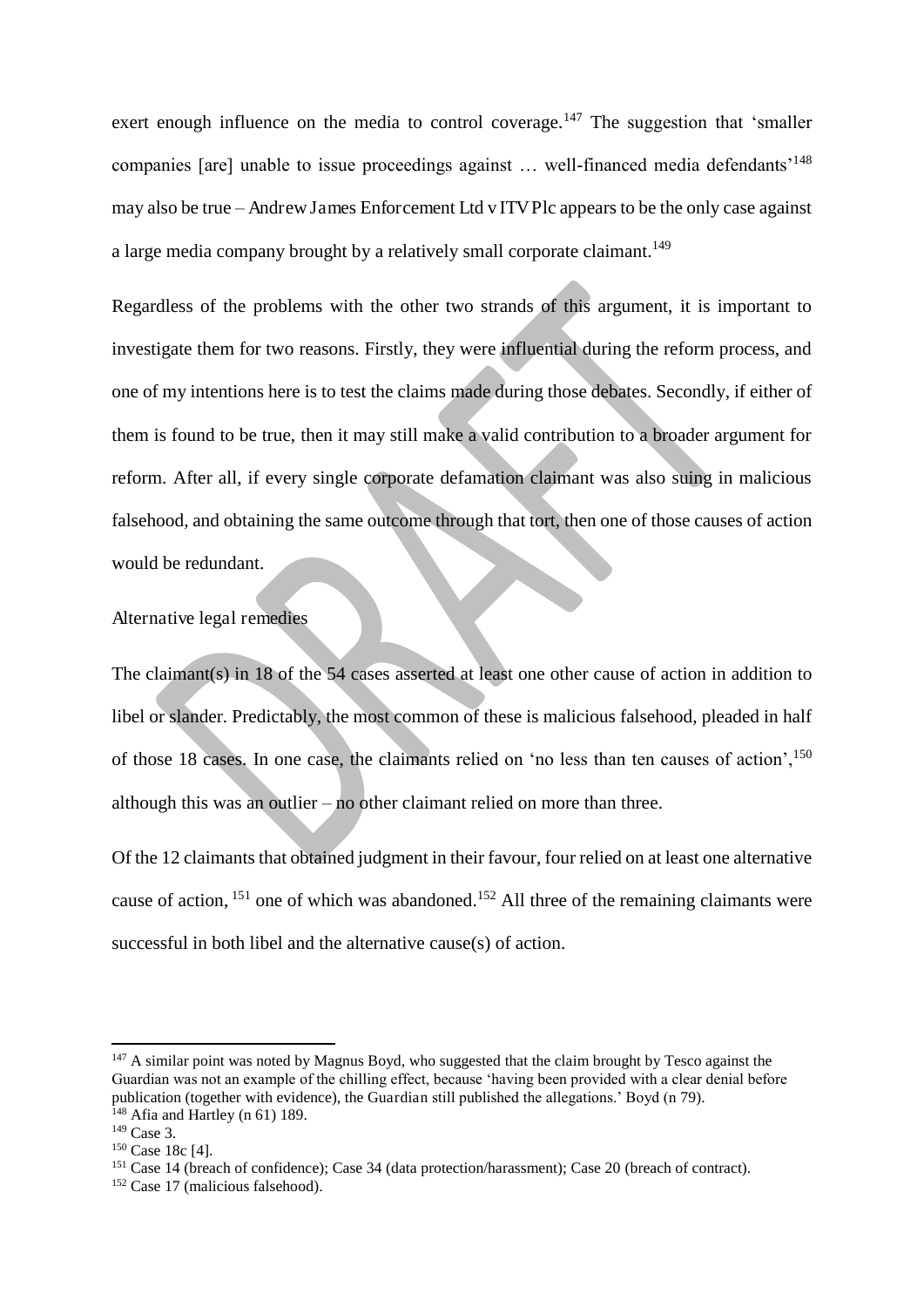It is interesting to note that, of the 21 claims criticised in some way by the courts, just six featured a claim in a cause of action other than libel or slander. Further, of the 13 claims struck out, just two included a claim other than defamation.<sup>153</sup> This suggests that those companies illegitimately using the court process to silence criticism overwhelmingly do so through the defamation torts.

With regard to claims brought only in defamation, it is difficult to assess the potential applicability of a different cause of action. Nevertheless, combined with the observations below on human claimants, this study suggests that the 'alternative options' argument has some weight.

#### Human claimants

In almost half (26) of the claims analysed, the corporate claimant sued alongside one or more human claimants.<sup>154</sup> When looking only at those claims in which there was a finding of liability, the proportion involving human claimants rises significantly. Of the twelve cases in this category, only three were brought solely by corporate claimants.<sup>155</sup>

These statistics have concerning implications. In Jameel v Times Newspapers Ltd, Sedley LJ warned of the need for 'caution' in allowing companies to claim alongside their owners or directors. He suggested that 'If every libel claimant is able to draw in his wake a string of companies claiming that they have been injured because their proprietor has been, English libel litigation, already something of a honeypot, will become a goldrush.<sup>156</sup> Additional claims by corporations inevitably increase the cost of defending actions, and may also have a substantial effect on damages.

<sup>153</sup> Case 16 and Case 23. Not included are Case 51 or Tesla (n 44), in which the claims in defamation were struck out but the claims in malicious falsehood were not.

<sup>&</sup>lt;sup>154</sup> If Duke v University of Salford (Case 21) and NLCMT (Case 43) are counted, then the proportion is over half. <sup>155</sup> Case 16; Case 33 and Case 40.

<sup>156</sup> Case 30b [36].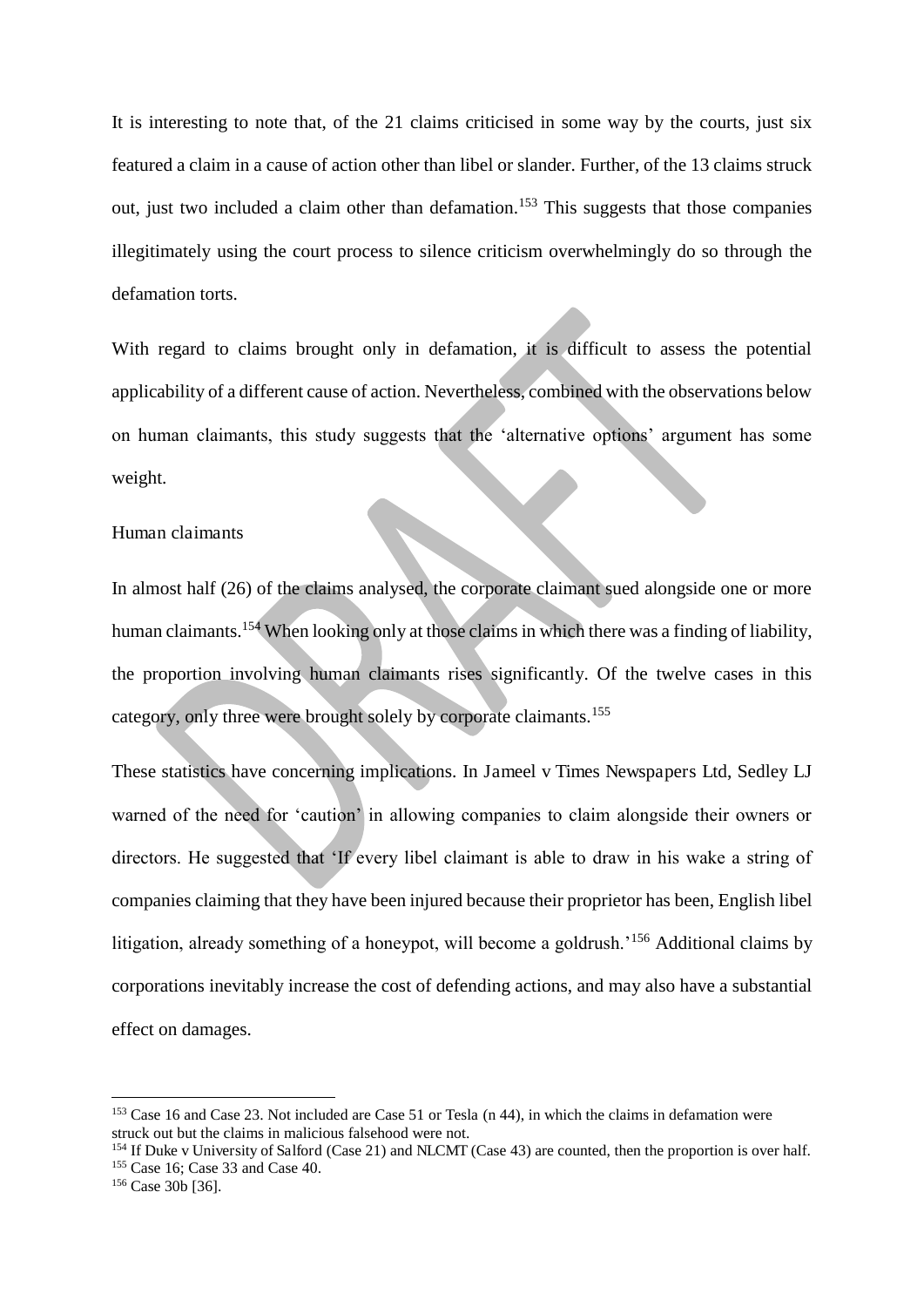When the late inclusion of section 1(2) in the Defamation Bill was being debated in the House of Commons, Sir Edward Garnier MP suggested that corporate defamation claimants 'probably attract £20,000 [in general damages] at the top end and usually no more than £10,000, so we are not talking about hugely extravagant damages claims.<sup>'157</sup> This is, generally, true – although Garnier presumably forgot about Cooper v Turrell and Metropolitan International Schools Ltd v Designtechnica Corp, in which the corporate claimants were awarded general damages of  $\pounds30,000$  and  $\pounds50,000$  respectively.<sup>158</sup> The average award of general damages (discounting those cases in which no general damages were awarded) was slightly over £15,000. However, once the awards made to human claimants and the awards made to corporate claimants in alternative causes of action are taken into account, along with the special damages award in Culla Park Ltd v Richards,<sup>159</sup> the average liability increases to over £40,000, plus costs. It must also be remembered that these awards were almost all made against human defendants, and not against well-resourced media companies. Of the three corporate defendants found liable, those in Downtex Plc v Flatley and Ernst  $\&$  Young LLP v Coomber appear to be small companies closely linked to a human defendant.<sup>160</sup>

Some of these corporate claims, especially that in Applause Store Productions Ltd v Raphael,<sup>161</sup> appear to add very little to the claim brought by the associated human claimant. The corporate claimant in Applause Store was able to recover £5,000 in defamation, alongside a total of £17,000 granted to the human claimant in defamation and breach of confidence, despite the fact that there was no evidence of publication to more than a few people,<sup>162</sup> and no evidence of

<sup>&</sup>lt;sup>157</sup> HC Deb 24 April 2013, vol 561, col 917. One must ask from whose perspective Garnier is defining 'extravagant' – it may be that he and his colleagues could afford to pay these damages, but I certainly couldn't! <sup>158</sup> Case 14 [101]; Case 40b [35].

<sup>159</sup> Case 17b: see note 188.

<sup>160</sup> Case 20; Case 22.

<sup>161</sup> Case 4a.

<sup>162</sup> Ibid, [73].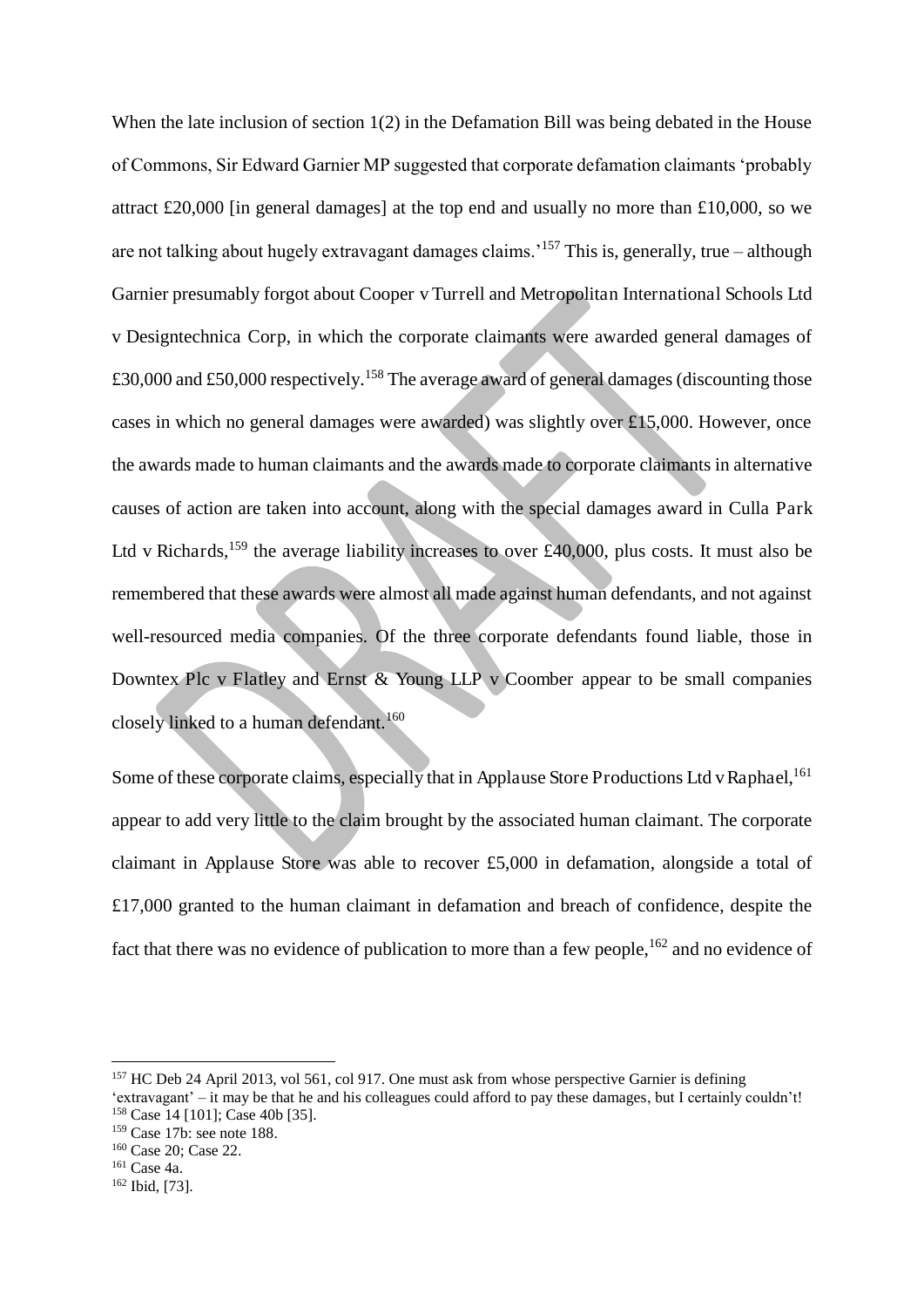loss.<sup>163</sup> Had the claimant in Jon Richard Ltd v Gornall not been granted summary judgment.<sup>164</sup> with damages therefore capped at  $\pounds 10,000$ , <sup>165</sup> the judge considered that the appropriate award of damages – in a case where no loss was shown, and remembering that corporate claimants are not entitled to aggravated damages – would have been £75,000.<sup>166</sup> This is not a modest sum by any measure.

Further, of the three successful companies that did not sue alongside a human claimant, two are likely to have been successful had they relied on malicious falsehood.<sup>167</sup> In Creative Resins International Ltd v Glasslam Europe Ltd, Eady J found that the claimant had established falsity.<sup>168</sup> He also held that the statements complained of were 'calculated to undermine [the claimant's] commercial reputation';<sup>169</sup> worded similarly to the requirements of the Defamation Act 1952, section 3.<sup>170</sup> Finally, he found that a potential defence of qualified privilege would have been defeated by proof of malice, since the publication 'took place cynically and dishonestly.<sup>'171</sup> A malicious falsehood claim in Jon Richard<sup>172</sup> would have depended on whether expenditure in mitigation of loss counts as damage in that tort, $173$  as the statement complained of caused no other loss. Falsity and malice would not have presented a problem for the claimant in that case.

 $\overline{a}$ 

<sup>171</sup> Case 16c [20].

<sup>172</sup> Case 33.

<sup>173</sup> This point is unclear: see Richard Parkes and Alastair Mullis (eds), Gatley on Libel and Slander (Sweet and Maxwell,  $12<sup>th</sup>$  edn 2013) para 21.13, note 100 ('Gatley').

<sup>163</sup> Ibid, [69].

<sup>164</sup> Case 33.

<sup>&</sup>lt;sup>165</sup> Defamation Act 1996, s  $9(1)(c)$ .

<sup>&</sup>lt;sup>166</sup> Case 33 [45].

<sup>167</sup> Rolph notes the potential side-effect of this – the greater availability of pre-publication injunctions in malicious falsehood: David Rolph, 'Corporations' Right to Sue for Defamation: An Australian Perspective' (2011) 22(7) Entertainment Law Review 195, 199-200.

<sup>&</sup>lt;sup>168</sup> Case 16c [13].

<sup>169</sup> Ibid, [10].

<sup>&</sup>lt;sup>170</sup> A claimant in malicious falsehood is not required to prove special damage where the statement complained of was 'calculated to cause pecuniary damage.'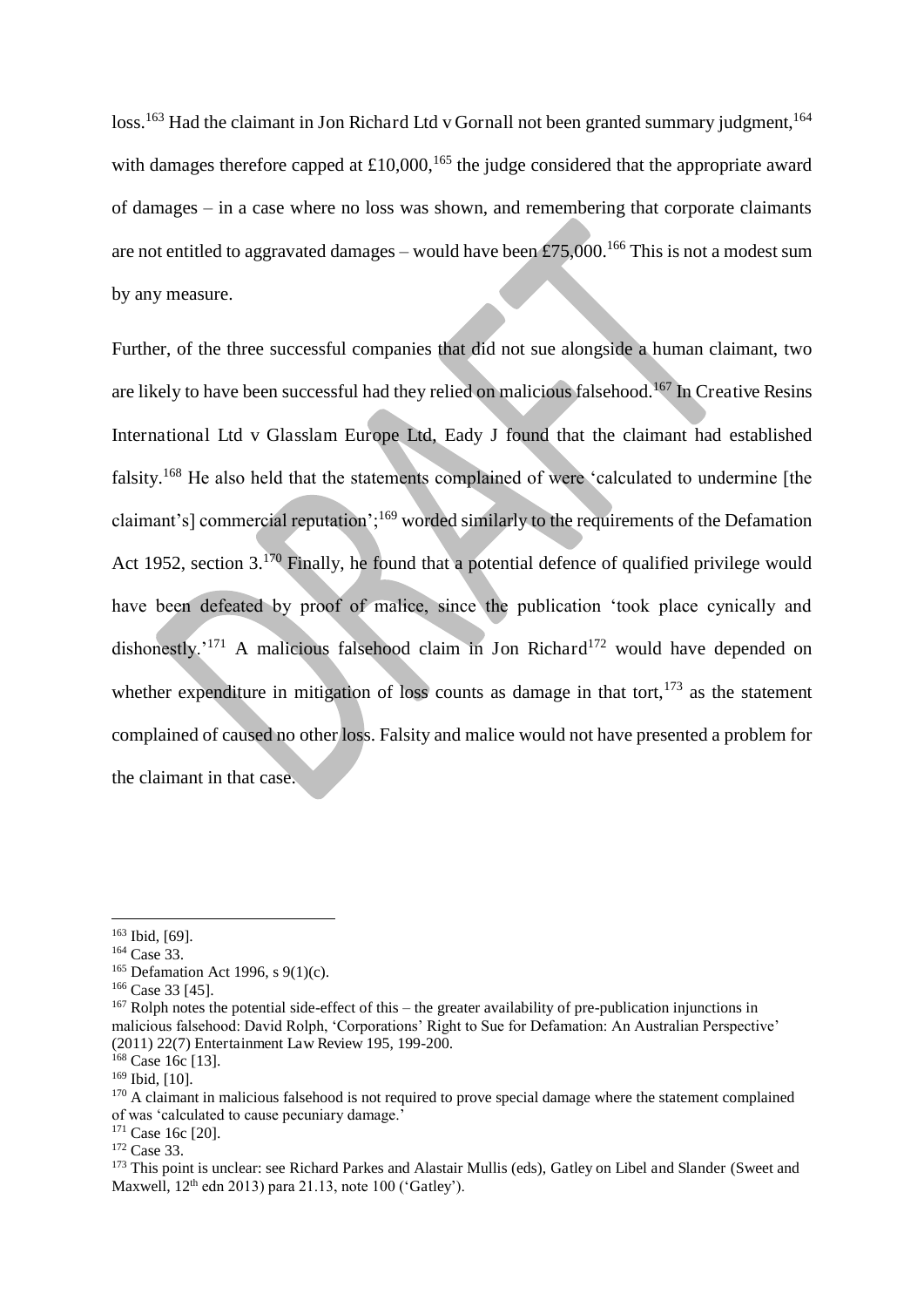Therefore, disregarding those companies with alternative causes of action or alternative claimants, only one successful claimant in ten years remains – Metropolitan International Schools Ltd. Of course, this obscures the reality somewhat – removing the right to sue from companies would affect all of those potential claimants who might legitimately use the threat of proceedings to extract an apology, retraction or settlement.

Nevertheless, there is widespread, and justified, discontent at the capacity of corporations to stifle speech on matters of public interest through the threat of a defamation suit. These negative externalities of the corporate right to sue can most effectively be mitigated by removing that right. In Australia, for example, corporate threats to sue against one media outlet 'all but disappeared' within a year of the removal of the right to sue from larger companies.<sup>174</sup> In this context, it is essential that a clear and convincing justification is given for the continued existence of the corporate right to sue. The apparent lack of companies that successfully sued in defamation over the period studied, and that could not have vindicated their reputations through other means, indicates that such a justification may not exist.

When one takes into account the observation below, that some successful claimants may have been relying on a defamation claim as their 'last chance' to vindicate their reputations against unresponsive defendants,  $175$  it may be desirable to allow a company to pursue a defamation claim if it can demonstrate to the court that there is no alternative course of action, legal or extra-legal, that would offer it a reasonable prospect of obtaining comparable vindication. The concerns expressed about the costs implications of a permission stage are valid.<sup>176</sup> but it seems that a substantial proportion of claims would be dispensed with much more quickly and less expensively under this system.

<sup>174</sup> Mark Pearson, 'A Review of Australia's Defamation Reforms after a Year of Operation' (2007) 29(1) Australian Journalism Review 41, citing Mark Polden, 'In-house counsel at Fairfax Media'.

 $175$  See text to notes 232-5.

<sup>176</sup> HL Deb (n 8) col 1367 (Lord McNally).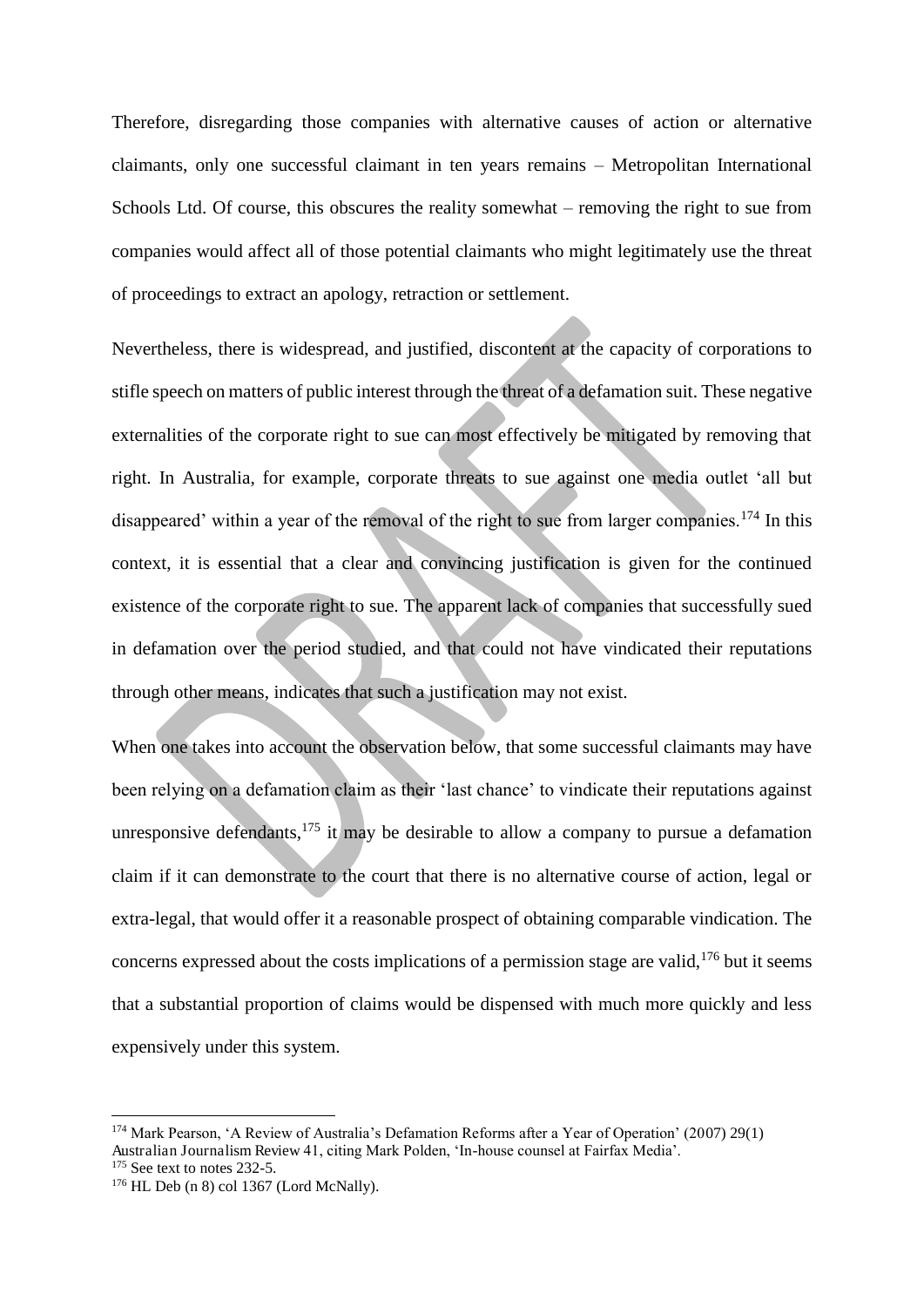#### **Financial loss**

The pleading of financial loss by corporate claimants was a major theme in the reform debates. On the one hand, some expressed concern at the ability of companies to sue 'where there is no realistic prospect of serious financial loss.'<sup>177</sup> On the other, it was often suggested that the requirement to prove actual loss would be too onerous on corporations;<sup>178</sup> this was one of the major reasons given by the House of Lords in Jameel v WSJ for its refusal to require corporate claimants to demonstrate loss.<sup>179</sup>

This latter argument is rather weak. Firstly, as has been noted elsewhere, proof of loss is required in almost all other torts.<sup>180</sup> Secondly, and probably more importantly, the rule in Ratcliffe v Evans, allowing claimants to rely on a 'general loss of business' where special damage is not quantifiable, $181$  was designed to reduce the burden on claimants that might struggle for legitimate reasons to precisely quantify their loss. Regardless, the argument was often raised during the reform process, and appears to have been the main reason for the inclusion of the words 'or is likely to cause' in section  $1(2)$ .<sup>182</sup>

This section intends to investigate whether the perception that it was too easy for companies to sue without proof of loss was accurate. It also seeks to examine claims about the difficulty of pleading loss.

To those ends, the cases were coded into one of five categories, as follows:

- 1. No reference to financial loss in judgment(s).
- 2. Claimant pleaded special damage.

<sup>&</sup>lt;sup>177</sup> Joint Committee Report (n 85) para 114.

<sup>&</sup>lt;sup>178</sup> Joint Committee Evidence (n 146) Ev 21 (Law Society).

 $179$  Jameel v WSJ (n 144) [26] (Lord Bingham), [102] (Lord Hope), [121] (Lord Scott).

<sup>&</sup>lt;sup>180</sup> Ibid, [91] (Lord Hoffman); Weir, Casebook on Tort (Sweet and Maxwell, 10<sup>th</sup> edn 2004) 637; Jan Oster, 'The Criticism of Trading Corporations and their Right to Sue in Defamation' (2011) 2 Journal of European Tort Law 255, 279.

<sup>181</sup> Ratcliffe v Evans [1892] 2 QB 524 (CA) 532-3 (Bowen LJ).

<sup>182</sup> Joint Committee Report (n 85) para 115.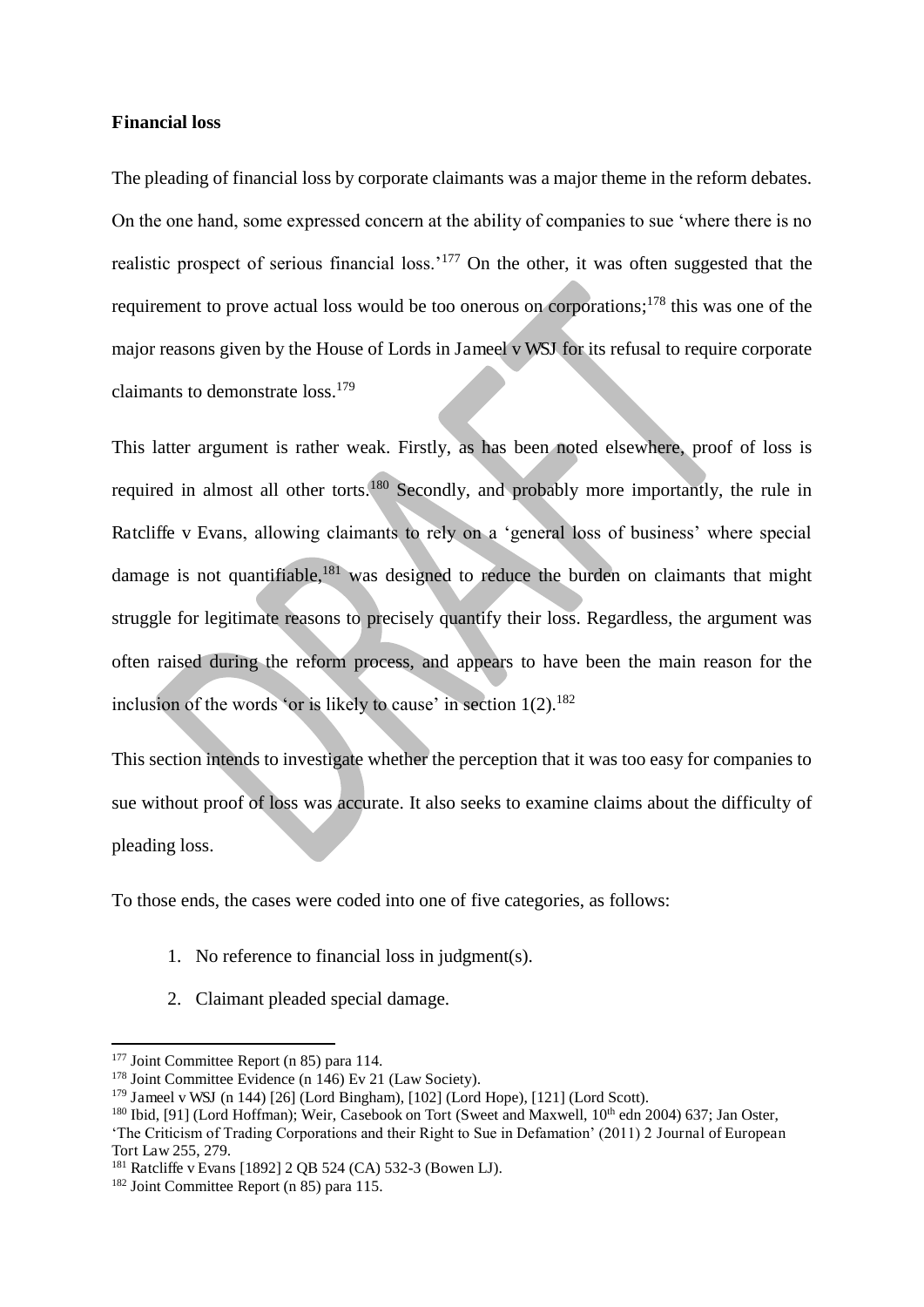- 3. Reference to unquantified or unquantifiable loss.
- 4. Other reference to some other kind of loss or harm.
- 5. No evidence of loss or no loss caused.

There are a number of difficulties with investigating pleas of financial loss through these judgments. Firstly, statements of claim were not readily available. In order to avoid the introduction of bias, those that were found were not used. Therefore, the results rely on the judge mentioning the extent to which damage is pleaded – hence, a large amount of claims (18 of 54) fall into category one. Secondly, there was no requirement on any of these claimants to demonstrate loss (at least as regards their claims in defamation). Reliance on the presumption of loss, therefore, does not necessarily mean that no actual loss was caused by the statement complained of, or that such loss could not have been proved. This is especially the case if one accepts Tugendhat J's statement on the presumptions of loss and falsity:

Claimants normally rely on these presumptions only during the stages of the proceedings up to the trial of the action. At any trial (or any assessment of damages) claimants normally choose to put before the court evidence with a view to proving both that the words complained of are false, and that the claimants have suffered actual damage as a result of the defamatory publication.<sup>183</sup>

Given that only nine of the judgments studied were with respect to trials or assessments of damages, this effect – if real – may skew the data collected towards showing a failure to adduce evidence of loss.<sup>184</sup>

<sup>183</sup> Case 40b [5].

 $184$  One effect of s 1(2) of the 2013 Act may be to encourage claimants to plead financial loss earlier on in the litigation process.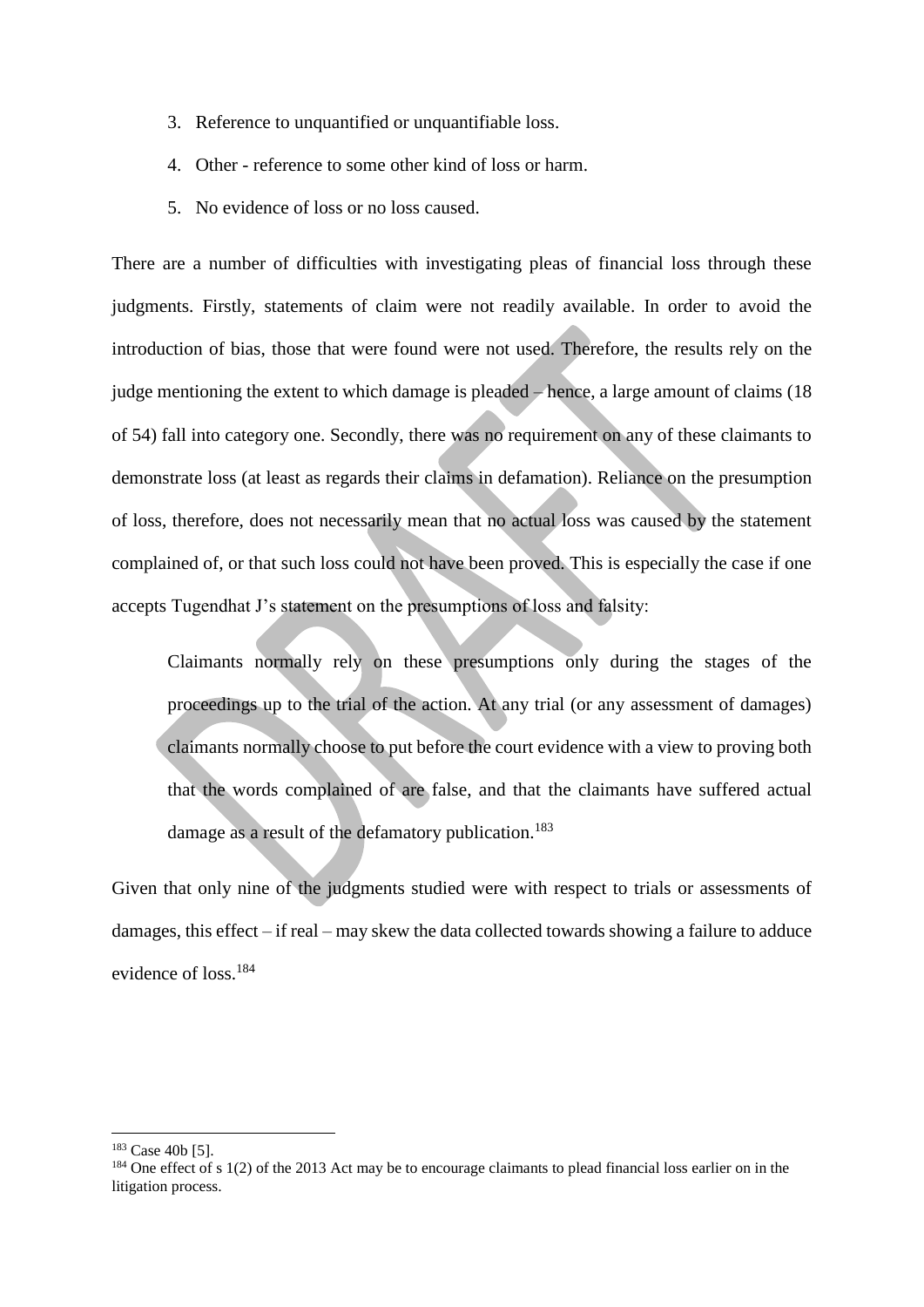Nevertheless, there were 15 cases – over a quarter of those analysed – in which the court noted either that no evidence of loss had been given, or that no loss had been caused by the statement complained of.

Some of these cases were more worrying than others. Wallis v Meredith, $185$  for example, involved a statement published to only one person, the claimants' solicitor, which could not reasonably have caused any loss. Similarly, in Jeeg Global Ltd v Hare, the statement in question was published to only one person, who did not believe it.<sup>186</sup> Both of these claims would surely have been struck out under section 1(2) of the 2013 Act; under the pre-existing law, only the former was.

Special damage pleas were rare – seven, in six cases  $187$  – and almost never successful. The only award of special damages was made in Culla Park, in which £70,000 was claimed and £39,000 awarded.<sup>188</sup> It may be concerning that, of these special damage pleas, four were in the millions of pounds, and one was for roughly  $\pounds 750,000$ .<sup>189</sup> Claims of these proportions, even though all were unsuccessful, inevitably increase the uncertainty caused to defendants by the possibility of losing in court.

Eight claimants argued that they had suffered or would suffer financial loss, but that the loss was as-yet unquantified,<sup>190</sup> or that it was by nature unquantifiable. Those cases falling into the latter part of this category may indicate that some of the concerns about the difficulty of pleading financial loss are well-founded. In Coys Ltd v Autocherish Ltd, an application for an interim injunction, the claimants contended – and the judge accepted – that 'there may never be a way of showing what damage [would] be caused' if the defamatory statements were

<sup>185</sup> Case 54.

<sup>186</sup> Case 32 [23].

<sup>&</sup>lt;sup>187</sup> Including two in Ontulmus v Collett (Case 44), one for each corporate claimant.

<sup>188</sup> Case 17b [32]-[37].

<sup>&</sup>lt;sup>189</sup> Case 44c [8]: the second claimant, MTH Yatcilik, claimed  $\epsilon$ 900,000 in lost commission.

<sup>190</sup> eg Case 18b [9]; Case 36 [7].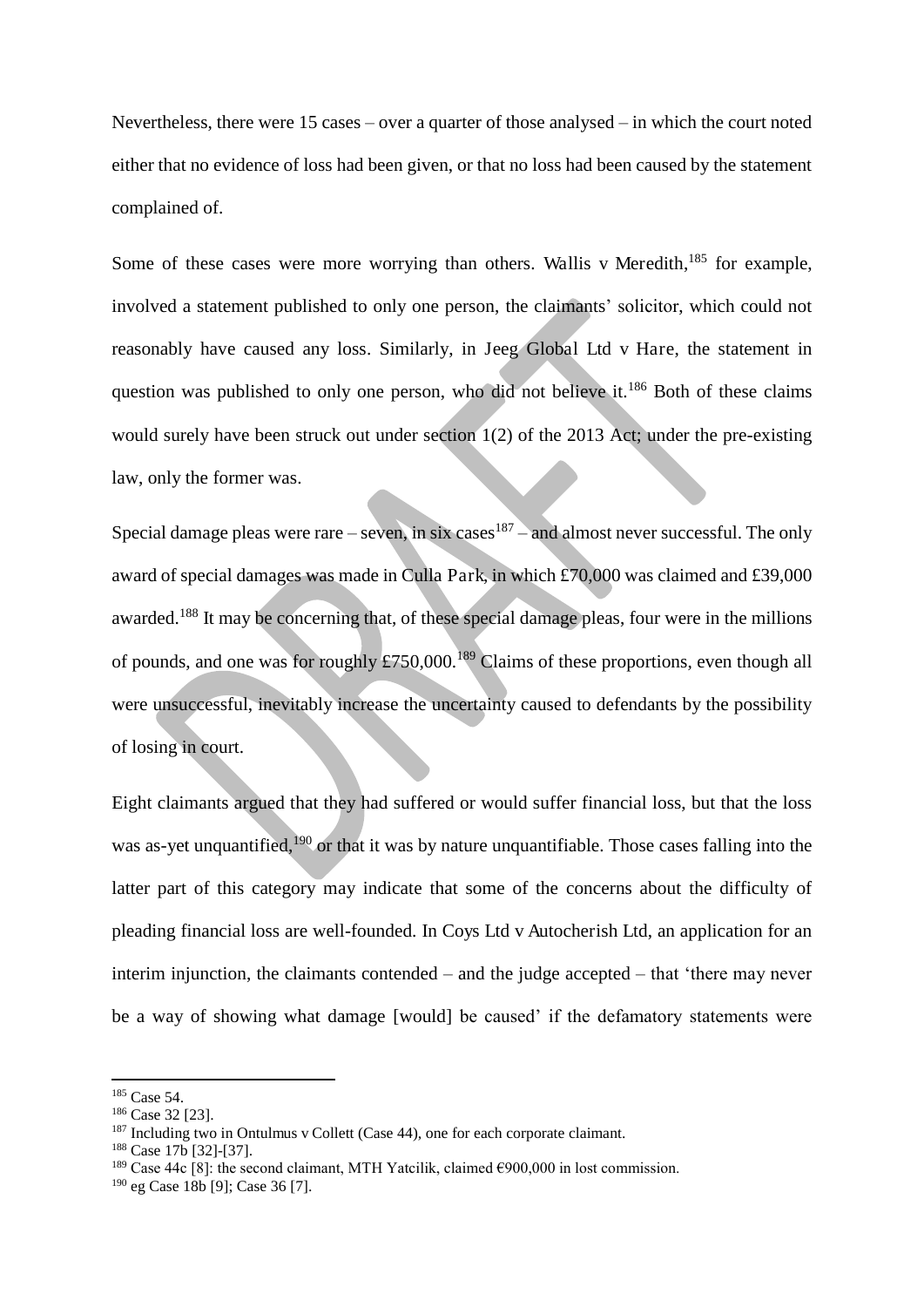repeated.<sup>191</sup> Similarly, the claimants in Mama Group Ltd v Sinclair, organisers of a music festival, noted that 'the costs of finding persons who had not turned up to the festival for the loss of profit on one ticket would be prohibitive.<sup>'192</sup> These are valid concerns, but, again, these situations are precisely the kind in which the claimants would be assisted by the rule in Ratcliffe v Evans.

Seven claims fell into the 'Other' category. One of these – Adelson v Associated Newspapers Ltd – was included for the claimant's somewhat vague claim that loss was likely to result from the impairment of its 'ability to negotiate for business to be carried on by a subsidiary to be formed in the future'.<sup>193</sup> Another was included for an extremely vague reference to a 'potentially valuable trademark'.<sup>194</sup> The remaining five in this category were all successful claimants with no direct evidence of financial loss. In three of these claims, the judge made reference to the likelihood of injury to goodwill or similar;<sup>195</sup> in the other two, reference was made to the effect of the statement complained of on existing or potential employees.<sup>196</sup>

Some of these claimants may have struggled to meet the requirements of section 1(2), but it is not possible to say that their defamation claims would inevitably have failed under the 2013 Act, especially given Warby J's willingness to accept some fairly vague evidence of loss in Brett Wilson LLP v Person(s) Unknown.<sup>197</sup>

Nonetheless, there were a few cases in which successful claimants had little or no evidence of loss. As mentioned above, the corporate claimant in Applause Store would likely have failed to overcome the 'serious financial loss' hurdle. Similarly, in both Jon Richard and Pritchard Englefield, there was no evidence of financial loss – although in the latter the human claimant

<sup>191</sup> Case 15 [25], [47] (Tugendhat J).

<sup>192</sup> Case 37 [39].

 $193$  Case 2a [70] (Tugendhat J).

<sup>194</sup> Case 39 [86].

<sup>195</sup> Case 16c [10]; Case 40b [6]; Case 46a [31].

<sup>196</sup> Case 34 [44] (with respect to Hine Solicitors, the second claimant); Case 14 [46], [55], [100].

<sup>197</sup> [2015] EWHC 2628 (QB).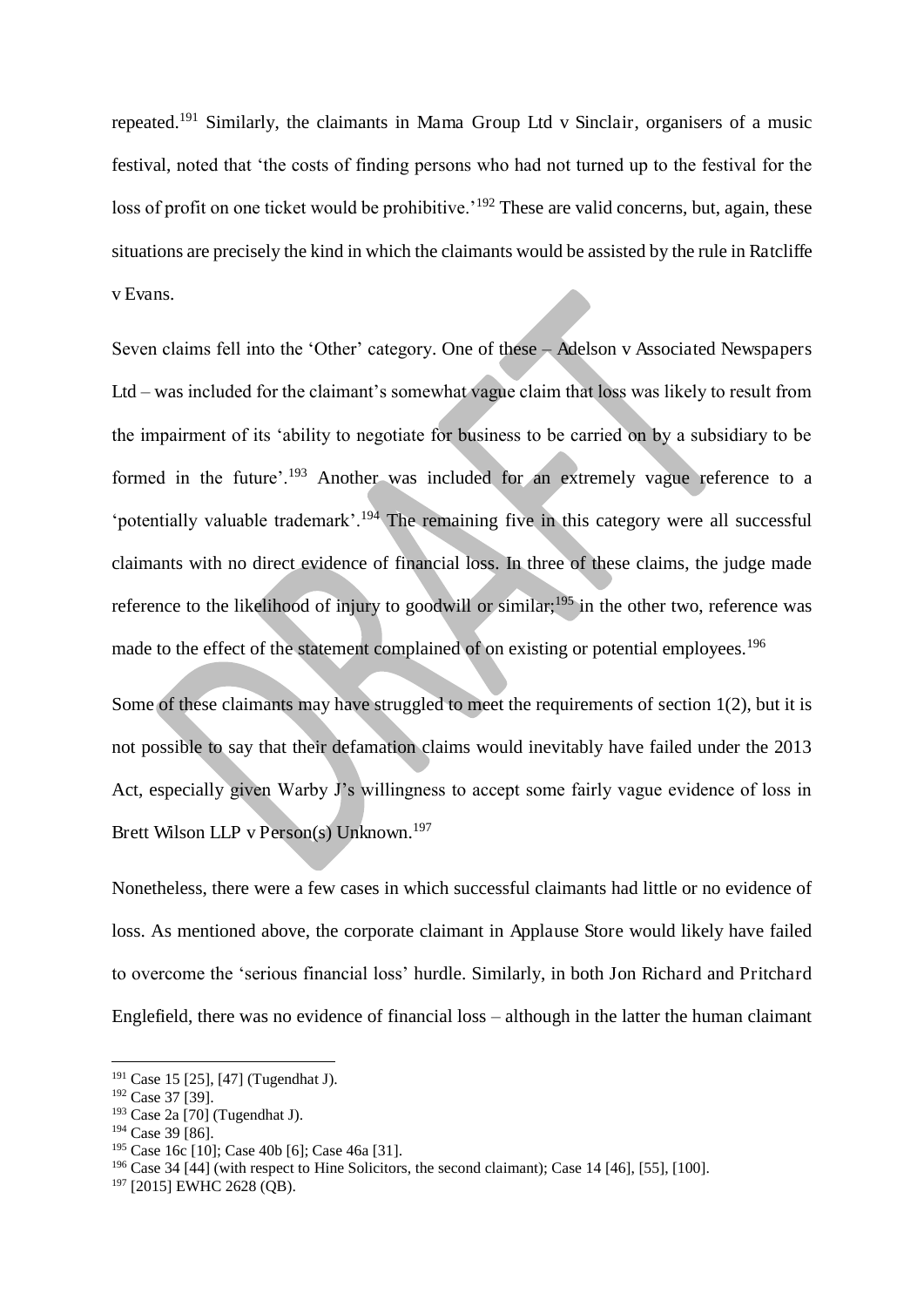would have been unaffected, and in the former there may have been a viable claim in malicious falsehood.<sup>198</sup>

The difficulty of assessing the likely effect of section 1(2) on the claims studied has already been noted. There may be some examples of cases that the courts could have dispensed with more efficiently had they had the 2013 Act at their disposal. However, there are a number of cases where it seems unlikely that the 'serious financial loss' requirement would have had a significant effect. It is important to note that even those claims that would have been struck out under section 1(2) could still have been brought, and potentially could have been the subject of several preliminary hearings. For those potential defendants with limited means, the expense of having a claim against them struck out at an early stage, although less than the cost of a full trial, is still sufficient to create a significant chilling effect on expression. In this sense, the effect of the 2013 Act, both in the courts and more widely, may only be marginal.

#### **Categorising corporate claimants**

As the Joint Committee on the Draft Defamation Bill noted, there is 'enormous variety in the size, available resources and influence of corporations',<sup>199</sup> and this variety appears to be reflected in the range of claimants that sued for defamation between 2004 and 2013.<sup>200</sup>

As a result, the nature of any reform directed at corporate defamation claimants was not the only choice that Parliament needed to make in the 2013 Act. Another important consideration was the scope of that reform; that is, which corporate claimants it would relate to. Parliament chose, in sub-section 1(2), the phrase 'body that trades for profit' to delineate those non-human claimants that would be subject to the serious financial loss requirement from those that would be subject only to the 'serious harm' requirement in sub-section (1).

<sup>198</sup> See text to notes 172-3.

<sup>199</sup> Joint Committee Report (n 85) para 110.

 $200$  See text to notes  $53-9$ .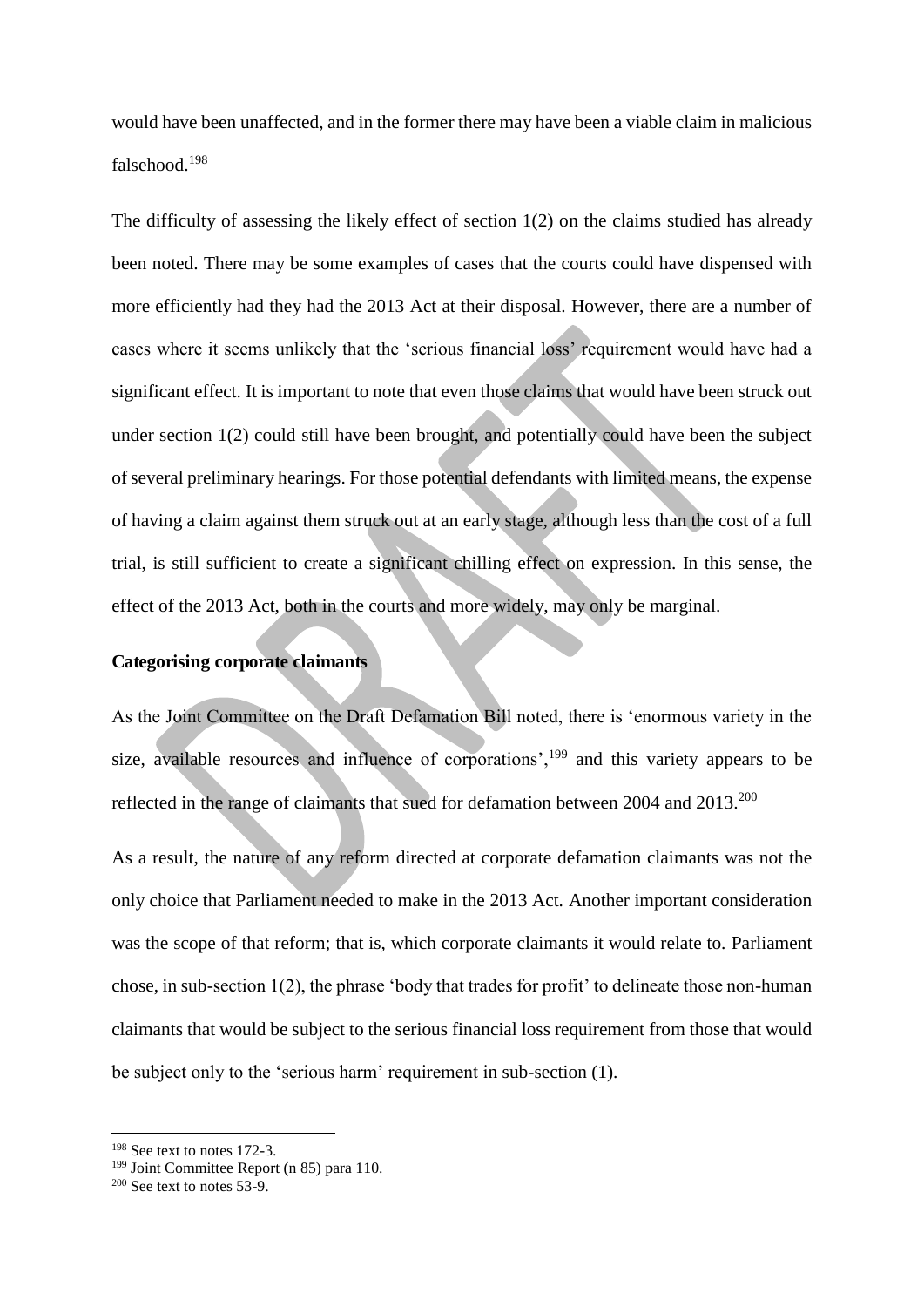Other jurisdictions have taken different approaches. Legislation in both Ireland and New Zealand refers to 'bod[ies] corporate',<sup>201</sup> while in Australia the right to sue was removed from some companies based on their number of employees and their objects.<sup>202</sup> The defendants in McDonalds Corp v Steel ('McLibel') and Jameel v WSJ proposed restrictions on the right to sue of 'multinational corporations' and 'foreign corporations' respectively;<sup>203</sup> and the Libel Reform Campaign suggested that 'large and medium-sized corporations' should not be permitted to sue in defamation.<sup>204</sup>

The results of this study suggest that this is a very significant issue, and possibly reveal a fundamental difficulty with the law of corporate defamation. On the one hand, perhaps the most striking observation to be made of the cases as a whole is their lack of homogeneity. This might suggest that treating all corporate claimants in the same way would be problematic or unjust. On the other, concerns about the inevitable arbitrariness of a dividing line, and about the specific lines that have been suggested, are strongly supported by the data.

In Australia, one of the most significant criticisms of the law removing the right to sue from some corporations has been of its scope. In its evidence to the Joint Committee on the Draft Defamation Bill, a committee of the Law Council of Australia reported 'a general consensus that the current corporations provision gives rise to serious anomalies, principally because of the arbitrary nature of the definition of "excluded corporations"'.<sup>205</sup> The difficulties faced in Australia suggest that distinguishing corporations based on employee numbers, an approach apparently endorsed by the Libel Reform Campaign,  $206$  is not particularly effective. As the

<sup>&</sup>lt;sup>201</sup> Defamation Act 2009 (Ireland) s 12; Defamation Act 1992 (NZ) s 6.

<sup>202</sup> Civil Law (Wrongs) Act 2002 (Australian Capital Territory) s 121; Defamation Act 2006 (Northern Territory) s 8; Defamation Act 2005 (New South Wales) s 9; Defamation Act 2005 (Queensland) s 9; Defamation Act 2005 (South Australia) s 9; Defamation Act 2005 (Tasmania) s 9; Defamation Act 2005 (Victoria) s 9; Defamation Act 2005 (Western Australia) s 9.

<sup>203</sup> McDonalds Corp v Steel [1999] EWCA Civ 1144; Jameel v WSJ [2005] EWCA Civ 74 [99].

<sup>204</sup> FSINFS (n 2) 10.

<sup>&</sup>lt;sup>205</sup> Joint Committee Evidence (n 146) Ev 51. See also Matt Collins, 'Protecting Corporate Reputations in the Era of Uniform National Defamation Laws' (2008) 13 Media & Arts Law Review 447.

<sup>206</sup> FSINFS (n 2) 10.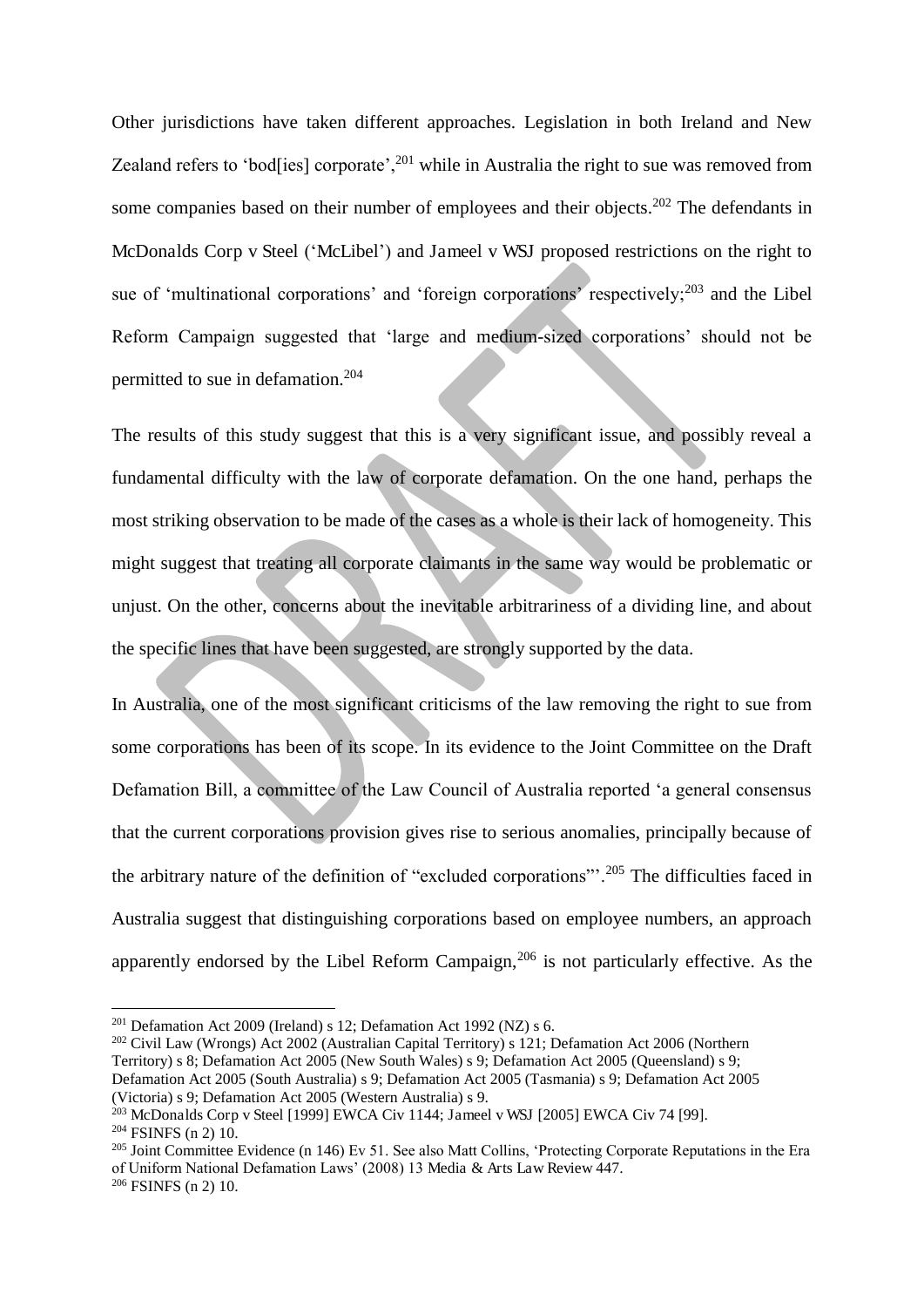Joint Committee noted, 'there may not be a link between the commercial power of a corporation and the number of people it employs.'<sup>207</sup>

The proposals of the defendants in McLibel and Jameel v WSJ are also problematic. The increasing tendency for large corporations to be organised in groups means that the term 'multinational corporation' can rarely be applied to any individual legal person that would have capacity to sue in defamation.<sup>208</sup> The defendants in Jameel v WSJ did not suggest how corporate claimants registered in the UK but forming part of a group owned ultimately by an overseas company should be dealt with.<sup>209</sup> In one case, the judge admitted uncertainty as to the place of the claimant in a larger corporate group.<sup>210</sup> The Joint Committee's observation that employee numbers do not necessarily reflect financial strength is also applicable to these other potential dividing lines. But using a direct measure of financial strength would also be problematic.

In a futile attempt to investigate the 'inequality of arms' issue, I obtained from Companies House all available and relevant accounts filed by the corporations involved in the cases studied. This process revealed a number of issues with relying on a financial measure to differentiate between corporate claimants. Probably the most significant issue is the difficulty of finding an appropriate metric for a corporate claimant's capacity to spend on litigation, but this is compounded by the inconsistent availability or standard of accounts, especially with regard to small or overseas-registered companies; and by the problems caused by corporate groups.

In the context of a proposed requirement to prove financial loss in order to establish liability, Mullis and Scott contended that 'many companies may be unwilling to release financial

<sup>207</sup> Joint Committee Report (n 85) para 111, footnote 182.

<sup>&</sup>lt;sup>208</sup> See the problems caused by corporate groups in Case 2, Case 6, Case 12, Case 13 and Case 39, for example.

 $209$  eg the claimants in Case 9, Case 30 and Case 51.

 $210$  Case 52 [2]-[5].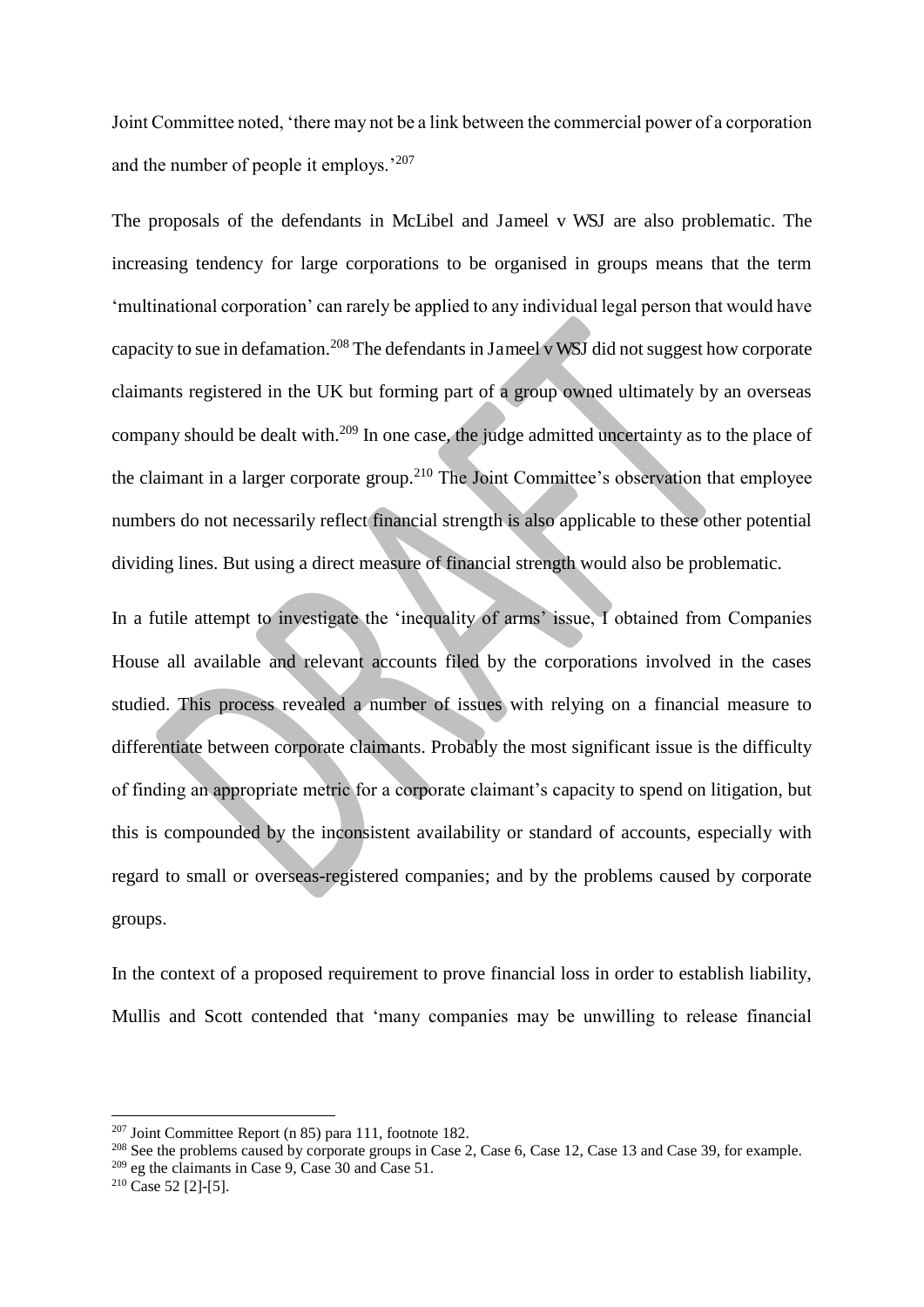information that would establish the extent of the loss'.<sup>211</sup> If this is true, then basing the right to sue on a financial measure would mean that companies may be required to divulge confidential information, not even to establish liability or entitlement to damages, but merely to establish standing. If such evidence is not adduced, then the claimant may be put at a significant disadvantage.<sup>212</sup> This may have a chilling effect of its own – on the willingness of corporate claimants to pursue even legitimate lawsuits.

Parliament's approach in the Defamation Act 2013 was to distinguish when a given claimant would or would not be subject to the section 1(2) restriction on the basis of whether or not it 'trades for profit'. The rationale for this distinction appears to have been to exclude charities from the ambit of the section, mainly on the basis that it would be more difficult for them to prove financial loss.<sup>213</sup> There may also have been a perception that the chilling effect on freedom of speech was primarily, or wholly, caused by for-profit companies.<sup>214</sup> However, the dividing line drawn in the 2013 Act presents its own problems.

The most significant problem is that non-human claimants that would not be covered by section 1(2) can, and do, abuse defamation laws. Mullis and Scott have suggested that, although 'any line drawn will be artificial', the Australian position (permitting defamation suits by non-profit organisations as well as companies with a small amount of employees) has 'the merit of recognising that the capacity of a very small company, or even a small charity, to threaten a national media group is likely to be limited.<sup>215</sup> What Mullis and Scott did not mention, however, and what Parliament failed to take into account, is the capacity of large charities, or other non-profit bodies, to chill expression.

<sup>211</sup> Mullis and Scott, 'Worth the Candle?' (n 140) 16.

<sup>&</sup>lt;sup>212</sup> See, in the context of security for costs, Case  $\overline{44b}$  [41]: the claimant 'cannot complain if the court declines to speculate upon evidence that it has chosen not to adduce.' (Tugendhat J).

 $2\overline{13}$  Joint Committee Report (n 85) para 118.

<sup>214</sup> Ibid.

<sup>215</sup> Alastair Mullis and Andrew Scott, 'Lord Lester's Defamation Bill 2010 – A Distorted View of the Public Interest?' (2011) 1 Communications Law 6, 14.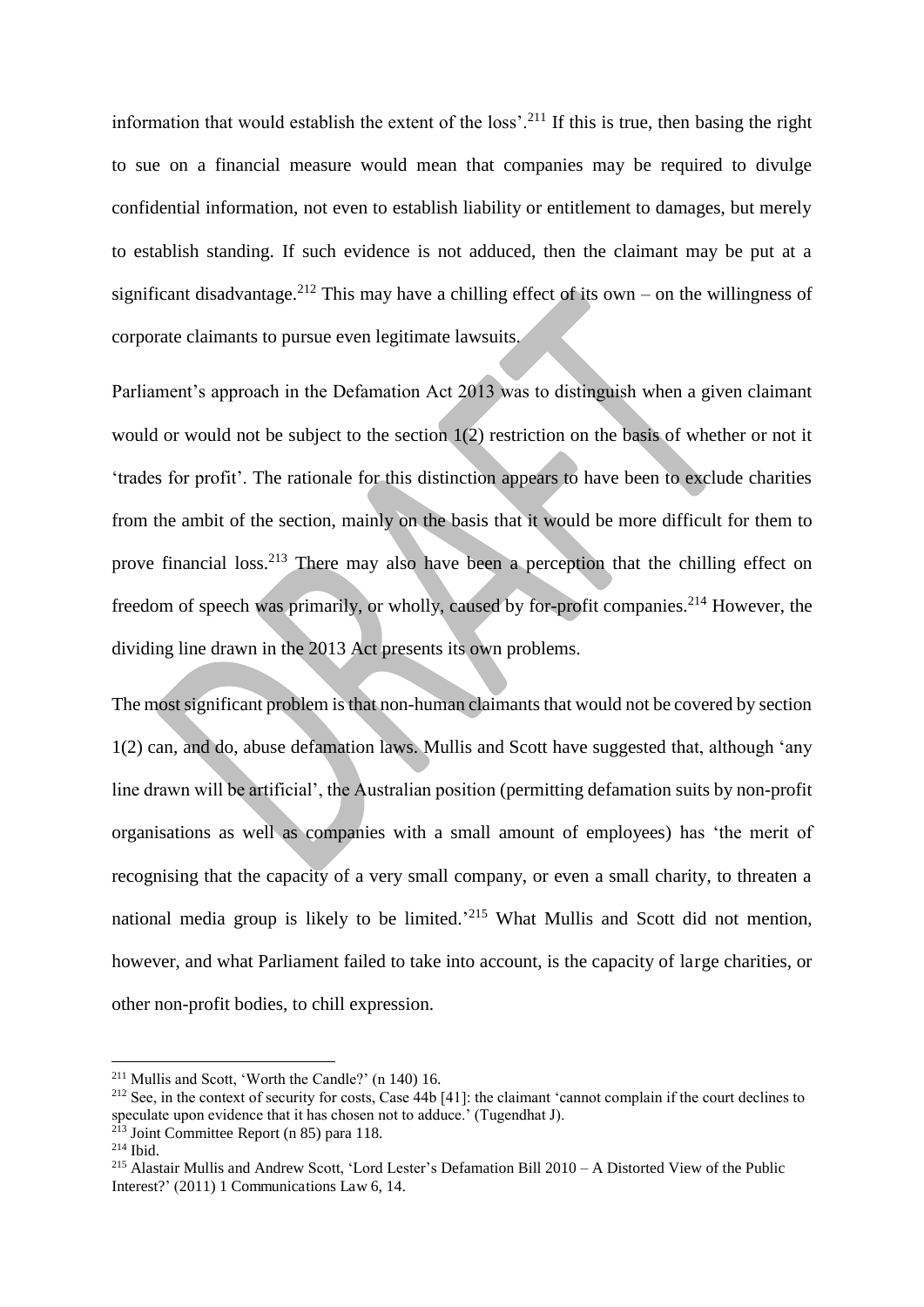In fact, two of the more egregious examples of abusive lawsuits found in the data were brought by the University of Salford and the British Chiropractic Association, neither of which are forprofit organisations. These claimants would probably not be subject to the 'serious financial loss' requirement that was meant to stop this kind of abuse.<sup>216</sup>

Further, the widely expressed concern about the effect on charities of restricting or removing legal persons' right to sue in defamation appears to be misplaced. Although non-profit bodies such as the Law Society do occasionally sue,  $2^{17}$  charities seem rarely, if ever, to resort to defamation law. Even Gatley, noting the right of charities to sue, makes no reference to an English case in which this right has been utilised; $2^{18}$  and, as demonstrated by NLCMT, unincorporated charities have no standing to sue.<sup>219</sup> Admittedly, the New South Wales branch of the RSPCA has sued in defamation since the Australian reforms were introduced, $^{220}$  but this kind of action appears to be exceptionally rare. If a fundamental aspect of the law of corporate defamation, and one that may allow future claimants such as the British Chiropractic Association to abuse the process of the courts, is based on the idea that charities might sometimes feel it necessary to seek a legal remedy for reputational harm, then future research testing whether or not this is actually the case would be extremely valuable.

Perhaps the only consistent and principled way in which to approach corporate defamation claimants is to recognise the one attribute that they all share – they are not human beings. This fact alone does not necessarily lead to the conclusion that corporations should not be entitled to sue in defamation. It merely indicates that, whatever limitation it is considered appropriate to apply to corporate defamation claimants, it ought to apply to all of them. Any dividing line

<sup>&</sup>lt;sup>216</sup> David J Acheson, 'The Defamation Act 2013: What Exactly is 'A Body that Trades for Profit'?' (2015) 20(4) Communications Law 113. Cf Gatley (n 173) para 2.8.

<sup>&</sup>lt;sup>217</sup> Although the Law Society's claim in defamation was unsuccessful.

<sup>218</sup> Gatley (n 173) para 8.19.

<sup>219</sup> Case 43.

<sup>&</sup>lt;sup>220</sup> Royal Society for the Prevention of Cruelty to Animals New South Wales v Davies [2011] NSWSC 1445.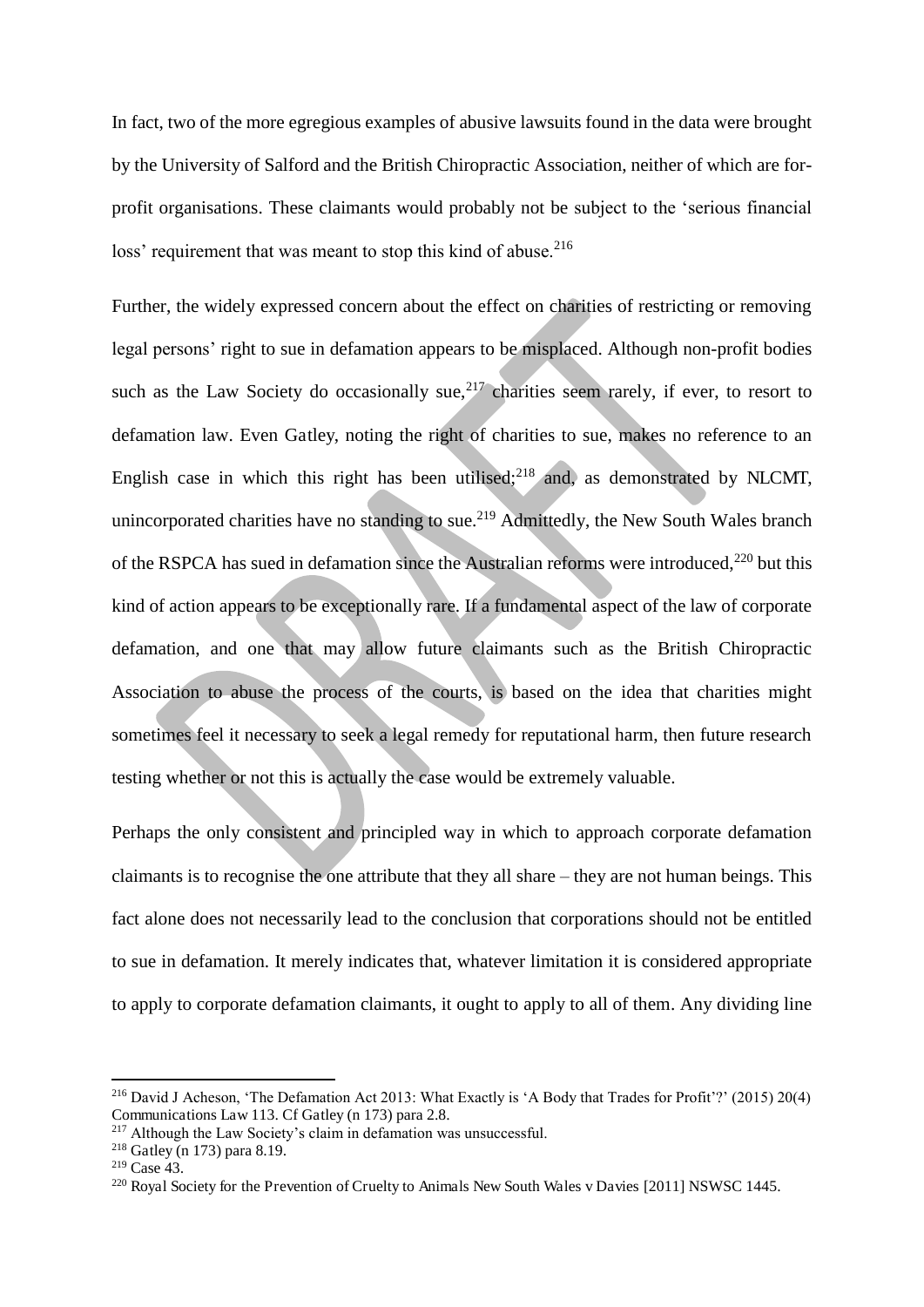is not only 'arbitrary',<sup>221</sup> apt to give rise to 'practical difficulties' and 'uncertainty',<sup>222</sup> and 'not soundly based in principle': $2^{23}$  it is arguably unnecessary, and obscures the one feature that all non-human claimants share: they 'have no immortal soul worthy of protection.<sup>224</sup>

#### **Assorted observations**

As previously mentioned, although the foregoing discussion relates to the main aims of this study, I did not want to blind myself to other interesting patterns that might emerge from the data. Two such patterns did, and they are addressed below.

Unrepresented defendants

The first is that almost all of the claimants that obtained judgment in their favour did so against defendants who were unrepresented or who represented themselves. The only exceptions were the defendants in Applause Store, and Robins v Kordowski,<sup>225</sup> both of whom were represented by counsel acting pro bono. In fact, the last time a corporate claimant obtained judgment against a defendant represented by counsel that they had paid appears (after a non-exhaustive search) to have been over 15 years ago, in Takenaka (UK) Ltd v Frankl.<sup>226</sup> This trend also seems to be continuing: the defendants in ReachLocal UK Ltd v Bennett, $^{227}$  The Bussey Law Firm PC v Page,<sup>228</sup> and of course Brett Wilson LLP v Person(s) Unknown,<sup>229</sup> were all either unrepresented or self-represented.

There are a number of ways of interpreting this observation. One is that the courts are insufficiently accommodating to defendants in person. This would be consistent with a study

<sup>221</sup> Mullis and Scott, 'Lord Lester's Bill' (n 215) 14.

<sup>&</sup>lt;sup>222</sup> Joint Committee Evidence (n 146) Ev 51.

<sup>&</sup>lt;sup>223</sup> Jameel v WSJ (n 144)  $[101]$  (Lord Hope).

 $224$  Gatley (n 173) para 2.8.

<sup>225</sup> Case 4; Case 46.

<sup>226</sup> Takenaka (QB, 11 October 2000); [2001] EWCA Civ 348.

<sup>227</sup> [2014] EWHC 2161 (QB); [2014] EWHC 3405 (QB).

 $228$  [2015] EWHC 563 (QB).

<sup>229</sup> [2015] EWHC 2628 (QB).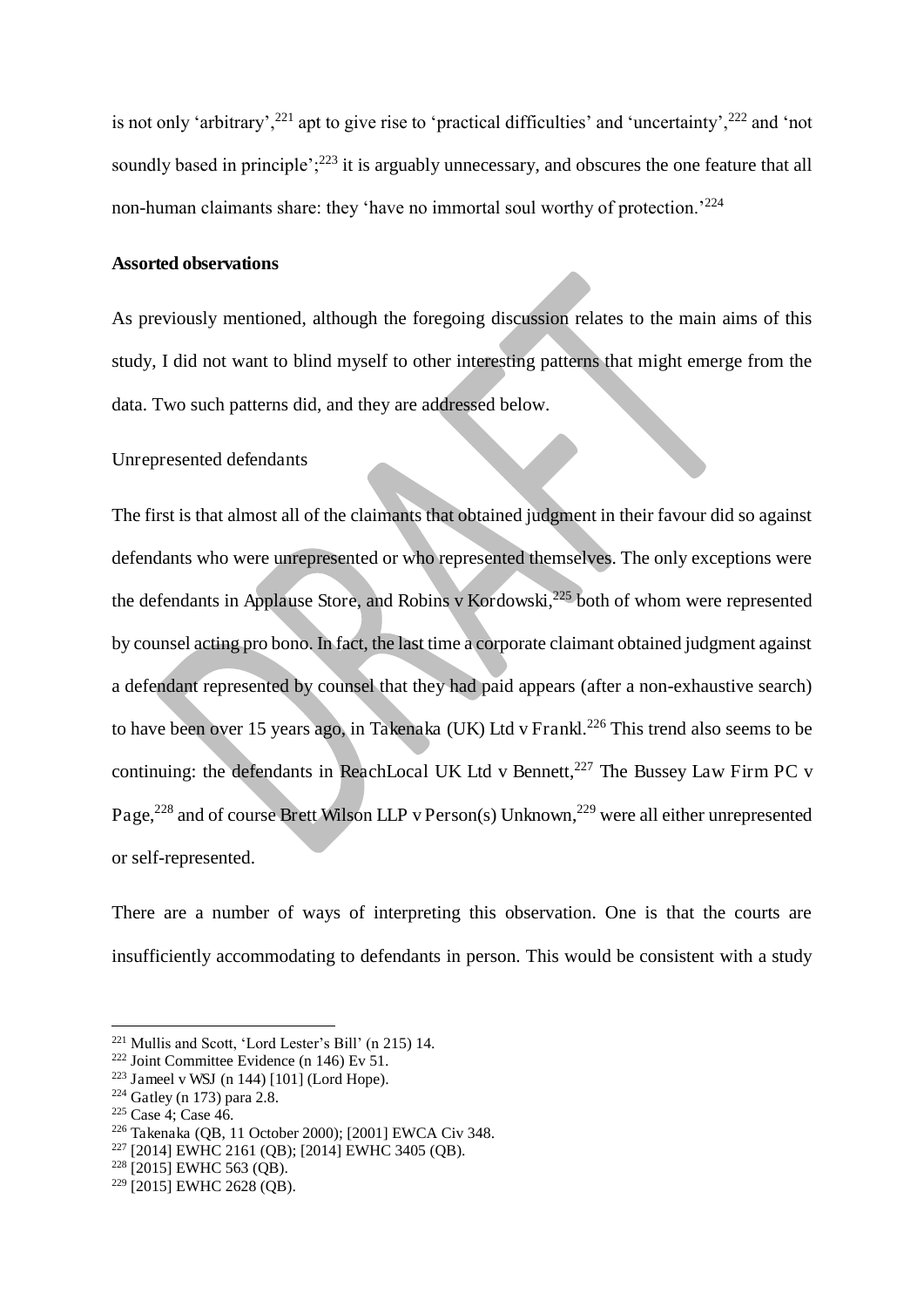by Chris Hanretty, which found that the relative experience of counsel had an effect on the decisions of the House of Lords.<sup>230</sup> If true, this may also be a factor in the 'inequality of arms' problem, in that some corporate claimants have better access to experienced counsel than individual defendants. Another interpretation might be that unrepresented defendants are less likely to be advised to settle their cases. Either of these explanations would be supported by the fact that only two defendants appearing in person were not found liable.<sup>231</sup>

It should also be noted that of the ten unrepresented defendants that lost their cases, four refused to defend the claim at all.<sup>232</sup> These cases may represent a 'last chance' for the claimant to obtain some vindication against an unresponsive critic;<sup>233</sup> sometimes from the US, where English libel awards cannot be enforced.<sup>234</sup> In Creative Resins, for example, the US-based defendant was criticised for sending an 'insulting' letter challenging the claimant to 'bring it on in the USA'.<sup>235</sup>

Publication on a matter of public interest: a fault-based corporate defamation law?

A further intriguing observation relates to the public interest in statements made about companies, an issue that has been highlighted by commentators as well as by the courts.<sup>236</sup> Although only nine cases involved discussion of the public interest in the statements complained of – probably due to the perceived difficulty and expense of pleading the Reynolds defence<sup>237</sup> – in almost all of those cases, the judge found that the statement was on a matter of public interest.

<sup>&</sup>lt;sup>230</sup> Chris Hanretty, 'Haves and Have-Nots before the Law Lords' (2014) 62 Political Studies 686.

<sup>&</sup>lt;sup>231</sup> Case 21; Case 26.

<sup>232</sup> Case 16c [2]; Case 22 [5]; Case 33 [13]; Case 40b [9].

<sup>&</sup>lt;sup>233</sup> One way of accounting for this possibility is suggested above, at text to footnotes 175-6.

<sup>&</sup>lt;sup>234</sup> SPEECH Act 28 USC 4101-5.

<sup>235</sup> Case 16c [2].

<sup>236</sup> Fiona Patfield, 'Defamation, Freedom of Speech and Corporations' (1993) 3 Juridical Review 294, 300; Jameel v WSJ (n 144) [158] (Lady Hale).

<sup>&</sup>lt;sup>237</sup> See Eric Barendt, 'Balancing Freedom of Expression and the Right to Reputation: Reflections on Reynolds and Reportage' (2012) 63(1) Northern Ireland Legal Quarterly 59, 61.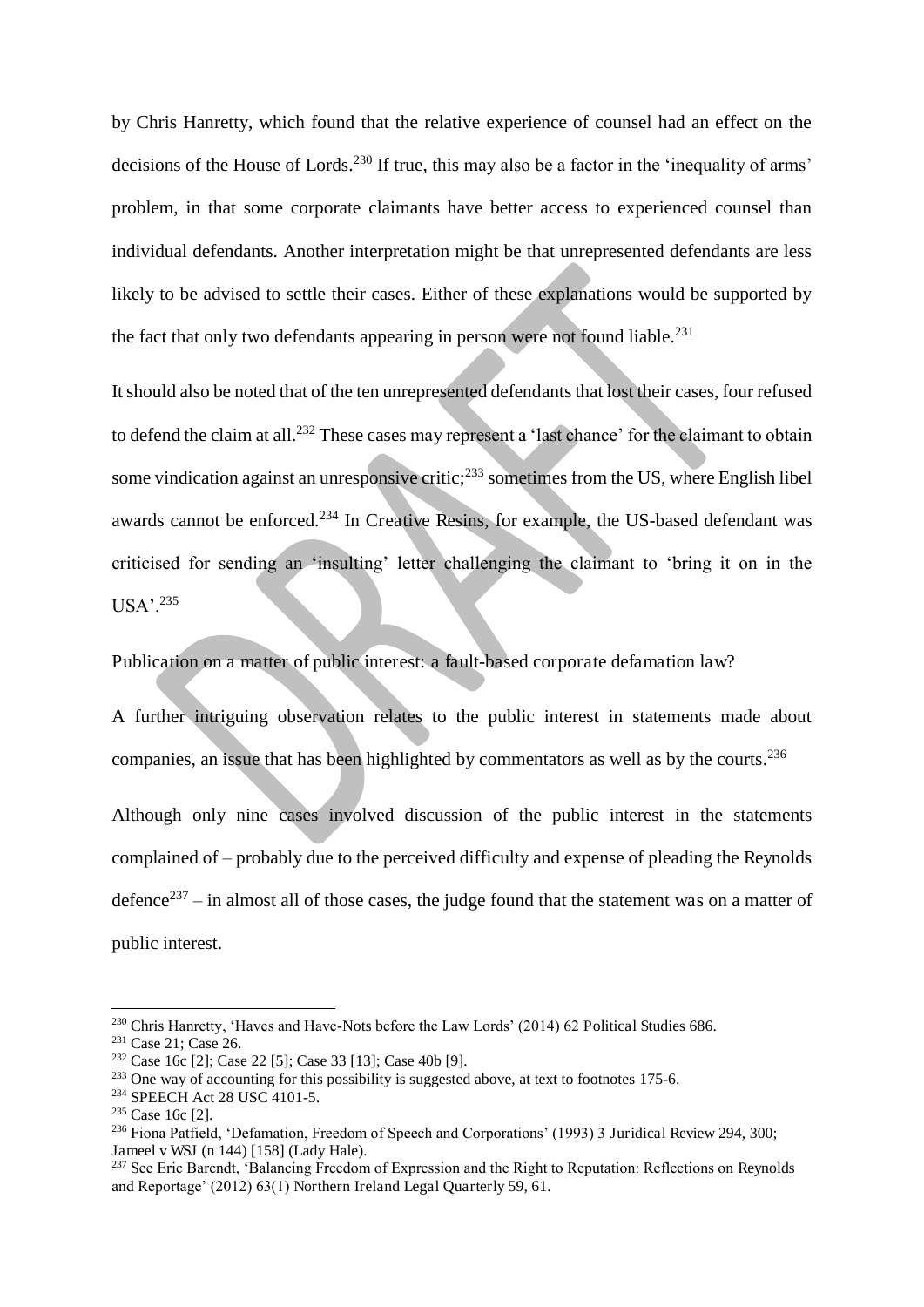The only exceptions were two of the claims brought against Rick Kordowski. Both share an important feature: it was the publication of the statements complained of that was not in the public interest, rather than their subject matter. In Awdry Bailey and Douglas, Tugendhat J held that there was 'no public interest in the publication of the words complained of, which express the personal grievances of  $[the author]$ <sup>238</sup> In Law Society, the claimants accepted that 'Informed debate on [solicitors' conduct] is clearly in the public interest',<sup>239</sup> and the court made its decision on the issue based on the need 'to protect the public from the unjustifiable dissemination of false information about the suppliers of goods and services.<sup>'240</sup>

The conflation of falsity and public interest in Law Society is unfortunate  $-$  the Reynolds defence is, after all, designed to protect the publication of statements not proven to be true $^{241}$  but this kind of confusion may well be solved by the simplified public interest defence in section 4 of the 2013 Act, which requires that:

- (a) the statement complained of was, or formed part of, a statement on a matter of public interest; and
- (b) the defendant reasonably believed that publishing the statement complained of was in the public interest.

Although significant problems with the section have been identified,  $242$  the clear separation of the two limbs of the defence will likely have the effect of preventing issues relating to falsity or to the circumstances of publication entering into the court's decision on whether the statement was 'on a matter of public interest'. Applying this test, it is difficult to see how the

 $238$  Case 7 [19] (emphasis added).

<sup>239</sup> Case 34 [15].

<sup>240</sup> Ibid, [182].

<sup>&</sup>lt;sup>241</sup> See Paul Mitchell, 'The Nature of Responsible Journalism' (2011) 3(1) Journal of Media Law 19, 27; Jonathan Coad, 'Reynolds and Public Interest – What about Truth and Human Rights?' (2007) 18(3) Entertainment Law Review 75.

<sup>&</sup>lt;sup>242</sup> Eric Descheemaeker, 'Three Errors in the Defamation Act 2013' (2015) 6(1) Journal of European Tort Law 24, 36-40.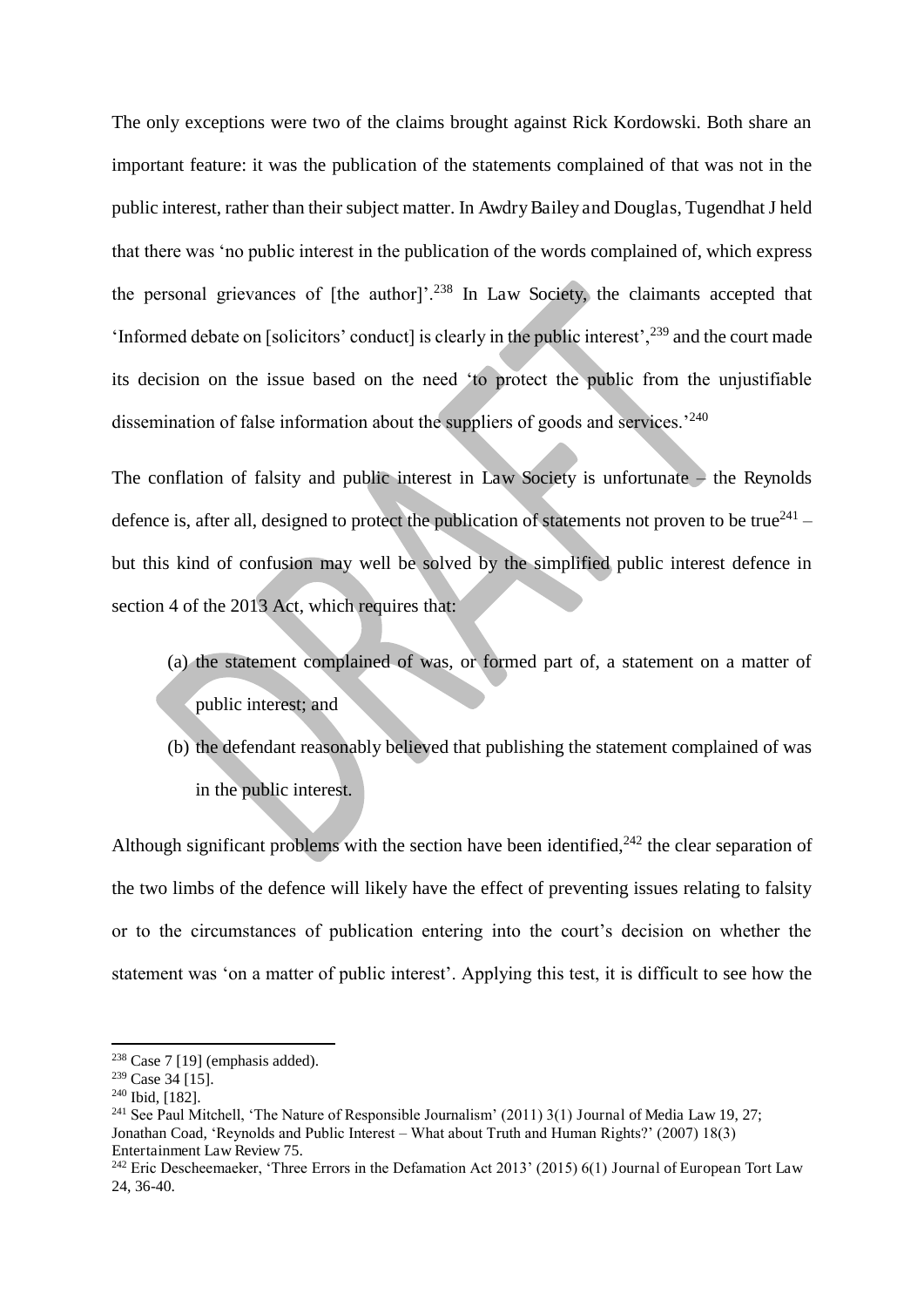allegations made in the Kordowski cases would not have passed the first hurdle (although they would have failed at the second).

Eric Descheemaeker has argued that the Reynolds defence 'represents the importation of what is in essence a negligence standard' into defamation law.<sup>243</sup> The limited information available from this study suggests that, when it comes to corporate claimants, this fault standard will almost always apply – albeit that the onus will be on the defendant to prove that publication was not unreasonable.

#### **Conclusion**

When this research was started, it was hoped that some of the many assertions and arguments made about corporate defamation claimants during the debates that led to the Defamation Act 2013 could be tested. It was also hoped that, by looking in more detail at the landscape of litigation that the 2013 Act reacted to, it would be possible to assess the 'serious financial loss' requirement in section 1(2) from a fresh perspective.

The findings, on balance, lend some degree of support to those who called for the complete removal of the corporate right to sue. The amount of claims criticised in some way by the courts, and the amount that were declared abusive, is surprising and concerning. The section 1(2) requirement may make some difference, by allowing the courts to strike out weaker claims, but it will not solve all of the problems with corporate defamation claims. Moreover, the restriction of the scope of that requirement to for-profit companies is unjustified in principle, and seemingly ignores the potential for non-profit organisations to abuse defamation laws in order to stifle freedom of speech.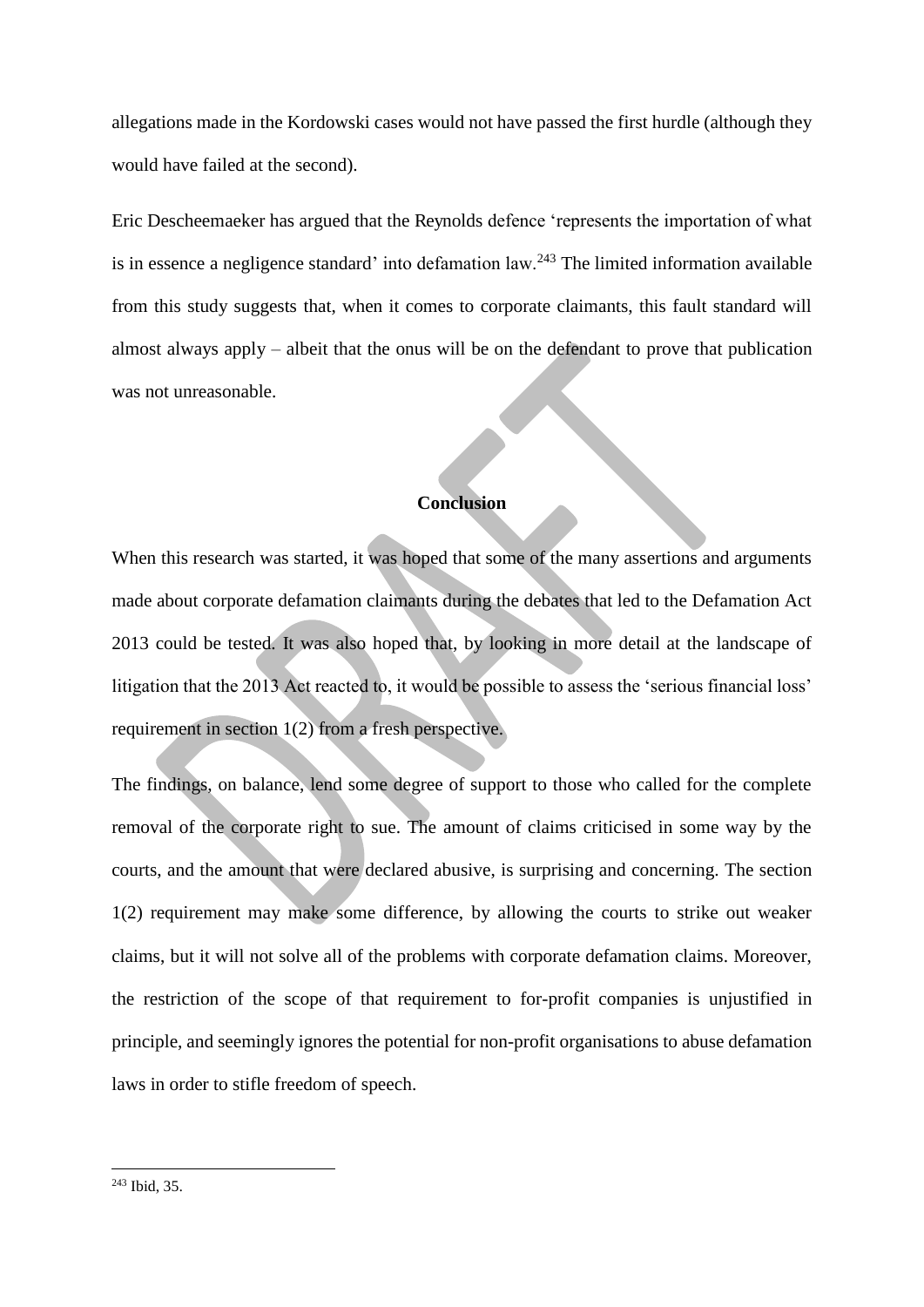Many of the claimants that were ultimately successful (even bearing in mind that some genuine claimants achieve 'success' through settlements without ever making it into a court room) could have relied on an alternative cause of action, or achieved vindication through a related claim brought by a human. When one considers this evidence in light of existing research on the chilling effect that corporate defamation laws have on expression, it seems difficult to justify the continued existence of the corporate right to sue.

#### **Acknowledgements**

This research was funded by a scholarship from the Portsmouth Business School, University of Portsmouth. Thanks to Damian Carney, Lisa Wheeler and Greg Osborne for their comments on a draft version, and to the attendees of the University of Liverpool Postgraduate Legal Research Conference for their comments on a poster presenting results from an earlier stage of this research.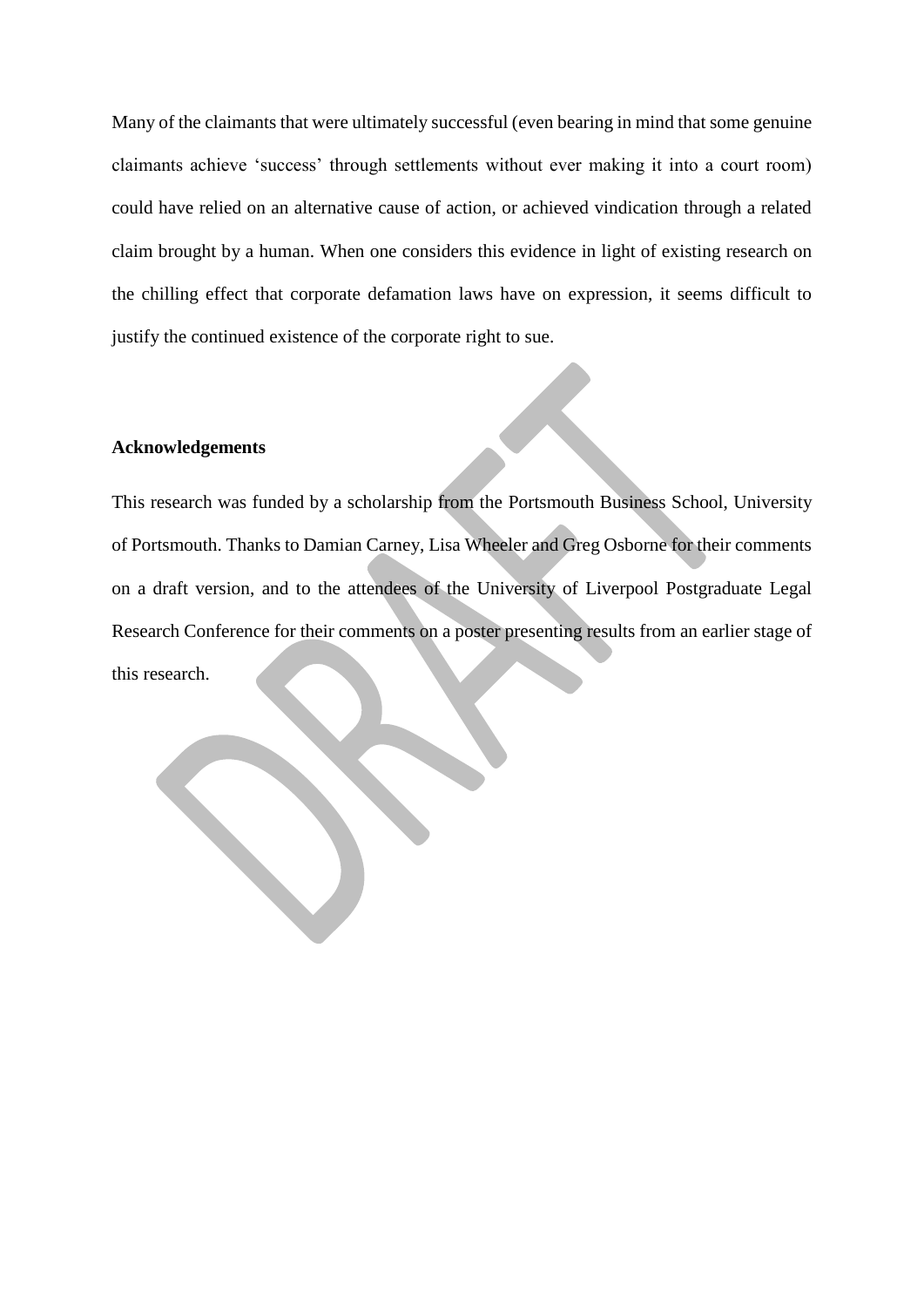#### **Appendix: Case list**

- 1. Adelson v Anderson [2011] EWHC 2497 (QB).
- 2. Adelson v Associated Newspapers Ltd: (a) [2007] EWHC 997 (QB); (b) [2007] EWHC 3028

(QB); (c) [2007] EWCA Civ 701; (d) [2008] EWHC 278 (QB).

- 3. Andrew James Enforcement Ltd v ITV Plc [2012] EWHC 3503 (QB).
- 4. Applause Store Productions Ltd v Raphael: (a) [2008] EWHC 1781 (QB); (b) [2008] EWHC 2263 (QB).
- 5. Ascension Securities Ltd v Motley Fool Ltd [2005] EWHC 3064 (Ch).
- 6. *Atlantis World Group of Companies NV v Grouppo Editoriale L'Espresso SpA* [2008] EWHC 1323 (QB).
- 7. Awdry Bailey and Douglas v Kordowski [2011] EWHC 785 (QB).
- 8. Beach Developments Ltd v Foskett [2011] EWHC 198 (QB).
- 9. Boehringer Ingelheim Ltd v Vetplus Ltd: (a) [2007] EWHC 972 (Ch); (b) [2007] EWCA Civ 583.
- 10. British Chiropractic Association v Singh: (a) [2009] EWHC 1101 (QB); (b) [2010] EWCA Civ 350.
- 11. Citation Plc v Ellis Whittam Ltd: (a) [2012] EWHC 549 (QB); (b) [2012] EWHC 764 (QB); (c) [2013] EWCA Civ 155.
- 12. Club La Costa (UK) Plc v Gebhard [2008] EWHC 2552 (QB).
- 13. Collins Stewart Ltd v Financial Times Ltd: (a) [2004] EWHC 2337 (QB); (b) [2005] EWHC 262 (QB).
- 14. Cooper v Turrell [2011] EWHC 3269 (QB).
- 15. Coys Ltd v Autocherish Ltd [2004] EWHC 1334 (QB).
- 16. Creative Resins International Ltd v Glasslam Europe Ltd: (a) [2005] EWHC 777 (QB); (b) [2006] EWHC 182 (QB); (c) [2006] EWHC 3159 (QB).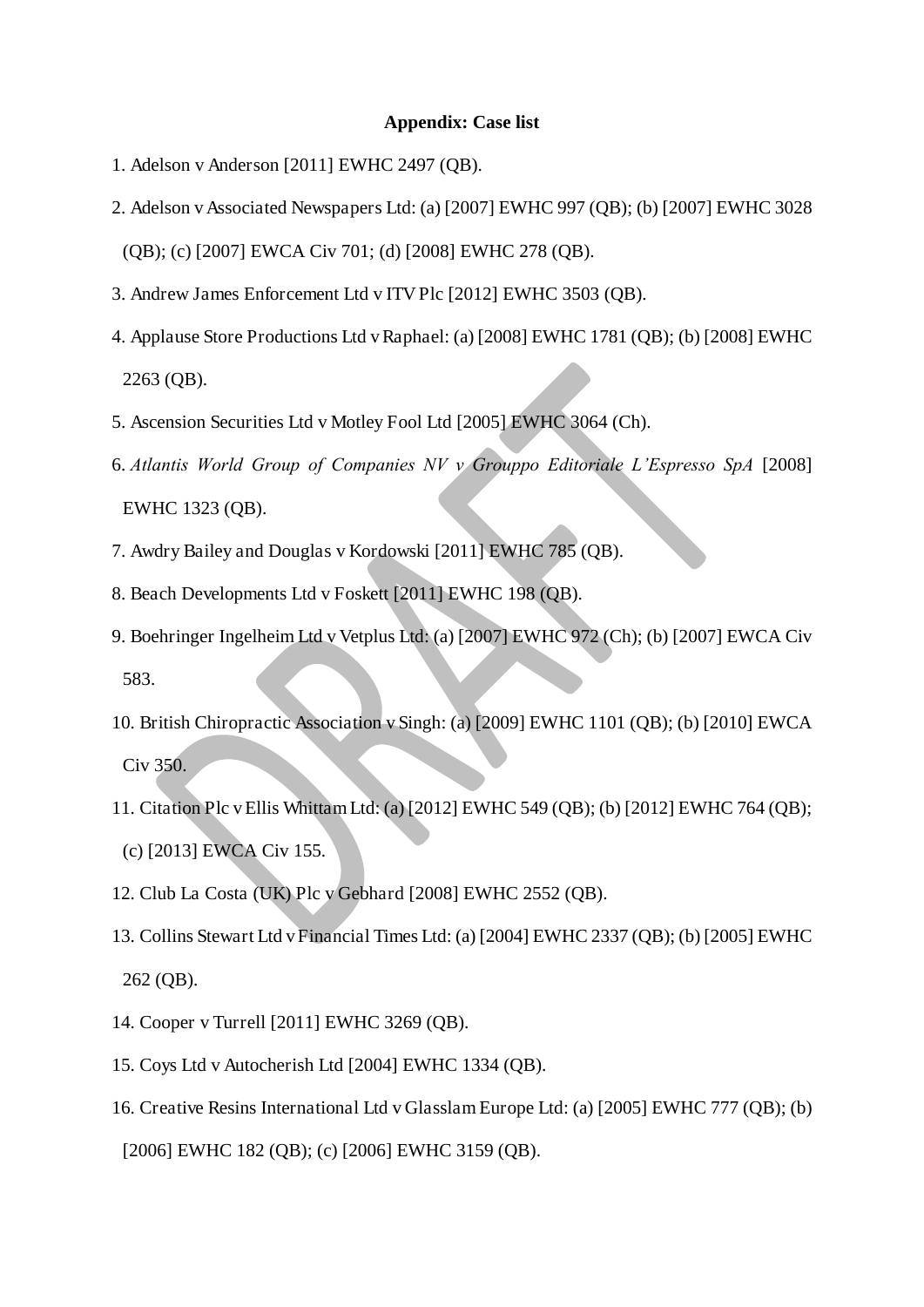- 17. Culla Park Ltd v Richards: (a) [2007] EWHC 1687 (QB); (b) [2007] EWHC 1850 (QB).
- 18. Dar Al Arkan Real Estate Developing Co v Al Refai: (a) [2012] EWHC 3539 (Comm); (b) [2013] EWHC 1630 (Comm); (c) [2014] EWCA Civ 749; (d) [2015] EWHC 1793 (Comm).
- 19. Dorset Flint & Stone Blocks Ltd v Moir [2004] EWHC 2173 (QB).
- 20. Downtex Plc v Flatley: (a) [2003] EWCA Civ 1282; (b) [2004] EWHC 333 (QB).
- 21. Duke v University of Salford [2013] EWHC 196 (QB).
- 22. Ernst & Young LLP v Coomber [2010] EWHC 2837 (QB).
- 23. Euromoney Institutional Investor Plc v Aviation News Ltd [2013] EWHC 1505 (QB).
- 24. Gentoo Group Ltd v Hanratty: (a) [2008] EWHC 627 (QB); (b) [2008] EWHC 2328 (QB).
- 25. Hallam Estates Ltd v Baker: (a) [2012] EWHC 1046 (QB); (b) [2013] EWHC 2668 (QB); (c) [2014] EWCA Civ 661.
- 26. Hayden v Charlton: (a) [2010] EWHC 3144 (QB); (b) [2011] EWCA Civ 791.
- 27. Hays Plc v Hartley [2010] EWHC 1068 (QB).
- 28. Howe & Co v Burden [2004] EWHC 196 (QB).
- 29. Islam Expo Ltd v Spectator (1828) Ltd [2010] EWHC 2011 (QB).
- 30. Jameel v Times Newspapers Ltd: (a) [2003] EWHC 2609 (QB); (b) [2004] EWCA Civ 983.
- 31. Jameel v Wall Street Journal Europe SPRL: (a) [2003] EWHC 2322 (QB); (b) [2003] EWHC 2945 (QB); (c) [2003] EWCA Civ 1694; (d) [2004] EWHC 37 (QB); (e) [2004] EWHC 38 (QB); (f) [2005] EWCA Civ 74; (g) [2006] UKHL 44.
- 32. Jeeg Global Ltd v Hare [2012] EWHC 773 (QB).
- 33. Jon Richard Ltd v Gornall [2013] EWHC 1357 (QB).
- 34. Law Society v Kordowski [2011] EWHC 3185 (QB).
- 35. Lonzim Plc v Sprague [2009] EWHC 2838 (QB).
- 36. Loughton Contracts Plc v Dun & Bradstreet Ltd [2006] EWHC 1224 (QB).
- 37. Mama Group Ltd v Sinclair [2013] EWHC 2374 (QB).